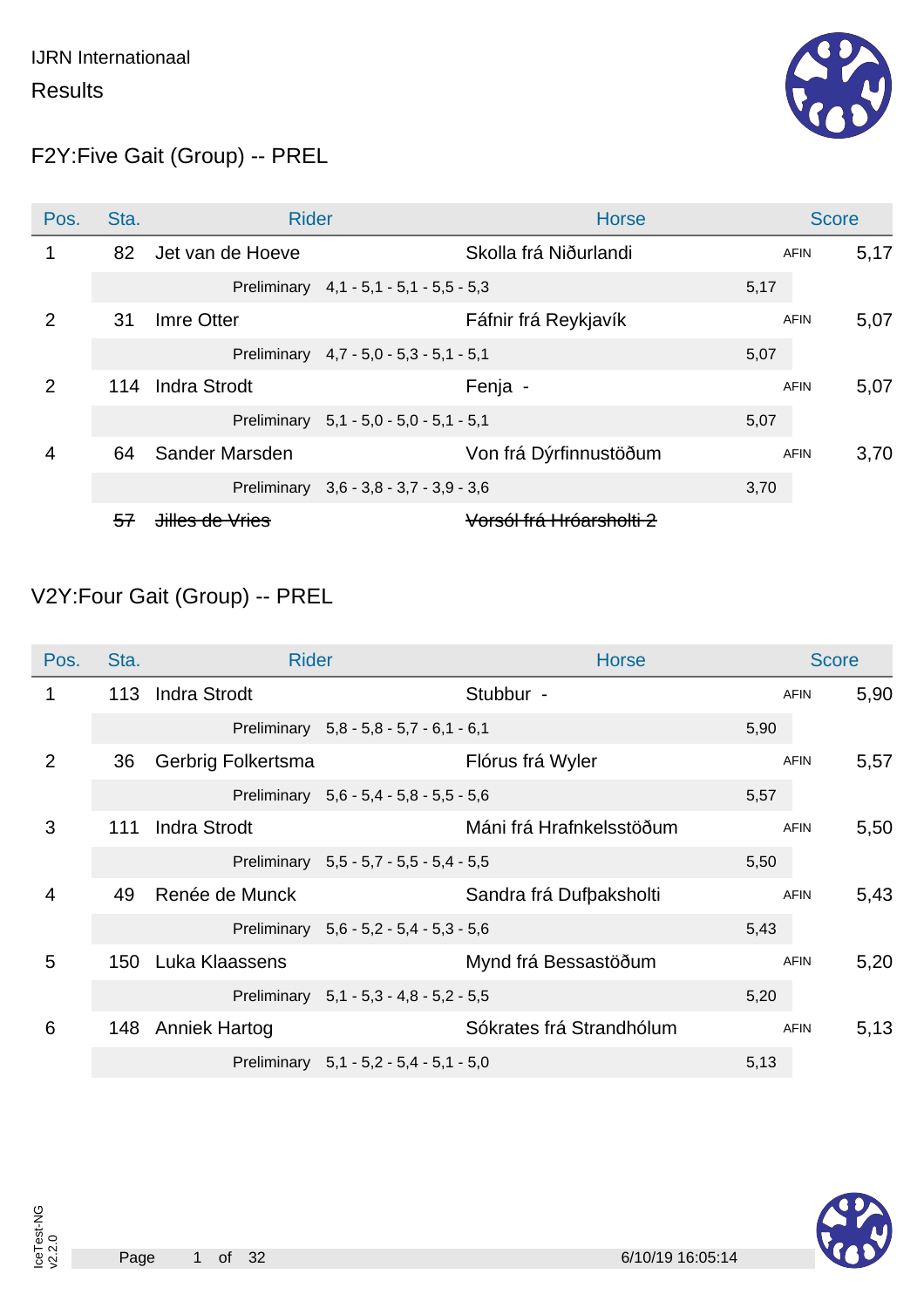7 145 Annejet van Dorsser Kjarval vom Schloss Nienover 5,10

Preliminary 5,0 - 5,2 - 5,4 - 5,0 - 5,1

Isabelle Mertens, Nicolai Thye, Carina Heller, Þorgeir Guðlaugsson, Armet Tuijn

#### Y1.T1:Töltproef -- PREL

| Pos.           | Sta. | <b>Rider</b>                              |                                         | <b>Horse</b>                                        |      | <b>Score</b> |      |
|----------------|------|-------------------------------------------|-----------------------------------------|-----------------------------------------------------|------|--------------|------|
| $\mathbf 1$    |      | 132 Martin Roennestad                     |                                         | Sökkull frá Dalbæ                                   |      | <b>AFIN</b>  | 7,07 |
|                |      |                                           | Preliminary 7,2 - 7,3 - 6,8 - 6,8 - 7,2 |                                                     | 7,07 |              |      |
| $\overline{2}$ |      | 74 Pim van der Sloot                      |                                         | Mynt frá Fléttuvöllum                               |      | AFIN         | 6,93 |
|                |      |                                           | Preliminary 7,2 - 6,5 - 7,0 - 7,0 - 6,8 |                                                     | 6,93 |              |      |
| 3              |      | 131 Martin Roennestad                     |                                         | Aragorn frá Þjóðólfshaga 1                          |      | <b>AFIN</b>  | 6,50 |
|                |      |                                           | Preliminary 6,2 - 6,8 - 6,5 - 6,2 - 7,0 |                                                     | 6,50 |              |      |
| 4              |      | 122 Yves van Peteghem Sleipnir frá Kverná |                                         |                                                     |      | <b>AFIN</b>  | 6,37 |
|                |      |                                           | Preliminary 6,3 - 6,3 - 6,7 - 6,5 - 5,8 |                                                     | 6,37 |              |      |
| 5              | 32   | Manon de Munck                            |                                         | Liður fra Slippen                                   |      | <b>AFIN</b>  | 6,33 |
|                |      |                                           | Preliminary 6,5 - 6,3 - 6,7 - 6,2 - 6,2 |                                                     | 6,33 |              |      |
| 6              | 27   | Kirsten Valkenier Manager and State       |                                         | Litli-Dagur fra Teland                              |      | <b>AFIN</b>  | 6,13 |
|                |      |                                           | Preliminary 6,0 - 6,0 - 6,2 - 6,2 - 6,5 |                                                     | 6,13 |              |      |
| 7              | 33   | Cunera Rauwerda <b>Election Cuneral</b>   |                                         | Geysir frá Skoti                                    |      | <b>AFIN</b>  | 6,07 |
|                |      |                                           | Preliminary 6,2 - 6,0 - 6,3 - 6,0 - 6,0 |                                                     | 6,07 |              |      |
| 7              | 92   |                                           |                                         | Yvonne Groven-Tol <b>Dimmi</b> frá Flagbjarnarholti |      | AFIN         | 6,07 |
|                |      |                                           | Preliminary 6,2 - 6,0 - 6,0 - 5,7 - 6,3 |                                                     | 6,07 |              |      |
| 9              | 25   |                                           |                                         | Vera van Praag Sigaar Fitja-Hljómur frá Oddhóli     |      |              | 6,00 |
|                |      |                                           | Preliminary 5,8 - 6,0 - 6,0 - 6,0 - 6,5 |                                                     | 6,00 |              |      |
| 10             |      | 108 Eric Fokker                           |                                         | Freyr frá Vindhóli                                  |      |              | 5,93 |
|                |      |                                           | Preliminary 5,8 - 6,0 - 5,7 - 6,0 - 6,2 |                                                     | 5,93 |              |      |
| 11             |      | 144 Frans Goetschalckx                    |                                         | Asi frá Lundum II                                   |      |              | 5,67 |
|                |      |                                           | Preliminary 5,8 - 5,8 - 5,2 - 5,5 - 5,7 |                                                     | 5,67 |              |      |
| 12             | 121  | <b>Stijn Rottiers</b>                     |                                         | Dugur frá Skriðu                                    |      |              | 5,63 |
|                |      |                                           | Preliminary 5,8 - 5,5 - 5,7 - 5,3 - 5,7 |                                                     | 5,63 |              |      |
| 13             | 94   | Leonie van Eijken                         |                                         | Snerpa -                                            |      |              | 5,50 |
|                |      |                                           | Preliminary 5,0 - 5,3 - 5,7 - 5,5 - 5,7 |                                                     | 5,50 |              |      |

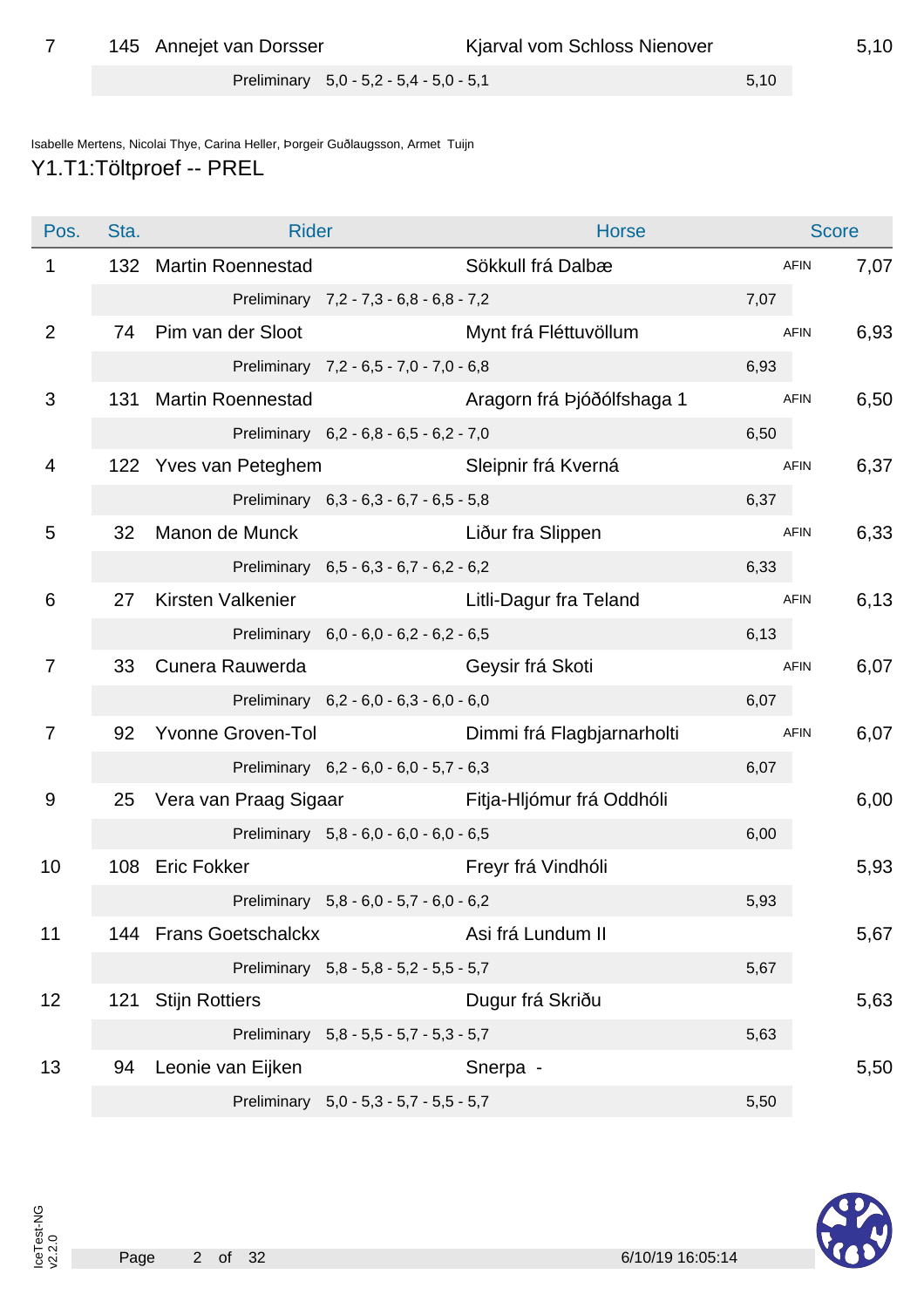| 14 | 70             | Mike van Engelen         |                                         | Ernir frá Malou                |      | 5,37 |
|----|----------------|--------------------------|-----------------------------------------|--------------------------------|------|------|
|    |                |                          | Preliminary 5,0 - 5,3 - 5,3 - 5,5 - 6,5 |                                | 5,37 |      |
| 15 |                | 150 Luka Klaassens       |                                         | Mynd frá Bessastöðum           |      | 5,30 |
|    |                |                          | Preliminary 5,3 - 5,8 - 5,3 - 5,2 - 5,3 |                                | 5,30 |      |
|    | <del>13</del>  | Monique Cox              |                                         | <del>Latfara frá Malou</del>   |      |      |
|    | 47             | Anne-Jet White           |                                         | Punktur frá Vogum              |      |      |
|    | 62             | Manon de Munck           |                                         | Árvakur frá Árbæjarhjáleigu II |      |      |
|    |                | 103 Juliet ten Bokum     |                                         | <del>Þórjón frá Krá</del>      |      |      |
|    | <del>129</del> | <b>Martin Roennestad</b> |                                         | Eldur-Ís frá Lækjamóti         |      |      |

### Y1.T1:Töltproef -- AFIN

| Pos.           | Sta. | <b>Rider</b>             |                                              |                        | <b>Horse</b> |      | <b>Score</b> |
|----------------|------|--------------------------|----------------------------------------------|------------------------|--------------|------|--------------|
| 1              | 132  | <b>Martin Roennestad</b> |                                              | Sökkull frá Dalbæ      |              |      | 7,05         |
|                |      |                          | Slow tölt 7,0 - 7,0 - 7,0 - 7,0 - 6,5        |                        |              | 7,00 |              |
|                |      |                          | Lengthen Strides 6,5 - 6,5 - 7,5 - 7,0 - 7,0 |                        |              | 6,83 |              |
|                |      |                          | Fast tölt 7,0 - 7,0 - 7,5 - 7,5 - 7,5        |                        |              | 7,33 |              |
| $\overline{2}$ | 74   | Pim van der Sloot        |                                              | Mynt frá Fléttuvöllum  |              |      | 6,89         |
|                |      |                          | Slow tölt 7,0 - 6,5 - 6,5 - 7,0 - 7,0        |                        |              | 6,83 |              |
|                |      |                          | Lengthen Strides 6,5 - 6,5 - 6,5 - 6,5 - 7,0 |                        |              | 6,50 |              |
|                |      |                          | Fast tölt 7,5 - 7,5 - 7,5 - 7,0 - 6,5        |                        |              | 7,33 |              |
| 3              | 32   | Manon de Munck           |                                              | Liður fra Slippen      |              |      | 6,45         |
|                |      |                          | Slow tölt 7,0 - 6,5 - 6,5 - 7,0 - 6,5        |                        |              | 6,67 |              |
|                |      |                          | Lengthen Strides 6,5 - 6,5 - 7,5 - 6,5 - 6,5 |                        |              | 6,50 |              |
|                |      |                          | Fast tölt 6,0 - 6,5 - 6,0 - 5,5 - 6,5        |                        |              | 6,17 |              |
| 4              | 27   | Kirsten Valkenier        |                                              | Litli-Dagur fra Teland |              |      | 6,44         |
|                |      |                          | Slow tölt 6,0 - 6,0 - 5,5 - 6,5 - 6,0        |                        |              | 6,00 |              |
|                |      |                          | Lengthen Strides 6,5 - 6,5 - 6,5 - 6,0 - 6,0 |                        |              | 6,33 |              |
|                |      |                          | Fast tölt 7,0 - 7,0 - 7,0 - 7,5 - 6,5        |                        |              | 7,00 |              |
| 5              | 33   | Cunera Rauwerda          |                                              | Geysir frá Skoti       |              |      | 6,34         |
|                |      |                          | Slow tölt 6,5 - 6,5 - 6,0 - 6,0 - 6,0        |                        |              | 6,17 |              |
|                |      |                          | Lengthen Strides 6,0 - 6,0 - 6,0 - 6,5 - 6,5 |                        |              | 6,17 |              |
|                |      |                          | Fast tölt 7,0 - 6,5 - 6,5 - 7,0 - 6,5        |                        |              | 6,67 |              |

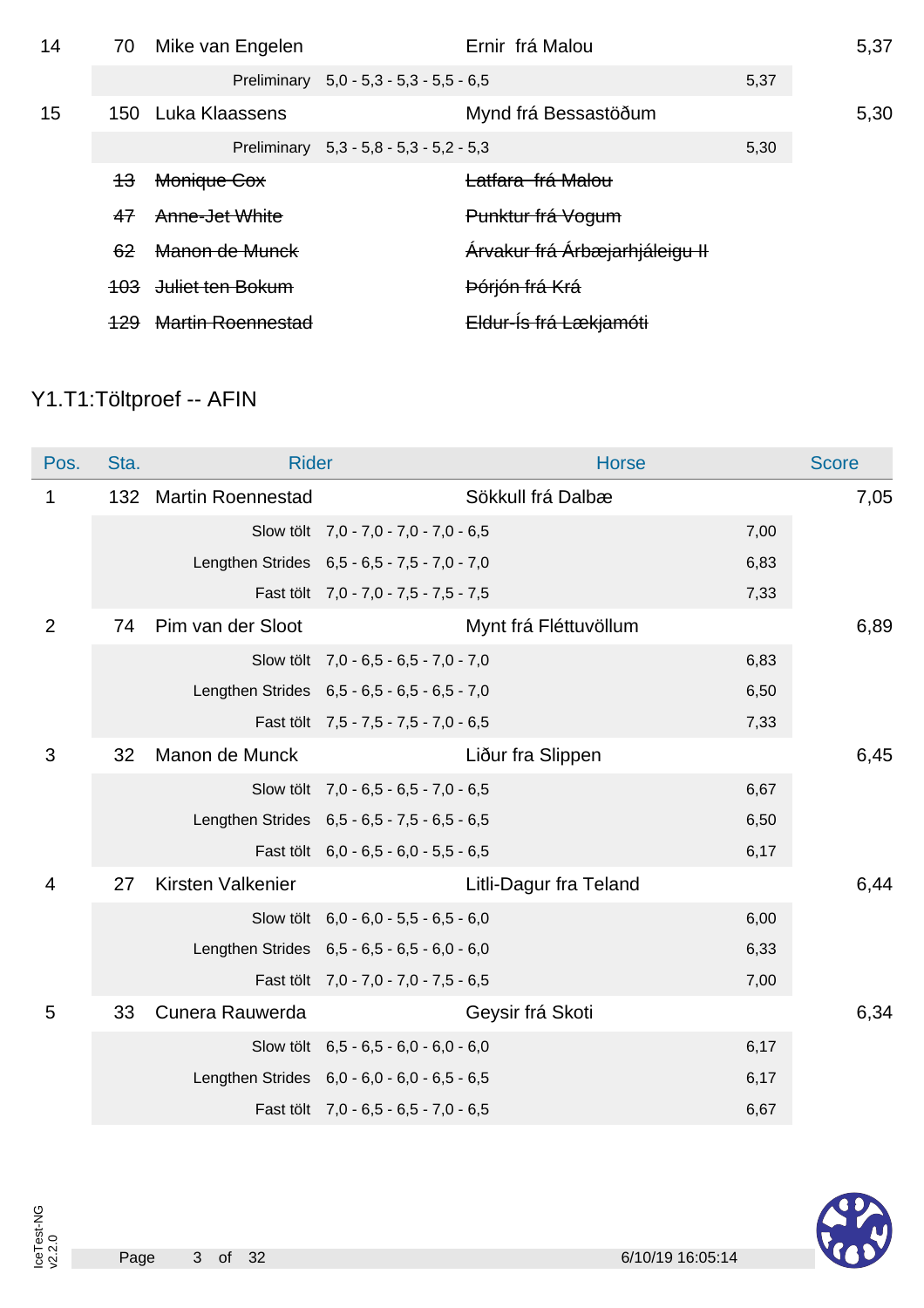| 6 | 92 | <b>Yvonne Groven-Tol</b>     |                                              | Dimmi frá Flagbjarnarholti |      | 6,06 |
|---|----|------------------------------|----------------------------------------------|----------------------------|------|------|
|   |    |                              | Slow tölt $6.0 - 6.0 - 6.0 - 6.0 - 5.5$      |                            | 6,00 |      |
|   |    |                              | Lengthen Strides 6,5 - 6,0 - 6,0 - 5,5 - 6,0 |                            | 6,00 |      |
|   |    |                              | Fast tölt $6.5 - 6.0 - 6.5 - 6.0 - 5.5$      |                            | 6,17 |      |
|   |    | 122 Yves van Peteghem        |                                              | Sleipnir frá Kverná        |      |      |
|   |    | <del>Martin Roennestad</del> |                                              | Aragorn frá Þjóðólfshaga 1 |      |      |

## Y1.T2:Töltproef -- PREL

| Pos.           | Sta.            | <b>Rider</b>         |                                         | <b>Horse</b>                                    |      | <b>Score</b> |      |
|----------------|-----------------|----------------------|-----------------------------------------|-------------------------------------------------|------|--------------|------|
| $\mathbf{1}$   | 43              | Lisa Leereveld       |                                         | Djorn frá Nýttland                              |      | <b>AFIN</b>  | 7,37 |
|                |                 |                      | Preliminary 7,5 - 7,1 - 7,6 - 7,5 - 7,1 |                                                 | 7,37 |              |      |
| $\overline{2}$ | 9               | Arja Schuurmans      |                                         | Lugh von der Osterhöll                          |      | <b>AFIN</b>  | 6,97 |
|                |                 |                      | Preliminary 7,3 - 6,8 - 6,8 - 7,4 - 6,5 |                                                 | 6,97 |              |      |
| $\overline{2}$ | 85              | <b>Ralf Wohllaib</b> |                                         | Dynur von Svaða-Kol-Kir                         |      | <b>AFIN</b>  | 6,97 |
|                |                 |                      | Preliminary 7,3 - 6,8 - 6,9 - 7,1 - 6,9 |                                                 | 6,97 |              |      |
| 4              | $5\overline{)}$ | Arja Schuurmans      |                                         | Falur frá Skarði                                |      | <b>AFIN</b>  | 6,73 |
|                |                 |                      | Preliminary 6,5 - 6,8 - 6,8 - 6,6 - 6,8 |                                                 | 6,73 |              |      |
| 5              |                 |                      |                                         | 123 Yves van Peteghem Stirnir frá Ferjubakka 3  |      | <b>AFIN</b>  | 6,57 |
|                |                 |                      | Preliminary 6,8 - 6,6 - 6,5 - 6,6 - 6,3 |                                                 | 6,57 |              |      |
| 6              |                 | 152 Chris Blom       |                                         | Fylkir frá Sólssandaldastaðir                   |      | <b>AFIN</b>  | 6,53 |
|                |                 |                      | Preliminary 6,5 - 6,5 - 6,5 - 6,6 - 6,6 |                                                 | 6,53 |              |      |
| $\overline{7}$ | 28              |                      |                                         | Ariadne Bakels - Rüthlein Tindra von Hof Gladur |      | <b>AFIN</b>  | 6,50 |
|                |                 |                      | Preliminary 6,5 - 6,4 - 6,5 - 6,5 - 6,5 |                                                 | 6,50 |              |      |
| 8              | 83              | Franka Struik        |                                         | Húni vom Barghof                                |      | <b>AFIN</b>  | 6,40 |
|                |                 |                      | Preliminary 6,3 - 6,5 - 6,8 - 6,4 - 6,1 |                                                 | 6,40 |              |      |
| 9              | 37              | Anne-Jet White       |                                         | Silfri frá Hákoti                               |      |              | 6,27 |
|                |                 |                      | Preliminary 5,9 - 6,3 - 6,4 - 6,6 - 6,1 |                                                 | 6,27 |              |      |
| 10             |                 | 133 Beeke Köpke      |                                         | Andvari vom Störtal                             |      |              | 6,23 |
|                |                 |                      | Preliminary 6,3 - 6,0 - 6,4 - 6,5 - 6,0 |                                                 | 6,23 |              |      |
| 11             |                 | 134 Beeke Köpke      |                                         | Ásdís vom Störtal                               |      |              | 6,07 |
|                |                 |                      | Preliminary 6,5 - 6,1 - 6,1 - 5,3 - 6,0 |                                                 | 6,07 |              |      |

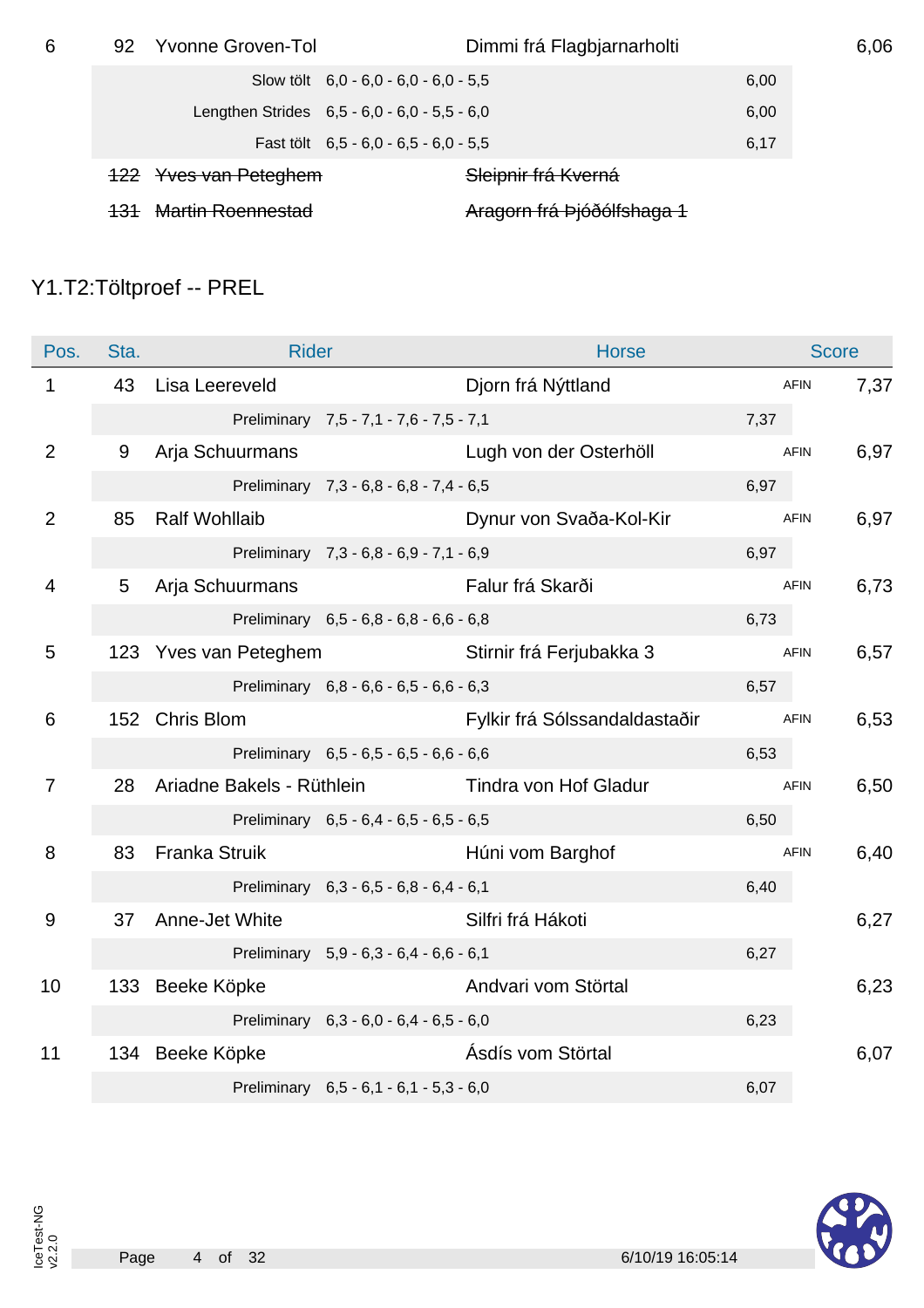| 12 | 63             | Anne-Lene Holm                              |                                         | Náttar fra Slippen         |      | 6,03 |
|----|----------------|---------------------------------------------|-----------------------------------------|----------------------------|------|------|
|    |                |                                             | Preliminary 6,0 - 6,1 - 6,0 - 6,0 - 6,6 |                            | 6,03 |      |
| 13 |                | 109 Eric Fokker                             |                                         | Prins-Rolex vom Vorsenzhof |      | 5,87 |
|    |                |                                             | Preliminary 5,6 - 6,8 - 5,9 - 5,3 - 6,1 |                            | 5,87 |      |
| 14 | 61             | Inge Frieling                               |                                         | Timbiltá frá Stjórnarhofi  |      | 5,70 |
|    |                |                                             | Preliminary 5,9 - 5,5 - 5,8 - 5,8 - 5,4 |                            | 5,70 |      |
| 15 | 68             | Noortje Grégoire - de Laat Birta frá Hofi I |                                         |                            |      | 5,60 |
|    |                |                                             | Preliminary 5,5 - 5,8 - 5,5 - 5,4 - 5,9 |                            | 5,60 |      |
| 16 | 49             | Renée de Munck                              |                                         | Sandra frá Dufbaksholti    |      | 4,83 |
|    |                |                                             | Preliminary 4,6 - 4,9 - 5,0 - 5,4 - 4,3 |                            | 4,83 |      |
|    | 45             | Lucie Leuze                                 |                                         | Valsi vom Hrafnsholt       |      |      |
|    | 89             | Nadja Wohllaib                              |                                         | Ljóri in der Birk          |      |      |
|    | <del>108</del> | Eric Fokker                                 |                                         | Freyr frá Vindhóli         |      |      |
|    |                |                                             |                                         |                            |      |      |

## Y1.T2:Töltproef -- AFIN

| Pos. | Sta. | <b>Rider</b>                                      |                                            | <b>Horse</b>             |      | <b>Score</b> |
|------|------|---------------------------------------------------|--------------------------------------------|--------------------------|------|--------------|
| 1    | 43   | Lisa Leereveld                                    |                                            | Djorn frá Nýttland       |      | 7,21         |
|      |      |                                                   | Any speed tölt 7,5 - 7,0 - 7,5 - 7,5 - 7,0 |                          | 7,33 |              |
|      |      | Slow, steady and calm 7,0 - 7,0 - 6,5 - 7,0 - 6,5 |                                            |                          | 6,83 |              |
|      |      |                                                   | Loose rein 7,5 - 7,5 - 7,0 - 7,5 - 7,0     |                          | 7,33 |              |
| 2    | 85   | <b>Ralf Wohllaib</b>                              |                                            | Dynur von Svaða-Kol-Kir  |      | 7,05         |
|      |      |                                                   | Any speed tölt 7,5 - 7,0 - 7,0 - 7,5 - 6,5 |                          | 7,17 |              |
|      |      | Slow, steady and calm 6,5 - 6,5 - 7,0 - 7,0 - 6,5 |                                            |                          | 6,67 |              |
|      |      |                                                   | Loose rein 7,0 - 7,0 - 7,5 - 7,5 - 7,0     |                          | 7,17 |              |
| 3    | 28   | Ariadne Bakels - Rüthlein                         |                                            | Tindra von Hof Gladur    |      | 6,71         |
|      |      |                                                   | Any speed tölt 7,0 - 6,5 - 7,0 - 6,5 - 7,0 |                          | 6,83 |              |
|      |      | Slow, steady and calm 7,0 - 7,0 - 7,0 - 6,5 - 7,0 |                                            |                          | 7,00 |              |
|      |      |                                                   | Loose rein 6,5 - 6,5 - 6,5 - 6,5 - 7,0     |                          | 6,50 |              |
| 4    |      | 123 Yves van Peteghem                             |                                            | Stirnir frá Ferjubakka 3 |      | 6,67         |
|      |      |                                                   | Any speed tölt 6,5 - 6,5 - 6,5 - 6,5 - 6,0 |                          | 6,50 |              |
|      |      | Slow, steady and calm 6,0 - 6,5 - 6,5 - 6,0 - 6,0 |                                            |                          | 6,17 |              |
|      |      |                                                   | Loose rein 7,0 - 7,0 - 7,5 - 7,0 - 6,5     |                          | 7,00 |              |

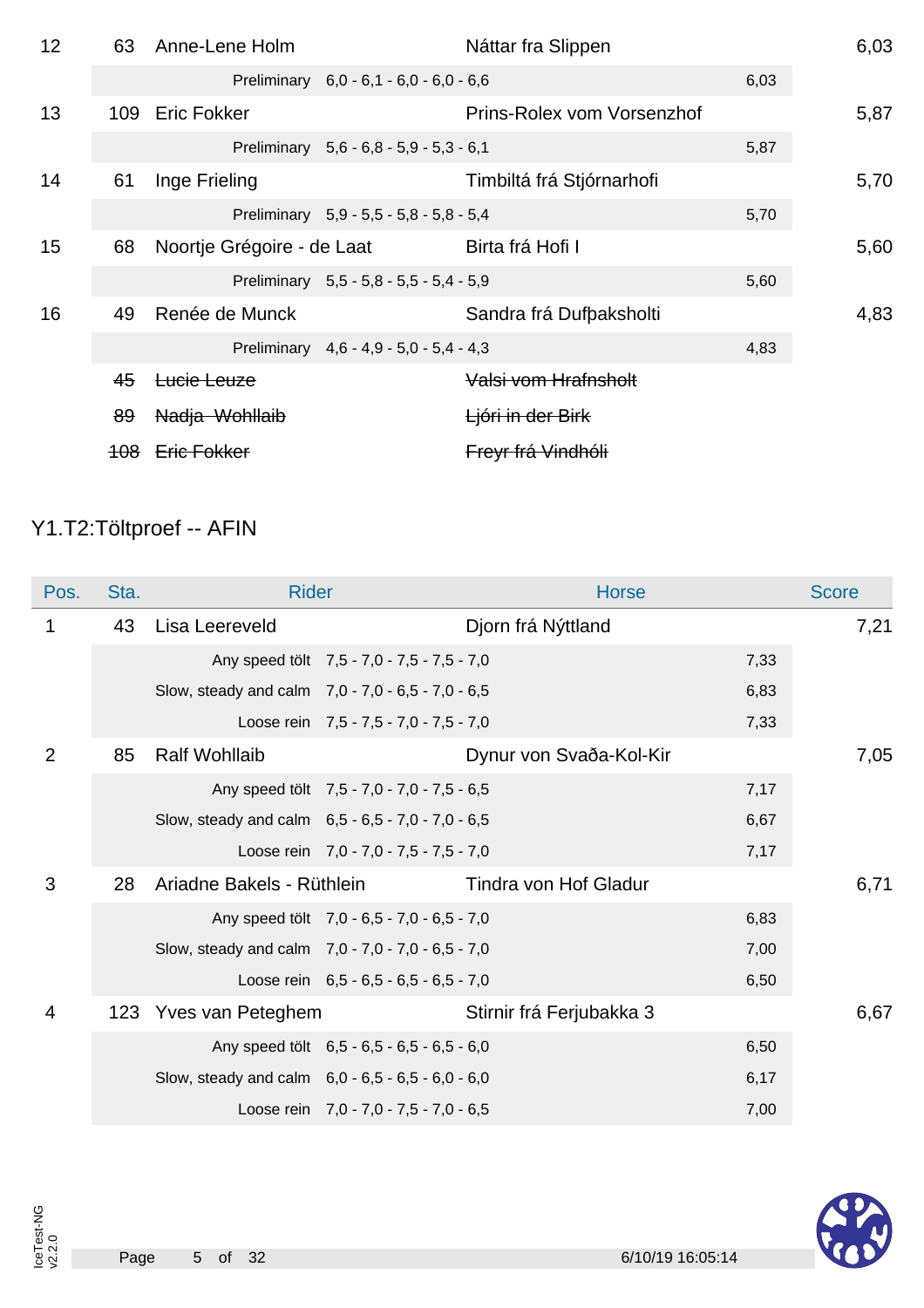| 5 | 83 | <b>Franka Struik</b>                                |                                            | Húni vom Barghof              |      |  |
|---|----|-----------------------------------------------------|--------------------------------------------|-------------------------------|------|--|
|   |    |                                                     | Any speed tölt 6,5 - 6,5 - 6,5 - 6,5 - 6,5 |                               | 6,50 |  |
|   |    | Slow, steady and calm $6,0 - 6,5 - 6,0 - 6,5 - 6,0$ |                                            |                               | 6,17 |  |
|   |    |                                                     | Loose rein $6,5 - 7,0 - 6,5 - 7,0 - 6,5$   |                               | 6,67 |  |
|   | 5  | Arja Schuurmans                                     |                                            | <del>Falur frá Skarði</del>   |      |  |
|   | 9  | <b>Arja Schuurmans</b>                              |                                            | Lugh von der Osterhöll        |      |  |
|   |    | Chris Blom                                          |                                            | Fylkir frá Sólssandaldastaðir |      |  |

# Y2.T3:Töltproef -- PREL

| Pos.             | Sta. | <b>Rider</b>                              |                                         | <b>Horse</b>                                   |      | <b>Score</b> |      |
|------------------|------|-------------------------------------------|-----------------------------------------|------------------------------------------------|------|--------------|------|
| $\mathbf{1}$     |      | 126 Beau van der Pas                      |                                         | Quieber vom Wiesenhof                          |      | <b>AFIN</b>  | 5,93 |
|                  |      |                                           | Preliminary 6,0 - 5,8 - 6,3 - 5,8 - 6,0 |                                                | 5,93 |              |      |
| 2                | 41   | Annefloor Bouman                          |                                         | Gjúga frá Lálendi                              |      | <b>AFIN</b>  | 5,87 |
|                  |      |                                           | Preliminary 5,8 - 5,8 - 6,0 - 6,0 - 5,5 |                                                | 5,87 |              |      |
| 3                | 72   | Anne-Lene Holm                            |                                         | Skvísa frá Eyrarbakka                          |      | <b>AFIN</b>  | 5,80 |
|                  |      |                                           | Preliminary 6,2 - 5,7 - 5,8 - 5,8 - 5,8 |                                                | 5,80 |              |      |
| $\overline{4}$   | 51   | Sjaak Smeeing                             |                                         | Spá frá Nýttland                               |      | <b>AFIN</b>  | 5,77 |
|                  |      |                                           | Preliminary 5,5 - 6,0 - 5,8 - 5,8 - 5,7 |                                                | 5,77 |              |      |
| $5\phantom{.0}$  | 15   | Bert den Uijl                             |                                         | Maja II from Fitjamyri                         |      | <b>AFIN</b>  | 5,63 |
|                  |      |                                           | Preliminary 5,7 - 5,5 - 5,7 - 5,2 - 5,8 |                                                | 5,63 |              |      |
| 6                | 36   | Gerbrig Folkertsma                        |                                         | Flórus frá Wyler                               |      | <b>AFIN</b>  | 5,57 |
|                  |      |                                           | Preliminary 5,3 - 5,7 - 5,7 - 5,5 - 5,5 |                                                | 5,57 |              |      |
| $\overline{7}$   | 23   | Robin Riphagen                            |                                         | Ups vom Debihof                                |      |              | 5,40 |
|                  |      |                                           | Preliminary 5,5 - 5,2 - 5,5 - 4,5 - 5,5 |                                                | 5,40 |              |      |
| $\overline{7}$   |      | 119 Wilma ter Schure-van Leeuwen Fjötra - |                                         |                                                |      |              | 5,40 |
|                  |      |                                           | Preliminary 5,5 - 4,8 - 5,7 - 5,5 - 5,2 |                                                | 5,40 |              |      |
| 9                | 111  | <b>Indra Strodt</b>                       |                                         | Máni frá Hrafnkelsstöðum                       |      |              | 5,13 |
|                  |      |                                           | Preliminary 4,7 - 5,5 - 4,8 - 5,3 - 5,3 |                                                | 5,13 |              |      |
| $\boldsymbol{9}$ |      | 145 Annejet van Dorsser                   |                                         | Kjarval vom Schloss Nienover                   |      |              | 5,13 |
|                  |      |                                           | Preliminary 5,0 - 5,2 - 5,3 - 4,8 - 5,2 |                                                | 5,13 |              |      |
| 11               | 30   |                                           |                                         | Marijn van der Voorden Skíma van de Harles Hof |      |              | 5,07 |
|                  |      |                                           | Preliminary 5,5 - 4,7 - 5,3 - 4,5 - 5,2 |                                                | 5,07 |              |      |

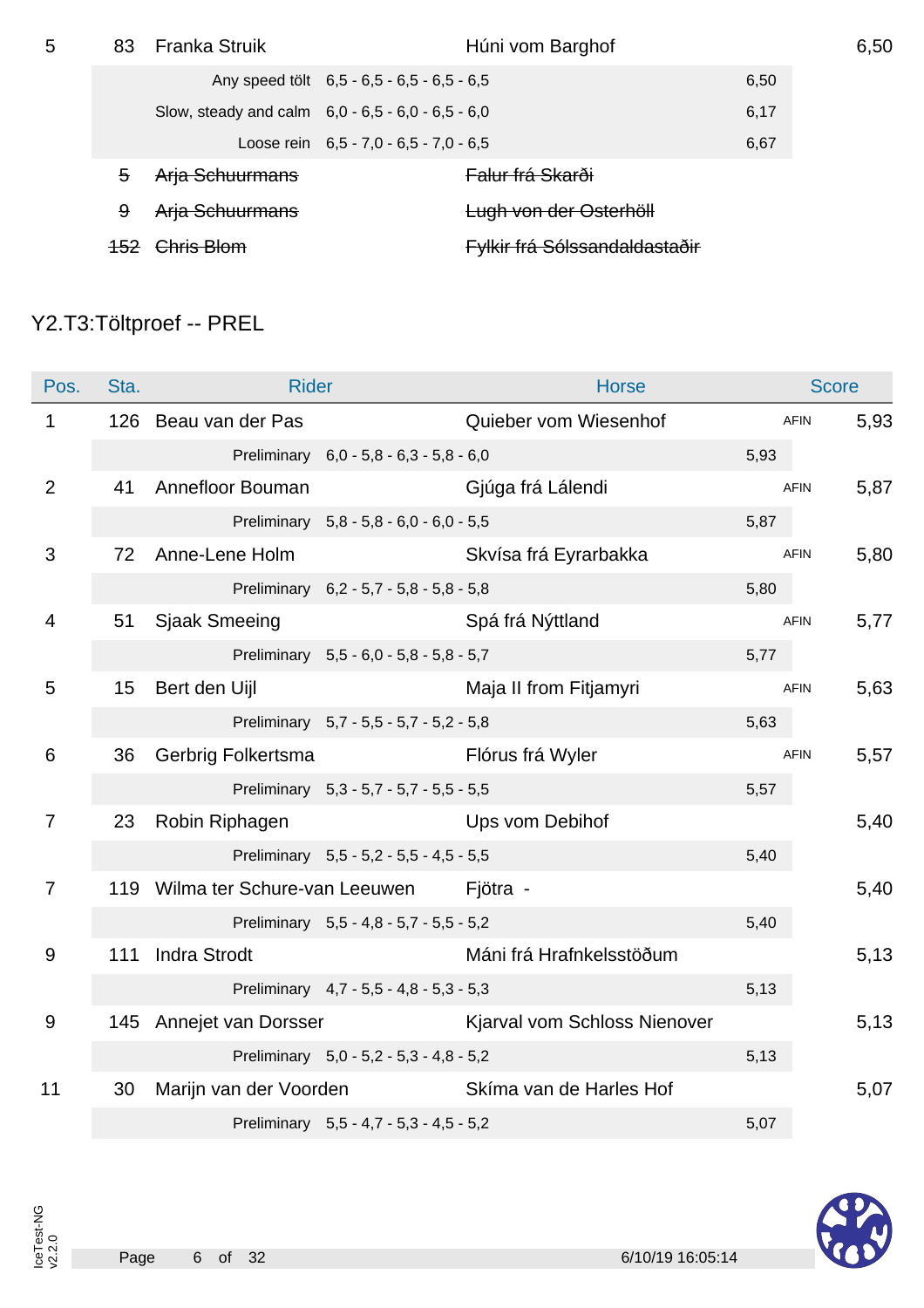| 11 |    | 135 Sönke Schormann-Meyer    |                                         | Sveinn fra Tømmerby Kær    |             | 5,07        |
|----|----|------------------------------|-----------------------------------------|----------------------------|-------------|-------------|
|    |    |                              | Preliminary 5,2 - 5,2 - 4,8 - 4,7 - 5,3 |                            | 5,07        |             |
| 13 |    | 105 Maxime de Bruyn          |                                         | Magni vom Schloss Nienover |             | 4,80        |
|    |    |                              | Preliminary 4,8 - 5,0 - 4,8 - 4,5 - 4,8 |                            | 4,80        |             |
| 14 | 75 | <b>Yentl Verzuu</b>          |                                         | Mökkur van de Waaldijk     |             | 4,73        |
|    |    |                              | Preliminary 4,5 - 4,5 - 5,3 - 4,7 - 5,0 |                            | 4,73        |             |
| 15 | 59 | Simone White                 |                                         | <b>Smellur vom Murrtal</b> |             | <b>DISQ</b> |
|    |    |                              | Preliminary 5,3 - 5,2 - 5,3 - 4,7 - 5,0 |                            | <b>DISQ</b> |             |
|    | 56 | Lucie Leuze                  |                                         | Stjarni frá Stokkalæk      |             |             |
|    | 81 | Annette van Vollenhoven      |                                         | Fönix von Berlar           |             |             |
|    |    | 110 Irma Schortinghuis       |                                         | Eik frá Klömbrum           |             |             |
|    |    | 124 Eileen Sowah             |                                         | Fróði van de Kraatshoef    |             |             |
|    |    | <b>131 Martin Roennestad</b> |                                         | Aragorn frá Þjóðólfshaga 1 |             |             |
|    |    |                              |                                         |                            |             |             |

## Y2.T3:Töltproef -- AFIN

| Pos. | Sta. | <b>Rider</b>         |                                              | <b>Horse</b>           |      | <b>Score</b> |
|------|------|----------------------|----------------------------------------------|------------------------|------|--------------|
| 1    |      | 126 Beau van der Pas |                                              | Quieber vom Wiesenhof  |      | 5,89         |
|      |      |                      | Slow tölt $6,0 - 5,5 - 6,0 - 5,5 - 5,0$      |                        | 5,67 |              |
|      |      |                      | Lengthen Strides 5,0 - 6,0 - 6,0 - 5,5 - 6,0 |                        | 5,83 |              |
|      |      |                      | Fast tölt 6,0 - 6,5 - 6,0 - 6,0 - 6,5        |                        | 6,17 |              |
| 2    | 72   | Anne-Lene Holm       |                                              | Skvísa frá Eyrarbakka  |      | 5,78         |
|      |      |                      | Slow tölt 6,0 - 6,0 - 6,0 - 5,5 - 6,0        |                        | 6,00 |              |
|      |      |                      | Lengthen Strides 5,5 - 6,0 - 5,5 - 6,0 - 5,0 |                        | 5,67 |              |
|      |      |                      | Fast tölt 5,5 - 6,0 - 5,5 - 6,0 - 5,5        |                        | 5,67 |              |
| 3    | 15   | Bert den Uijl        |                                              | Maja II from Fitjamyri |      | 5,50         |
|      |      |                      | Slow tölt 6,0 - 6,0 - 5,5 - 6,0 - 5,5        |                        | 5,83 |              |
|      |      |                      | Lengthen Strides 6,0 - 5,5 - 5,0 - 5,5 - 5,5 |                        | 5,50 |              |
|      |      |                      | Fast tölt 5,5 - 5,0 - 5,0 - 5,0 - 5,5        |                        | 5,17 |              |
| 4    | 51   | Sjaak Smeeing        |                                              | Spá frá Nýttland       |      | 5,39         |
|      |      |                      | Slow tölt 5,0 - 6,0 - 5,0 - 4,5 - 6,0        |                        | 5,33 |              |
|      |      |                      | Lengthen Strides 5,5 - 6,0 - 5,0 - 5,0 - 6,0 |                        | 5,50 |              |
|      |      |                      | Fast tölt 5,5 - 5,5 - 5,0 - 5,0 - 6,0        |                        | 5,33 |              |

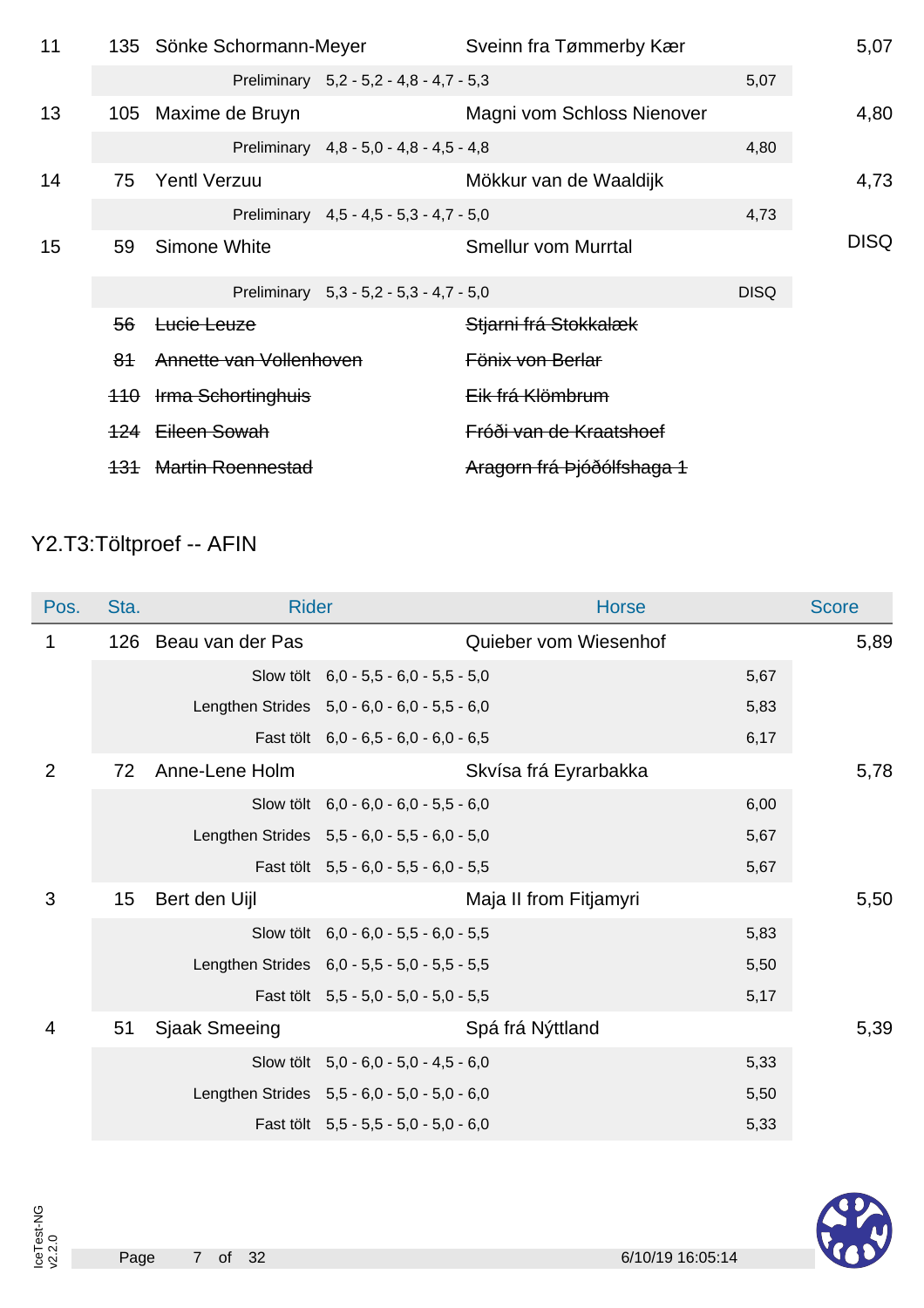| 5 | 36 | Gerbrig Folkertsma |                                              | Flórus frá Wyler             |      | 5,11 |
|---|----|--------------------|----------------------------------------------|------------------------------|------|------|
|   |    |                    | Slow tölt $5,0 - 5,5 - 5,0 - 5,0 - 4,0$      |                              | 5,00 |      |
|   |    |                    | Lengthen Strides 5,0 - 5,0 - 5,0 - 5,0 - 5,5 |                              | 5,00 |      |
|   |    |                    | Fast tölt $5.0 - 5.5 - 5.0 - 5.5 - 6.0$      |                              | 5,33 |      |
|   |    | Annefloor Bouman   |                                              | <del>Gjúga frá Lálendi</del> |      |      |

### Y2.T4:Töltproef -- PREL

| Pos.           | Sta. | <b>Rider</b>             |                                         | <b>Horse</b>                                     |      | <b>Score</b> |      |
|----------------|------|--------------------------|-----------------------------------------|--------------------------------------------------|------|--------------|------|
| 1              |      | 130 Martin Roennestad    |                                         | Spyrnir fra Søholm                               |      | <b>AFIN</b>  | 6,33 |
|                |      |                          | Preliminary 6,1 - 6,6 - 6,3 - 6,8 - 6,1 |                                                  | 6,33 |              |      |
| $\overline{2}$ | 67   | Anne-Lene Holm           |                                         | Seifur frá Oddhóli                               |      | <b>AFIN</b>  | 6,23 |
|                |      |                          | Preliminary 5,9 - 6,3 - 6,3 - 6,5 - 6,1 |                                                  | 6,23 |              |      |
| 3              | 18   | Arja Schuurmans          |                                         | Oður fra Jór                                     |      | <b>AFIN</b>  | 6,20 |
|                |      |                          | Preliminary 6,4 - 6,5 - 5,5 - 6,1 - 6,1 |                                                  | 6,20 |              |      |
| 4              | 55   | Ulrike Ripperda          |                                         | Hjartan van 't Hanenland                         |      | <b>AFIN</b>  | 6,10 |
|                |      |                          | Preliminary 6,1 - 6,1 - 6,1 - 6,4 - 5,9 |                                                  | 6,10 |              |      |
| 5              | 113  | <b>Indra Strodt</b>      |                                         | Stubbur -                                        |      | <b>AFIN</b>  | 5,77 |
|                |      |                          | Preliminary 5,6 - 5,9 - 5,6 - 5,8 - 5,9 |                                                  | 5,77 |              |      |
| 6              | 84   |                          |                                         | Annette van Vollenhoven Herdís van 't Slingerbos |      | <b>AFIN</b>  | 5,60 |
|                |      |                          | Preliminary 5,5 - 5,4 - 5,8 - 5,5 - 5,8 |                                                  | 5,60 |              |      |
| $\overline{7}$ |      | 115 Evelyn van der Stelt |                                         | Álfröðull frá Drottnasteini                      |      | <b>AFIN</b>  | 5,40 |
|                |      |                          | Preliminary 4,8 - 5,3 - 5,8 - 5,1 - 5,8 |                                                  | 5,40 |              |      |
| 8              | 91   | Eva Beun                 |                                         | Laxa von Borbeck                                 |      |              | 5,30 |
|                |      |                          | Preliminary 4,5 - 4,9 - 5,5 - 5,6 - 5,5 |                                                  | 5,30 |              |      |
| 9              | 93   | Eva Beun                 |                                         | Ljóra von Borbeck                                |      |              | 5,13 |
|                |      |                          | Preliminary 4,9 - 4,8 - 5,5 - 5,0 - 5,5 |                                                  | 5,13 |              |      |
| 10             | 11   | Robin Riphagen           |                                         | Vargur frá Fensalir                              |      |              | 5,07 |
|                |      |                          | Preliminary 5,0 - 5,1 - 5,1 - 4,8 - 5,9 |                                                  | 5,07 |              |      |
| 11             | 73   | Ellen van Blitterswijk   |                                         | Kinnskær frá Selfossi                            |      |              | 4,60 |
|                |      |                          | Preliminary 5,0 - 4,5 - 4,3 - 4,5 - 4,8 |                                                  | 4,60 |              |      |
| 12             | 140  | Lisa Kroon               |                                         | Andvari van 't Slingerbos                        |      |              | 3,27 |
|                |      |                          | Preliminary 2,5 - 3,9 - 4,1 - 3,0 - 2,9 |                                                  | 3,27 |              |      |

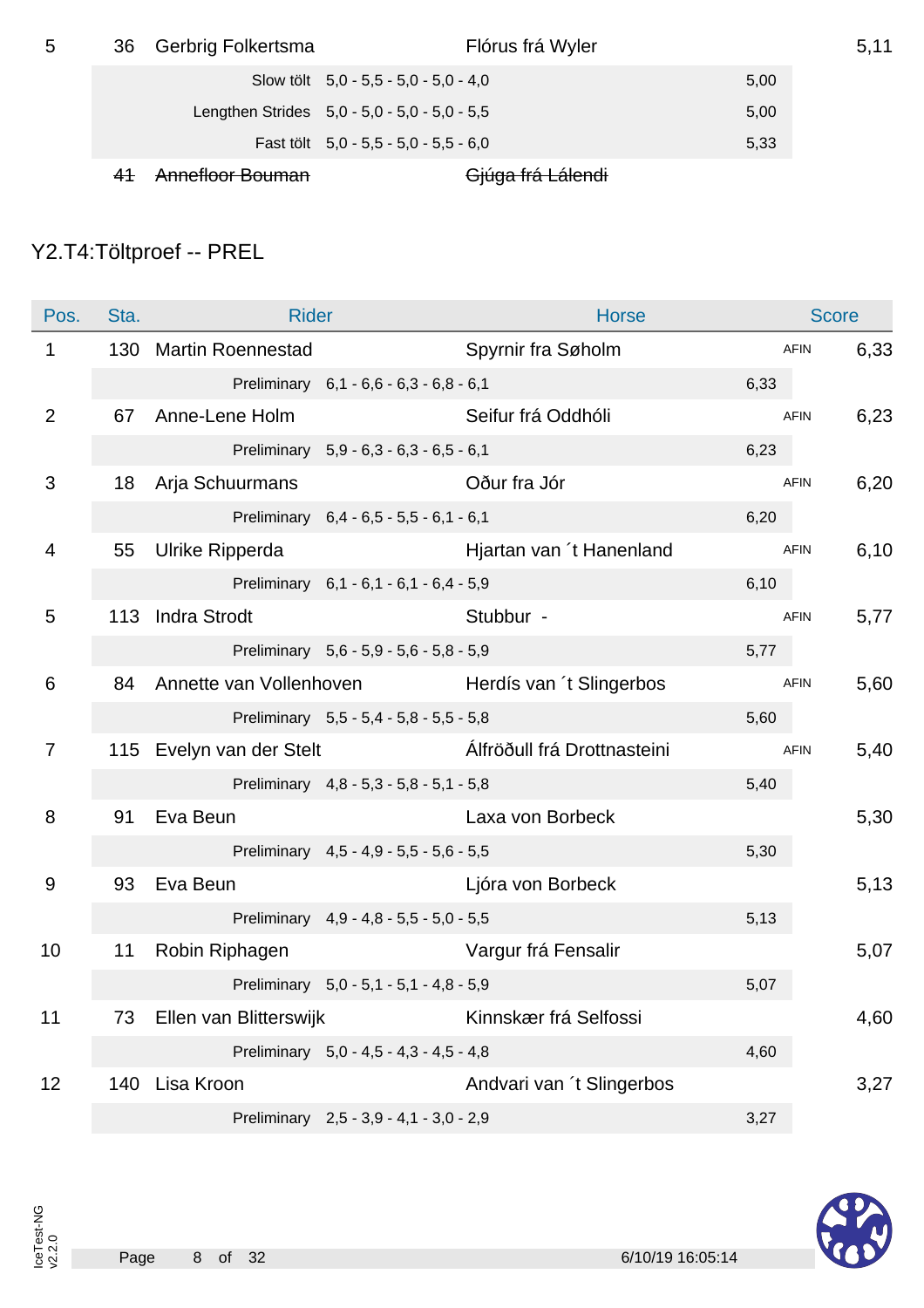#### Nicolai Thye, Carolien de Lauwere, Carina Heller, Þorgeir Guðlaugsson, Isabelle Mertens

#### Y2.T4:Töltproef -- AFIN

| Pos.           | Sta. | <b>Rider</b>                                        |                                            | <b>Horse</b>                |             | <b>Score</b> |
|----------------|------|-----------------------------------------------------|--------------------------------------------|-----------------------------|-------------|--------------|
| $\mathbf 1$    | 55   | Ulrike Ripperda                                     |                                            | Hjartan van 't Hanenland    |             | 6,04         |
|                |      |                                                     | Any speed tölt 5,5 - 6,0 - 6,0 - 6,0 - 6,0 |                             | 6,00        |              |
|                |      | Slow, steady and calm 5,5 - 5,5 - 6,0 - 5,0 - 5,5   |                                            |                             | 5,50        |              |
|                |      |                                                     | Loose rein $5,5 - 6,0 - 6,5 - 6,5 - 6,5$   |                             | 6,33        |              |
| $\overline{2}$ | 84   | Annette van Vollenhoven                             |                                            | Herdís van 't Slingerbos    |             | 5,96         |
|                |      |                                                     | Any speed tölt 6,0 - 6,0 - 5,0 - 6,0 - 6,0 |                             | 6,00        |              |
|                |      | Slow, steady and calm 6,0 - 5,0 - 5,5 - 6,0 - 6,0   |                                            |                             | 5,83        |              |
|                |      |                                                     | Loose rein $5,5 - 6,0 - 6,0 - 6,0 - 6,0$   |                             | 6,00        |              |
| 3              | 115  | Evelyn van der Stelt                                |                                            | Álfröðull frá Drottnasteini |             | 5,50         |
|                |      |                                                     | Any speed tölt 5,0 - 5,5 - 5,5 - 5,0 - 5,5 |                             | 5,33        |              |
|                |      | Slow, steady and calm 5,0 - 5,5 - 5,5 - 5,5 - 5,0   |                                            |                             | 5,33        |              |
|                |      |                                                     | Loose rein $5,0 - 5,5 - 6,0 - 5,5 - 6,0$   |                             | 5,67        |              |
| 4              | 113  | <b>Indra Strodt</b>                                 |                                            | Stubbur -                   |             | 0,00         |
|                |      |                                                     | Any speed tölt 0,0 - 0,0 - 0,0 - 0,0 - 0,0 |                             | 0,00        |              |
|                |      | Slow, steady and calm $0,0 - 0,0 - 0,0 - 0,0 - 0,0$ |                                            |                             | 0,00        |              |
|                |      |                                                     | Loose rein 0,0 - 0,0 - 0,0 - 0,0 - 0,0     |                             | 0,00        |              |
| 5              | 130  | <b>Martin Roennestad</b>                            |                                            | Spyrnir fra Søholm          |             | <b>ELIM</b>  |
|                |      |                                                     | Any speed tölt 6,0 - 6,0 - 6,5 - 6,0 - 6,5 |                             | <b>ELIM</b> |              |
|                |      | Slow, steady and calm 6,0 - 6,0 - 6,5 - 6,5 - 6,0   |                                            |                             | 6,17        |              |
|                |      |                                                     | Loose rein $6,0 - 6,0 - 6,5 - 6,0 - 6,5$   |                             | 6,17        |              |
|                | 48   | Arja Schuurmans                                     |                                            | Oður fra Jór                |             |              |
|                | 67   | Anne-Lene Holm                                      |                                            | Seifur frá Oddhóli          |             |              |

#### Y2.T5:Töltproef -- PREL

| Pos. | Sta. | <b>Rider</b>     |                                         | <b>Horse</b>               |             | <b>Score</b> |
|------|------|------------------|-----------------------------------------|----------------------------|-------------|--------------|
|      |      | 117 Saar Veneman |                                         | Visna van 't Groote Veld   | <b>AFIN</b> | 5,37         |
|      |      |                  | Preliminary 5,3 - 5,0 - 5,3 - 5,8 - 5,5 |                            | 5,37        |              |
| 2    |      | 48 Carla Ranzijn |                                         | Hylling frá Ásmundarstöðum | <b>AFIN</b> | 5,00         |
|      |      |                  | Preliminary 5,0 - 5,0 - 5,0 - 5,0 - 4,8 |                            | 5,00        |              |

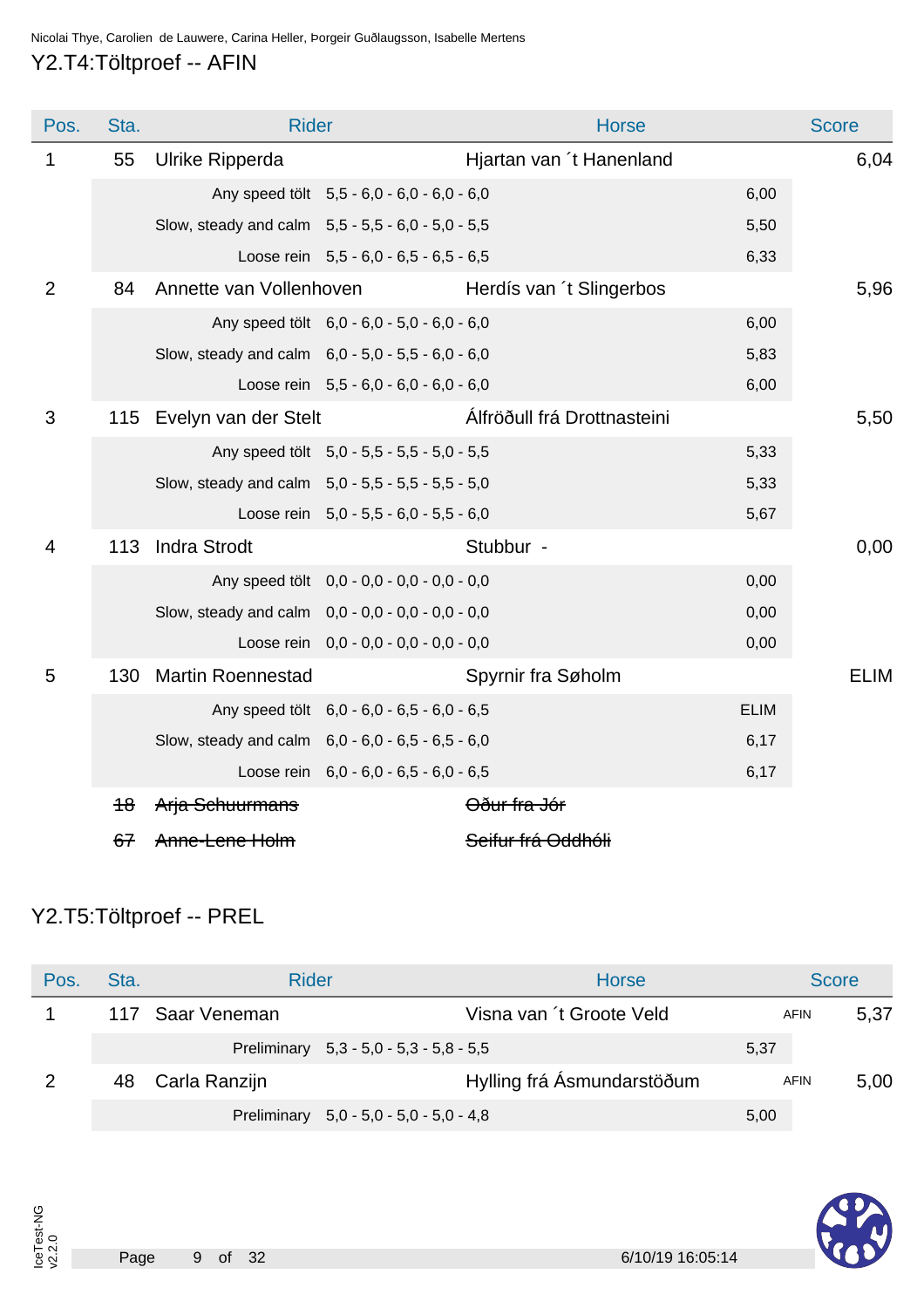| 2              | 50           | <b>Myrthe-Merel Scholte</b>    |                                         | Svartur van 't Ilperveld     |      | <b>AFIN</b> | 5,00 |
|----------------|--------------|--------------------------------|-----------------------------------------|------------------------------|------|-------------|------|
|                |              |                                | Preliminary 5,3 - 5,0 - 5,0 - 4,8 - 5,0 |                              | 5,00 |             |      |
| $\overline{4}$ | 65           | <b>Juliette Gunters</b>        |                                         | Mæja frá Álfhólum            |      | <b>AFIN</b> | 4,60 |
|                |              |                                | Preliminary 3,5 - 4,8 - 4,5 - 4,8 - 4,5 |                              | 4,60 |             |      |
| 5              | 96           | Lysanne Jansma                 |                                         | Hásteinn frá Holti           |      | <b>AFIN</b> | 4,53 |
|                |              |                                | Preliminary 4,8 - 4,0 - 4,0 - 4,8 - 4,8 |                              | 4,53 |             |      |
| 6              |              | 139 Marjolein Eekhof           |                                         | Eldur fan 't Westein         |      |             | 4,43 |
|                |              |                                | Preliminary 4,0 - 4,5 - 4,3 - 4,5 - 4,8 |                              | 4,43 |             |      |
|                | $\mathbf{P}$ | <b>Brigitte Stoker Huitema</b> |                                         | <del>Samúð frá Oddhóli</del> |      |             |      |
|                |              | Mieke Sturm                    |                                         | <b>Tign frá Flekkudal</b>    |      |             |      |

### Y2.T5:Töltproef -- AFIN

| Pos.           | Sta. | <b>Rider</b>                |                                              | <b>Horse</b>               |      | <b>Score</b> |
|----------------|------|-----------------------------|----------------------------------------------|----------------------------|------|--------------|
| 1              |      | 117 Saar Veneman            |                                              | Visna van 't Groote Veld   |      | 5,50         |
|                |      |                             | Slow tölt 5,5 - 5,5 - 5,5 - 5,5 - 5,5        |                            | 5,50 |              |
|                |      |                             | Lengthen Strides 5,5 - 6,0 - 5,0 - 5,5 - 5,5 |                            | 5,50 |              |
| 2              | 50   | <b>Myrthe-Merel Scholte</b> |                                              | Svartur van 't Ilperveld   |      | 5,33         |
|                |      |                             | Slow tölt 5,0 - 5,5 - 5,0 - 5,5 - 5,5        |                            | 5,33 |              |
|                |      |                             | Lengthen Strides 5,5 - 5,5 - 5,0 - 5,0 - 5,5 |                            | 5,33 |              |
| 3              | 48   | Carla Ranzijn               |                                              | Hylling frá Ásmundarstöðum |      | 5,09         |
|                |      |                             | Slow tölt 5,5 - 5,0 - 5,0 - 5,0 - 5,5        |                            | 5,17 |              |
|                |      |                             | Lengthen Strides 5,0 - 5,0 - 5,0 - 5,0 - 5,0 |                            | 5,00 |              |
| $\overline{4}$ | 96   | Lysanne Jansma              |                                              | Hásteinn frá Holti         |      | 4,42         |
|                |      |                             | Slow tölt 4,0 - 4,5 - 4,5 - 4,5 - 4,5        |                            | 4,50 |              |
|                |      |                             | Lengthen Strides 4,0 - 4,5 - 4,0 - 5,0 - 4,5 |                            | 4,33 |              |
| 5              | 65   | <b>Juliette Gunters</b>     |                                              | Mæja frá Álfhólum          |      | 3,84         |
|                |      |                             | Slow tölt 4,0 - 4,0 - 5,0 - 3,5 - 4,5        |                            | 4,17 |              |
|                |      |                             | Lengthen Strides 3,5 - 3,5 - 4,5 - 3,0 - 3,5 |                            | 3,50 |              |

Isabelle Mertens, Carina Heller, Carolien de Lauwere, Þorgeir Guðlaugsson, Armet Tuijn

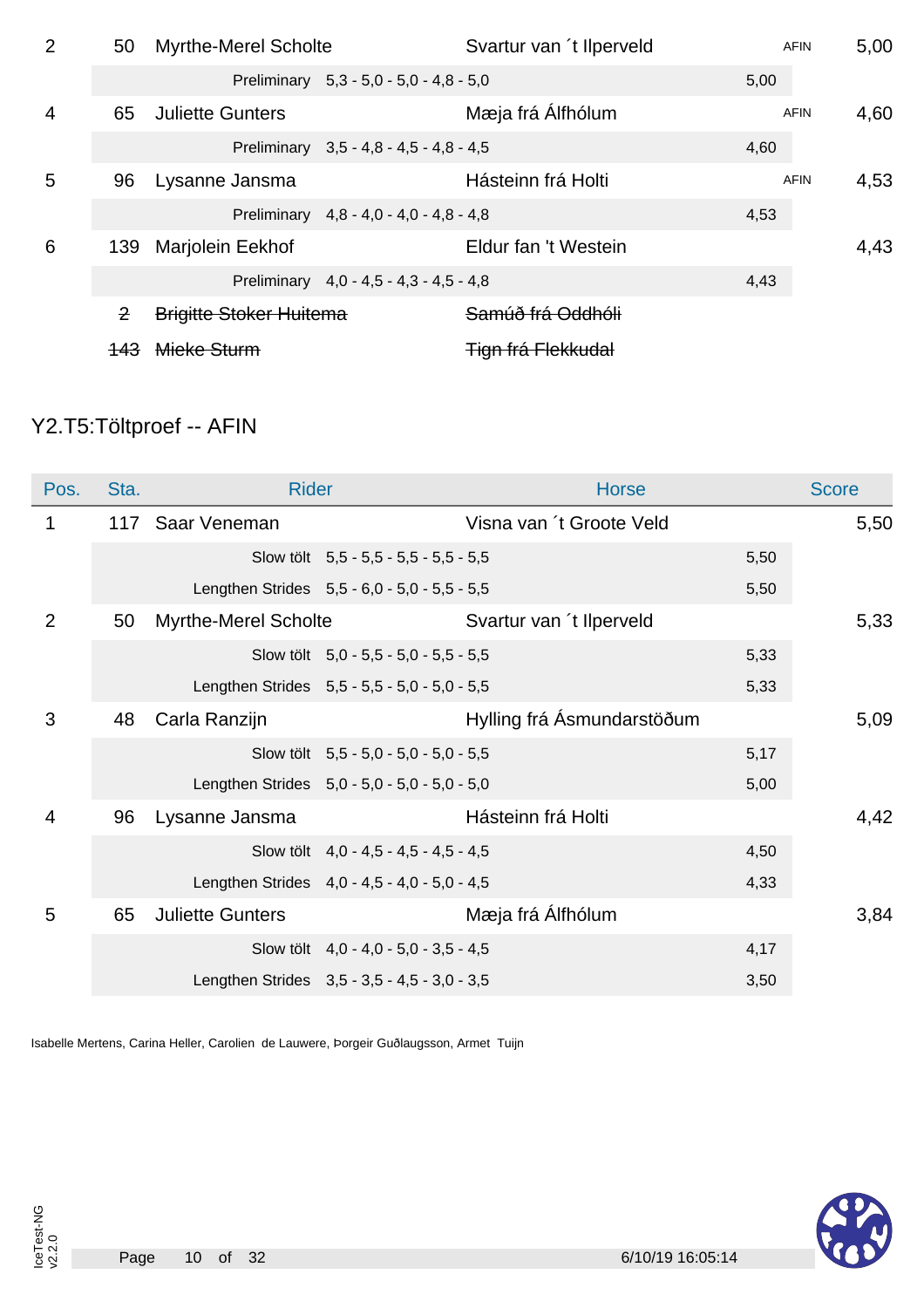### Y2.T6:Töltproef -- PREL

| Pos.           | Sta. | Rider                     |                                         | <b>Horse</b>                   |             | <b>Score</b> |      |
|----------------|------|---------------------------|-----------------------------------------|--------------------------------|-------------|--------------|------|
| 1              | 147  | Rosanne Beijk             |                                         | Öðlingur van de Leye           |             | <b>AFIN</b>  | 5,03 |
|                |      |                           | Preliminary 5,0 - 4,8 - 4,8 - 5,3 - 5,3 |                                | 5,03        |              |      |
| $\overline{2}$ | 24   | Regina Plate              |                                         | Baldinn frá Sólssandaldastaðir |             | <b>AFIN</b>  | 4,70 |
|                |      |                           | Preliminary 4,8 - 4,5 - 4,8 - 4,8 - 4,5 |                                | 4,70        |              |      |
| 3              |      | 118 Henk Nijzingh         |                                         | Sokki frá Gamla Garð           | <b>AFIN</b> |              | 4,10 |
|                |      |                           | Preliminary 4,0 - 4,3 - 4,0 - 4,5 - 3,8 |                                | 4,10        |              |      |
| $\overline{4}$ | 148  | <b>Anniek Hartog</b>      |                                         | Sókrates frá Strandhólum       |             | <b>AFIN</b>  | 4,03 |
|                |      |                           | Preliminary 3,8 - 4,3 - 4,3 - 4,0 - 3,3 |                                | 4,03        |              |      |
| 5              | 1    | Manuela Lekkerkerker      |                                         | Valdís van 't Slingerbos       |             | <b>AFIN</b>  | 3,97 |
|                |      |                           | Preliminary 3,8 - 3,8 - 5,3 - 3,8 - 4,3 |                                | 3,97        |              |      |
|                | $+2$ | <b>Ines Ripperda</b>      |                                         | Kjarnar van 't Hanenland       |             |              |      |
|                |      | <b>127</b> Jennifer Meijs |                                         | Myrkvi van 't Groote Veld      |             |              |      |

### Y2.T6:Töltproef -- AFIN

| Pos. | Sta. | <b>Rider</b>         |                                            | <b>Horse</b>                   |      | <b>Score</b> |
|------|------|----------------------|--------------------------------------------|--------------------------------|------|--------------|
|      | 24   | Regina Plate         |                                            | Baldinn frá Sólssandaldastaðir |      | 5,09         |
|      |      |                      | Any speed tölt 5,0 - 4,5 - 5,0 - 5,0 - 5,0 |                                | 5,00 |              |
|      |      |                      | Loose rein $5,0 - 5,5 - 5,0 - 5,5 - 5,0$   |                                | 5,17 |              |
| 2    | 1    | Manuela Lekkerkerker |                                            | Valdís van 't Slingerbos       |      | 5,08         |
|      |      |                      | Any speed tolt 6,0 - 5,5 - 5,5 - 6,0 - 6,0 |                                | 5,83 |              |
|      |      |                      | Loose rein $4,5 - 4,0 - 3,0 - 4,5 - 4,5$   |                                | 4,33 |              |
| 3    |      | 148 Anniek Hartog    |                                            | Sókrates frá Strandhólum       |      | 4,84         |
|      |      |                      | Any speed tölt 5,5 - 4,5 - 5,5 - 4,5 - 5,0 |                                | 5,00 |              |
|      |      |                      | Loose rein $4,5 - 5,0 - 4,5 - 4,5 - 5,0$   |                                | 4,67 |              |
| 4    |      | 118 Henk Nijzingh    |                                            | Sokki frá Gamla Garð           |      | 4,59         |
|      |      |                      | Any speed tolt 5,0 - 5,0 - 5,0 - 4,0 - 5,0 |                                | 5,00 |              |
|      |      |                      | Loose rein $4,5 - 4,0 - 4,0 - 3,5 - 5,0$   |                                | 4,17 |              |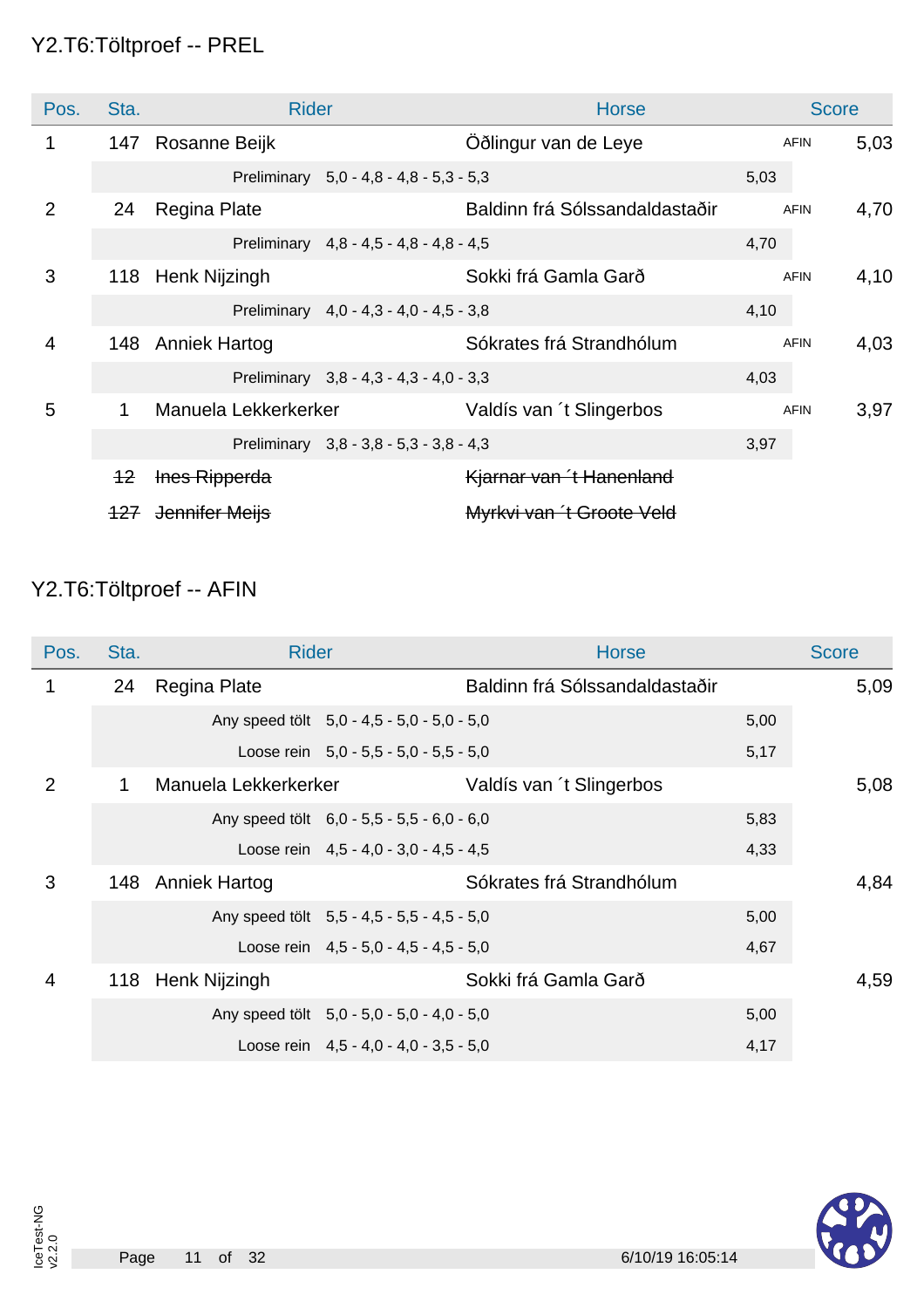| -5 | 147 Rosanne Beijk | Oðlingur van de Leye                         |      | 4,09 |
|----|-------------------|----------------------------------------------|------|------|
|    |                   | Any speed tölt $5,5 - 4,0 - 5,0 - 4,0 - 4,5$ | 4.50 |      |
|    |                   | Loose rein $4,0 - 3,5 - 2,5 - 3,5 - 4,5$     | 3,67 |      |

Isabelle Mertens, Carina Heller, Carolien de Lauwere, Þorgeir Guðlaugsson, Armet Tuijn Y2.T8:Töltproef -- PREL

|  | max. 3- 5 ruiters in de baan |  |  |
|--|------------------------------|--|--|
|  |                              |  |  |

| Pos.           | Sta.           | <b>Rider</b>          |                                         | <b>Horse</b>                                          |             | <b>Score</b> |      |
|----------------|----------------|-----------------------|-----------------------------------------|-------------------------------------------------------|-------------|--------------|------|
| $\mathbf 1$    | 66             | Marije Rauwerda       |                                         | Mjölnir frá Skoti                                     | <b>AFIN</b> |              | 5,60 |
|                |                |                       | Preliminary 5,8 - 5,8 - 5,5 - 5,5 - 5,5 |                                                       | 5,60        |              |      |
| $\overline{2}$ |                | 149 Anthony White     |                                         | Dóttla frá Wyler                                      | <b>AFIN</b> |              | 5,37 |
|                |                |                       | Preliminary 5,3 - 5,5 - 5,0 - 5,3 - 5,5 |                                                       | 5,37        |              |      |
| 3              |                |                       |                                         | 141 Annetje van Praag Sigaar Litfríð van het Houtwiel | <b>AFIN</b> |              | 5,10 |
|                |                |                       | Preliminary 5,0 - 5,3 - 5,0 - 4,8 - 5,3 |                                                       | 5,10        |              |      |
| 4              | 60             | Inge Swanenburg       |                                         | Gauti vom Lótushof                                    | <b>AFIN</b> |              | 5,00 |
|                |                |                       | Preliminary 5,0 - 4,8 - 5,0 - 5,0 - 5,0 |                                                       | 5,00        |              |      |
| 5              | 88             | Katharina Göken       |                                         | Kári vom Springbachtal                                | <b>AFIN</b> |              | 4,93 |
|                |                |                       | Preliminary 5,0 - 5,5 - 5,3 - 4,3 - 4,5 |                                                       | 4,93        |              |      |
| 6              |                | 143 Mieke Sturm       |                                         | Tign frá Flekkudal                                    |             |              | 4,80 |
|                |                |                       | Preliminary 4,8 - 4,8 - 4,8 - 4,3 - 5,0 |                                                       | 4,80        |              |      |
| $\overline{7}$ | 128            | Marina van Riel       |                                         | Þóri van de Noorderzon                                |             |              | 4,60 |
|                |                |                       | Preliminary 4,3 - 5,3 - 4,5 - 4,8 - 4,5 |                                                       | 4,60        |              |      |
| 8              | 22             | Paula van Diemen      |                                         | Litla-Brúnlukka frá Dieösters                         |             |              | 4,43 |
|                |                |                       | Preliminary 4,5 - 4,3 - 4,5 - 4,0 - 4,8 |                                                       | 4,43        |              |      |
| 8              |                | 120 Myrthe Seldenrijk |                                         | Sara frá Skoti                                        |             |              | 4,43 |
|                |                |                       | Preliminary 4,5 - 4,3 - 4,5 - 4,0 - 4,5 |                                                       | 4,43        |              |      |
| 10             | 29             | Sander van der Meijs  |                                         | Sprettur frá Strandhólum                              |             |              | 4,03 |
|                |                |                       | Preliminary 4,5 - 3,8 - 4,0 - 3,5 - 4,3 |                                                       | 4,03        |              |      |
| 11             | 17             | Zwana de Vries-Otter  |                                         | Glæsa frá Wyler                                       |             |              | 3,93 |
|                |                |                       | Preliminary 4,5 - 3,5 - 4,0 - 4,0 - 3,8 |                                                       | 3,93        |              |      |
| 12             | 38             | Wikkie Rothehüser     |                                         | Stefnir frá Hrísdal                                   |             |              | 3,77 |
|                |                |                       | Preliminary 4,0 - 3,3 - 4,5 - 3,0 - 4,0 |                                                       | 3,77        |              |      |
|                | <del>156</del> | Manuela Lekkerkerker  |                                         | Eldur-Ís frá Lækjamóti                                |             |              |      |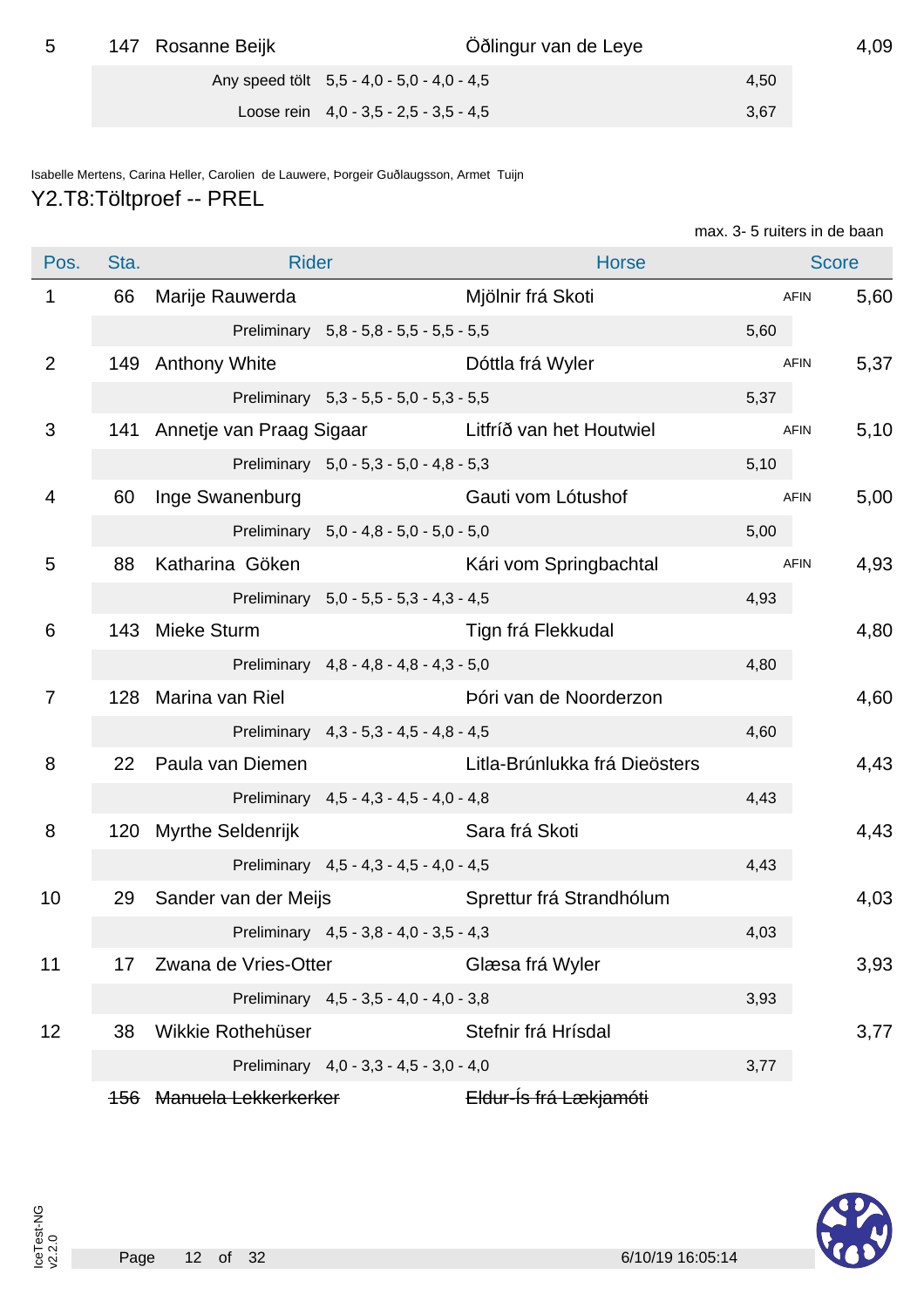#### Y2.T8:Töltproef -- AFIN

max. 3- 5 ruiters in de baan

| Pos.           | Sta. | <b>Rider</b>                          |                                            | <b>Horse</b>             |      | <b>Score</b> |
|----------------|------|---------------------------------------|--------------------------------------------|--------------------------|------|--------------|
| 1              |      | 149 Anthony White<br>Dóttla frá Wyler |                                            |                          | 5,50 |              |
|                |      |                                       | Any speed tölt 5,5 - 5,5 - 5,5 - 5,0 - 5,5 |                          | 5,50 |              |
|                |      |                                       | Any speed tölt 5,5 - 5,5 - 5,5 - 5,0 - 5,5 |                          | 5,50 |              |
| 2              | 66   | Marije Rauwerda                       |                                            | Mjölnir frá Skoti        |      | 5,42         |
|                |      |                                       | Any speed tölt 5,5 - 5,5 - 6,0 - 5,0 - 5,0 |                          | 5,33 |              |
|                |      |                                       | Any speed tölt 5,5 - 5,5 - 6,0 - 5,5 - 5,0 |                          | 5,50 |              |
| 2              | 141  | Annetje van Praag Sigaar              |                                            | Litfríð van het Houtwiel |      | 5,42         |
|                |      |                                       | Any speed tölt 5,5 - 5,5 - 5,5 - 5,0 - 5,5 |                          | 5,50 |              |
|                |      |                                       | Any speed tölt 5,5 - 5,5 - 5,0 - 5,0 - 5,5 |                          | 5,33 |              |
| $\overline{4}$ | 60   | Inge Swanenburg                       |                                            | Gauti vom Lótushof       |      | 5,17         |
|                |      |                                       | Any speed tölt 4,5 - 5,0 - 5,5 - 5,5 - 5,0 |                          | 5,17 |              |
|                |      |                                       | Any speed tölt 5,0 - 5,0 - 5,5 - 5,5 - 5,0 |                          | 5,17 |              |
| 5              | 88   | Katharina Göken                       |                                            | Kári vom Springbachtal   |      | 4,17         |
|                |      |                                       | Any speed tolt 4,0 - 4,5 - 4,5 - 3,5 - 4,0 |                          | 4,17 |              |
|                |      |                                       | Any speed tölt 4,5 - 5,0 - 4,0 - 3,5 - 4,0 |                          | 4,17 |              |

Isabelle Mertens, Carolien de Lauwere, Irene Steringa, Margien Verkuyl, Fi Pugh

#### Y1.V1:Viergangenproef -- PREL

| Pos.           | Sta. | <b>Rider</b>             |                                         | <b>Horse</b>                  |      | <b>Score</b> |      |
|----------------|------|--------------------------|-----------------------------------------|-------------------------------|------|--------------|------|
|                | 129. | <b>Martin Roennestad</b> |                                         | Eldur-Ís frá Lækjamóti        |      | <b>AFIN</b>  | 7,10 |
|                |      |                          | Preliminary 7,1 - 7,1 - 7,2 - 6,8 - 7,1 |                               | 7,10 |              |      |
| 2              |      | 132 Martin Roennestad    |                                         | Sökkull frá Dalbæ             |      | <b>AFIN</b>  | 6,73 |
|                |      |                          | Preliminary 6,8 - 6,7 - 6,7 - 7,0 - 6,5 |                               | 6,73 |              |      |
| 3              | 5    | Arja Schuurmans          |                                         | Falur frá Skarði              |      | <b>AFIN</b>  | 6,40 |
|                |      |                          | Preliminary 6,6 - 6,1 - 6,4 - 6,4 - 6,4 |                               | 6,40 |              |      |
| $\overline{4}$ | 63   | Anne-Lene Holm           |                                         | Náttar fra Slippen            |      | <b>AFIN</b>  | 6,37 |
|                |      |                          | Preliminary 6,7 - 6,4 - 6,5 - 6,2 - 6,2 |                               | 6,37 |              |      |
| 5              |      | 152 Chris Blom           |                                         | Fylkir frá Sólssandaldastaðir |      | <b>AFIN</b>  | 6,17 |
|                |      |                          | Preliminary 6,0 - 6,1 - 6,3 - 6,3 - 6,1 |                               | 6,17 |              |      |

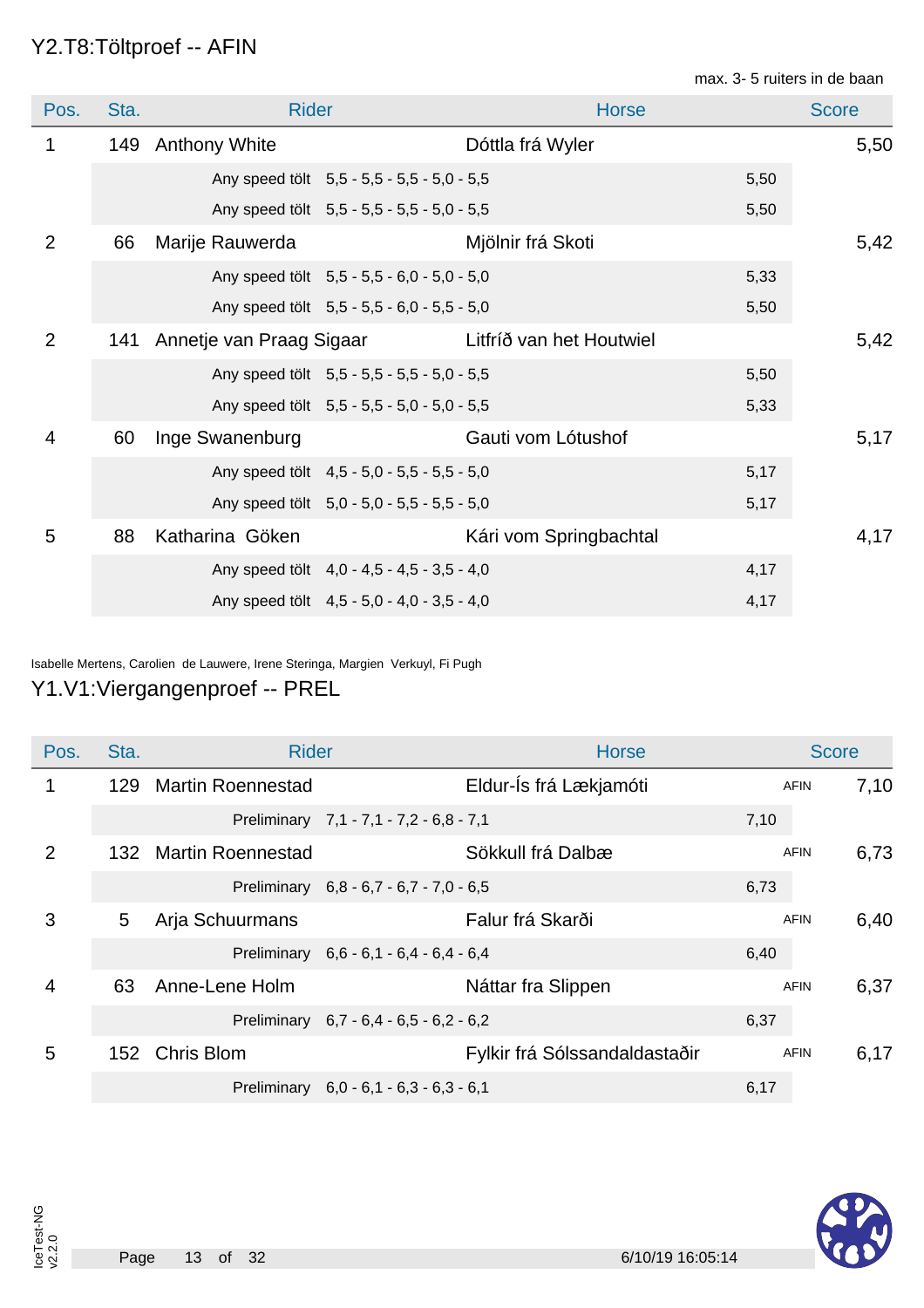| 6               | 41  | Annefloor Bouman         |                                         | Gjúga frá Lálendi                               |      | <b>AFIN</b> | 6,00 |
|-----------------|-----|--------------------------|-----------------------------------------|-------------------------------------------------|------|-------------|------|
|                 |     |                          | Preliminary 6,2 - 5,9 - 6,3 - 5,5 - 5,9 |                                                 | 6,00 |             |      |
| $6\phantom{1}6$ |     | 122 Yves van Peteghem    |                                         | Sleipnir frá Kverná                             |      | <b>AFIN</b> | 6,00 |
|                 |     |                          | Preliminary 6,2 - 5,9 - 6,2 - 5,9 - 5,9 |                                                 | 6,00 |             |      |
| 8               | 99  | <b>Marieke Weber</b>     |                                         | Blíðfari frá Vefgrund                           |      | <b>AFIN</b> | 5,97 |
|                 |     |                          | Preliminary 6,2 - 6,1 - 6,1 - 5,5 - 5,7 |                                                 | 5,97 |             |      |
| 9               | 92  | <b>Yvonne Groven-Tol</b> |                                         | Dimmi frá Flagbjarnarholti                      |      | <b>AFIN</b> | 5,87 |
|                 |     |                          | Preliminary 5,8 - 5,9 - 5,9 - 6,0 - 5,6 |                                                 | 5,87 |             |      |
| 9               |     | 125 Eileen Sowah         |                                         | Valur frá Strandarhjáleigu                      |      | <b>AFIN</b> | 5,87 |
|                 |     |                          | Preliminary 6,1 - 5,7 - 6,1 - 5,5 - 5,8 |                                                 | 5,87 |             |      |
| 9               |     | 126 Beau van der Pas     |                                         | Quieber vom Wiesenhof                           |      | <b>AFIN</b> | 5,87 |
|                 |     |                          | Preliminary 6,1 - 5,6 - 6,2 - 5,4 - 5,9 |                                                 | 5,87 |             |      |
| 12              | 25  |                          |                                         | Vera van Praag Sigaar Fitja-Hljómur frá Oddhóli |      |             | 5,80 |
|                 |     |                          | Preliminary 6,2 - 5,8 - 5,8 - 5,6 - 5,8 |                                                 | 5,80 |             |      |
| 13              | 121 | <b>Stijn Rottiers</b>    |                                         | Dugur frá Skriðu                                |      |             | 5,67 |
|                 |     |                          | Preliminary 5,7 - 5,5 - 5,8 - 5,6 - 5,7 |                                                 | 5,67 |             |      |
| 14              | 47  | Anne-Jet White           |                                         | Punktur frá Vogum                               |      |             | 5,63 |
|                 |     |                          | Preliminary 5,5 - 5,9 - 5,8 - 5,4 - 5,6 |                                                 | 5,63 |             |      |
| 15              |     | 109 Eric Fokker          |                                         | Prins-Rolex vom Vorsenzhof                      |      |             | 5,00 |
|                 |     |                          | Preliminary 5,4 - 5,4 - 4,8 - 4,8 - 4,7 |                                                 | 5,00 |             |      |
|                 | 43  | Monique Cox              |                                         | Latfara frá Malou                               |      |             |      |
|                 | 45  | Lucie Leuze              |                                         | Valsi vom Hrafnsholt                            |      |             |      |

# Y1.V1:Viergangenproef -- AFIN

| Pos. | Sta. | <b>Rider</b>      | <b>Horse</b>                            |      | <b>Score</b> |
|------|------|-------------------|-----------------------------------------|------|--------------|
|      | 129  | Martin Roennestad | Eldur-Ís frá Lækjamóti                  |      | 7,23         |
|      |      |                   | Slow tölt $7.0 - 6.5 - 7.5 - 6.5 - 7.0$ | 6,83 |              |
|      |      |                   | Trot $8.0 - 8.0 - 7.5 - 7.0 - 7.0$      | 7,50 |              |
|      |      |                   | Walk 8,5 - 7,0 - 7,5 - 8,0 - 7,0        | 7,50 |              |
|      |      |                   | Canter 7,5 - 8,0 - 7,0 - 8,0 - 7,5      | 7,67 |              |
|      |      |                   | Fast tölt $6.5 - 6.5 - 7.5 - 6.5 - 7.0$ | 6,67 |              |

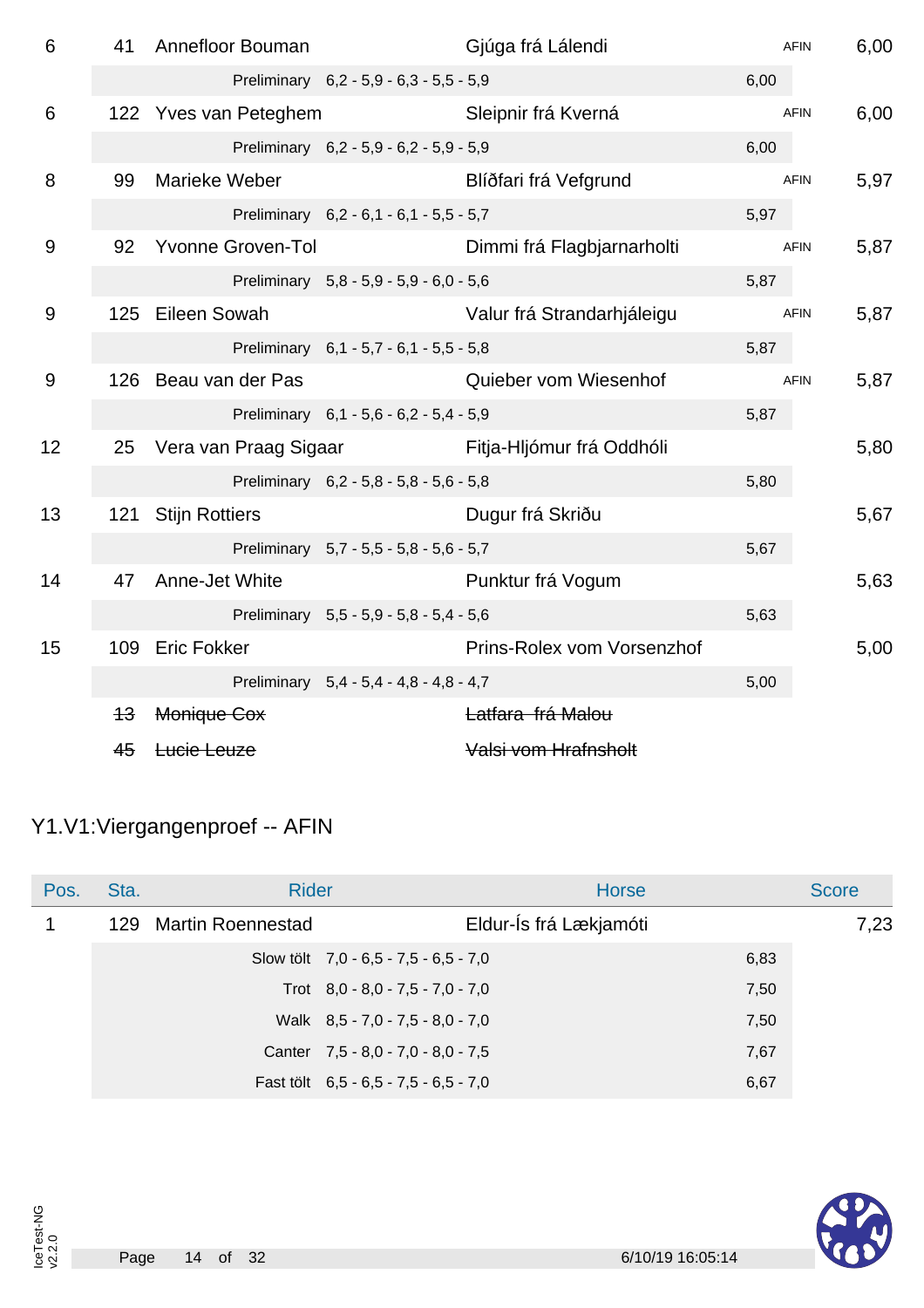| $\overline{2}$ | 63             | Anne-Lene Holm               |                                         | Náttar fra Slippen         |      | 6,73 |
|----------------|----------------|------------------------------|-----------------------------------------|----------------------------|------|------|
|                |                |                              | Slow tölt 7,0 - 6,5 - 7,0 - 6,5 - 6,5   |                            | 6,67 |      |
|                |                |                              | Trot $7.0 - 7.0 - 7.0 - 6.5 - 6.5$      |                            | 6,83 |      |
|                |                |                              | Walk 6,0 - 6,0 - 6,5 - 6,5 - 6,5        |                            | 6,33 |      |
|                |                |                              | Canter 7,0 - 6,5 - 7,5 - 7,0 - 6,5      |                            | 6,83 |      |
|                |                |                              | Fast tölt 7,0 - 7,0 - 7,5 - 7,0 - 6,5   |                            | 7,00 |      |
| 3              | 41             | Annefloor Bouman             |                                         | Gjúga frá Lálendi          |      | 6,57 |
|                |                |                              | Slow tölt 6,5 - 6,5 - 6,5 - 6,5 - 6,5   |                            | 6,50 |      |
|                |                |                              | Trot $6,0 - 6,5 - 6,5 - 6,5 - 6,5$      |                            | 6,50 |      |
|                |                |                              | Walk 6,5 - 7,0 - 7,5 - 7,0 - 6,5        |                            | 6,83 |      |
|                |                |                              | Canter 6,5 - 6,5 - 7,0 - 6,5 - 6,5      |                            | 6,50 |      |
|                |                |                              | Fast tölt 6,5 - 6,5 - 6,5 - 6,0 - 6,5   |                            | 6,50 |      |
| 4              | 92             | <b>Yvonne Groven-Tol</b>     |                                         | Dimmi frá Flagbjarnarholti |      | 6,13 |
|                |                |                              | Slow tölt $6.0 - 6.0 - 6.5 - 6.0 - 6.0$ |                            | 6,00 |      |
|                |                |                              | Trot $6,0 - 6,0 - 6,5 - 5,5 - 5,5$      |                            | 5,83 |      |
|                |                |                              | Walk 6,5 - 6,0 - 6,5 - 5,5 - 6,0        |                            | 6,17 |      |
|                |                |                              | Canter 6,5 - 7,0 - 6,5 - 6,5 - 6,5      |                            | 6,50 |      |
|                |                |                              | Fast tölt 6,5 - 6,0 - 6,5 - 6,0 - 6,0   |                            | 6,17 |      |
| 4              |                | 122 Yves van Peteghem        |                                         | Sleipnir frá Kverná        |      | 6,13 |
|                |                |                              | Slow tölt 6,5 - 6,0 - 6,5 - 6,0 - 6,0   |                            | 6,17 |      |
|                |                |                              | Trot $6,0 - 5,5 - 6,5 - 6,0 - 6,0$      |                            | 6,00 |      |
|                |                |                              | Walk 6,5 - 5,5 - 6,0 - 6,0 - 6,0        |                            | 6,00 |      |
|                |                |                              | Canter 6,0 - 6,0 - 6,5 - 5,5 - 6,0      |                            | 6,00 |      |
|                |                |                              | Fast tölt 6,5 - 6,5 - 7,0 - 6,5 - 6,5   |                            | 6,50 |      |
| 6              |                | 126 Beau van der Pas         |                                         | Quieber vom Wiesenhof      |      | 6,10 |
|                |                |                              | Slow tölt 6,0 - 5,5 - 6,0 - 5,5 - 5,5   |                            | 5,67 |      |
|                |                |                              | Trot $6.0 - 6.0 - 6.0 - 6.0 - 6.0$      |                            | 6,00 |      |
|                |                |                              | Walk 6,0 - 6,5 - 6,5 - 6,5 - 6,0        |                            | 6,33 |      |
|                |                |                              | Canter 5,5 - 6,0 - 6,0 - 6,0 - 6,0      |                            | 6,00 |      |
|                |                |                              | Fast tölt 6,5 - 6,5 - 6,5 - 6,0 - 6,5   |                            | 6,50 |      |
|                | 5              | Arja Schuurmans              |                                         | Falur frá Skarði           |      |      |
|                | <del>99</del>  | Marieke Weber                |                                         | Blíðfari frá Vefgrund      |      |      |
|                | <del>125</del> | Eileen Sowah                 |                                         | Valur frá Strandarhjáleigu |      |      |
|                |                | <b>132 Martin Roennestad</b> |                                         | Sökkull frá Dalbæ          |      |      |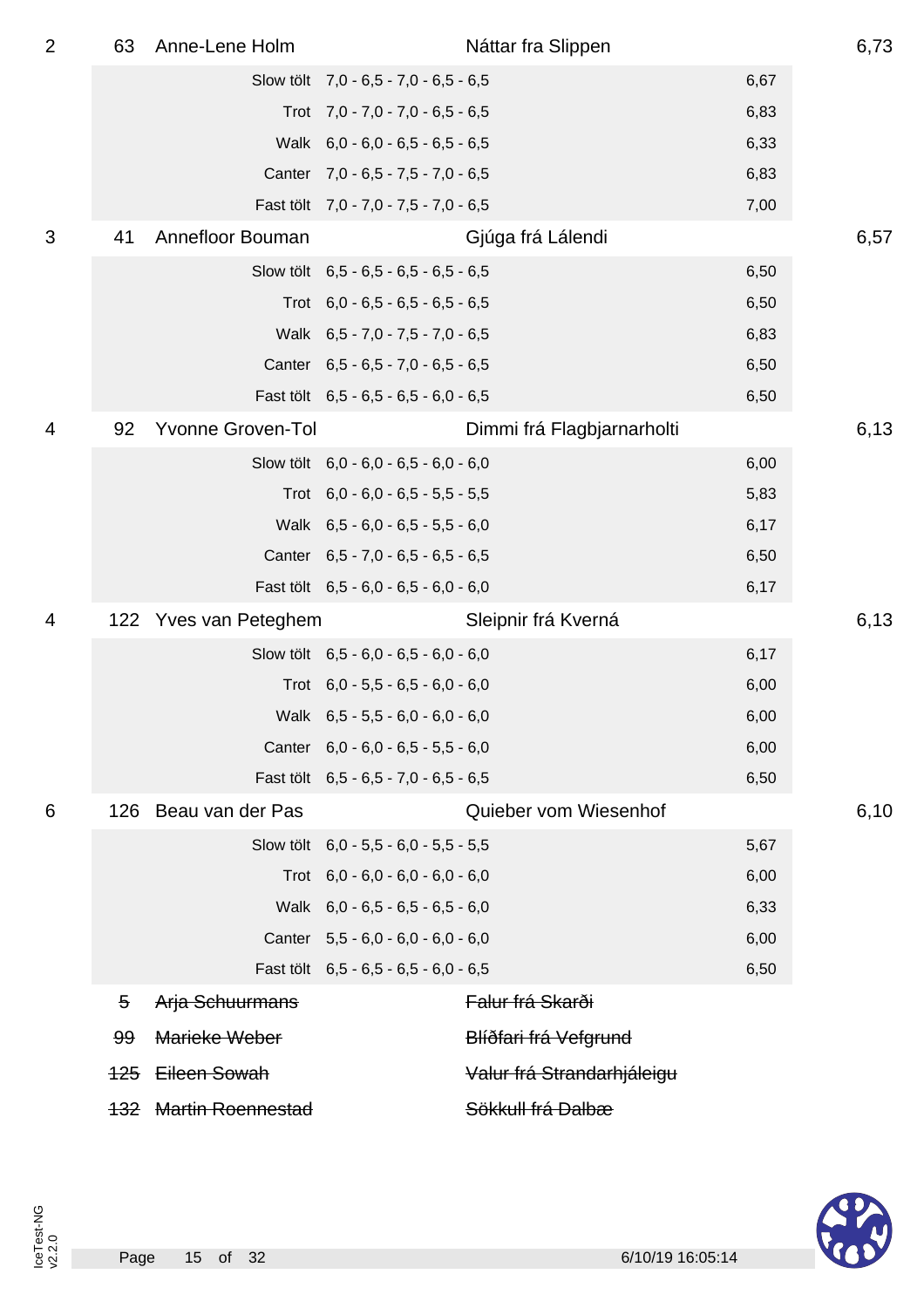### Y1.F1:Vijfgangenproef -- PREL

| Pos.           | Sta.           | <b>Rider</b>             |                                         | <b>Horse</b>                |      | <b>Score</b> |      |
|----------------|----------------|--------------------------|-----------------------------------------|-----------------------------|------|--------------|------|
| 1              |                | 133 Beeke Köpke          |                                         | Andvari vom Störtal         |      | <b>AFIN</b>  | 6,40 |
|                |                |                          | Preliminary 6,4 - 6,8 - 6,3 - 6,5 - 6,2 |                             | 6,40 |              |      |
| $\overline{2}$ |                | 146 Irma Schortinghuis   |                                         | Heljar frá Strandhólum      |      | <b>AFIN</b>  | 6,20 |
|                |                |                          | Preliminary 6,4 - 6,0 - 6,3 - 6,3 - 5,9 |                             | 6,20 |              |      |
| 3              | 10             | <b>Bas Cornielje</b>     |                                         | Víðir frá Smáhúsum          |      | <b>AFIN</b>  | 6,17 |
|                |                |                          | Preliminary 6,1 - 6,4 - 6,2 - 6,2 - 6,0 |                             | 6,17 |              |      |
| 3              | 89             | Nadja Wohllaib           |                                         | Ljóri in der Birk           |      | <b>AFIN</b>  | 6,17 |
|                |                |                          | Preliminary 6,1 - 6,1 - 6,4 - 6,0 - 6,3 |                             | 6,17 |              |      |
| 3              | 94             | Leonie van Eijken        |                                         | Snerpa -                    |      | <b>AFIN</b>  | 6,17 |
|                |                |                          | Preliminary 6,2 - 6,3 - 6,2 - 6,1 - 6,1 |                             | 6,17 |              |      |
| 3              | 97             | Jaap Groven              |                                         | Djákni frá Flagbjarnarholti |      | <b>AFIN</b>  | 6,17 |
|                |                |                          | Preliminary 6,4 - 6,4 - 6,2 - 5,6 - 5,9 |                             | 6,17 |              |      |
| $\overline{7}$ | 131            | <b>Martin Roennestad</b> |                                         | Aragorn frá Þjóðólfshaga 1  |      |              | 6,13 |
|                |                |                          | Preliminary 6,3 - 6,6 - 6,1 - 6,0 - 6,0 |                             | 6,13 |              |      |
| 8              | 32             | Manon de Munck           |                                         | Liður fra Slippen           |      |              | 6,07 |
|                |                |                          | Preliminary 6,3 - 5,6 - 6,4 - 6,1 - 5,8 |                             | 6,07 |              |      |
| 9              | $\overline{7}$ | Rena Holthaus-Bosma      |                                         | Seifur frá Hrauni           |      |              | 5,87 |
|                |                |                          | Preliminary 5,9 - 5,6 - 5,8 - 6,1 - 5,9 |                             | 5,87 |              |      |
| 10             |                | 108 Eric Fokker          |                                         | Freyr frá Vindhóli          |      |              | 5,70 |
|                |                |                          | Preliminary 5,6 - 5,6 - 5,4 - 5,9 - 6,4 |                             | 5,70 |              |      |
| 11             | 20             | <b>Silke Kosse</b>       |                                         | Barón frá Waldthorst        |      |              | 5,63 |
|                |                |                          | Preliminary 5,7 - 6,0 - 4,9 - 5,2 - 6,2 |                             | 5,63 |              |      |
| 11             | 95             | <b>Yvonne Groven-Tol</b> |                                         | Árni Geir frá Feti          |      |              | 5,63 |
|                |                |                          | Preliminary 5,5 - 5,6 - 5,6 - 5,7 - 5,7 |                             | 5,63 |              |      |
| 13             |                | 123 Yves van Peteghem    |                                         | Stirnir frá Ferjubakka 3    |      |              | 5,60 |
|                |                |                          | Preliminary 5,6 - 5,8 - 5,6 - 4,4 - 5,6 |                             | 5,60 |              |      |
| 14             | 42             | <b>Bo Cavens</b>         |                                         | Unnar frá Blönduósi         |      |              | 5,33 |
|                |                |                          | Preliminary 5,4 - 5,2 - 5,6 - 5,4 - 3,9 |                             | 5,33 |              |      |

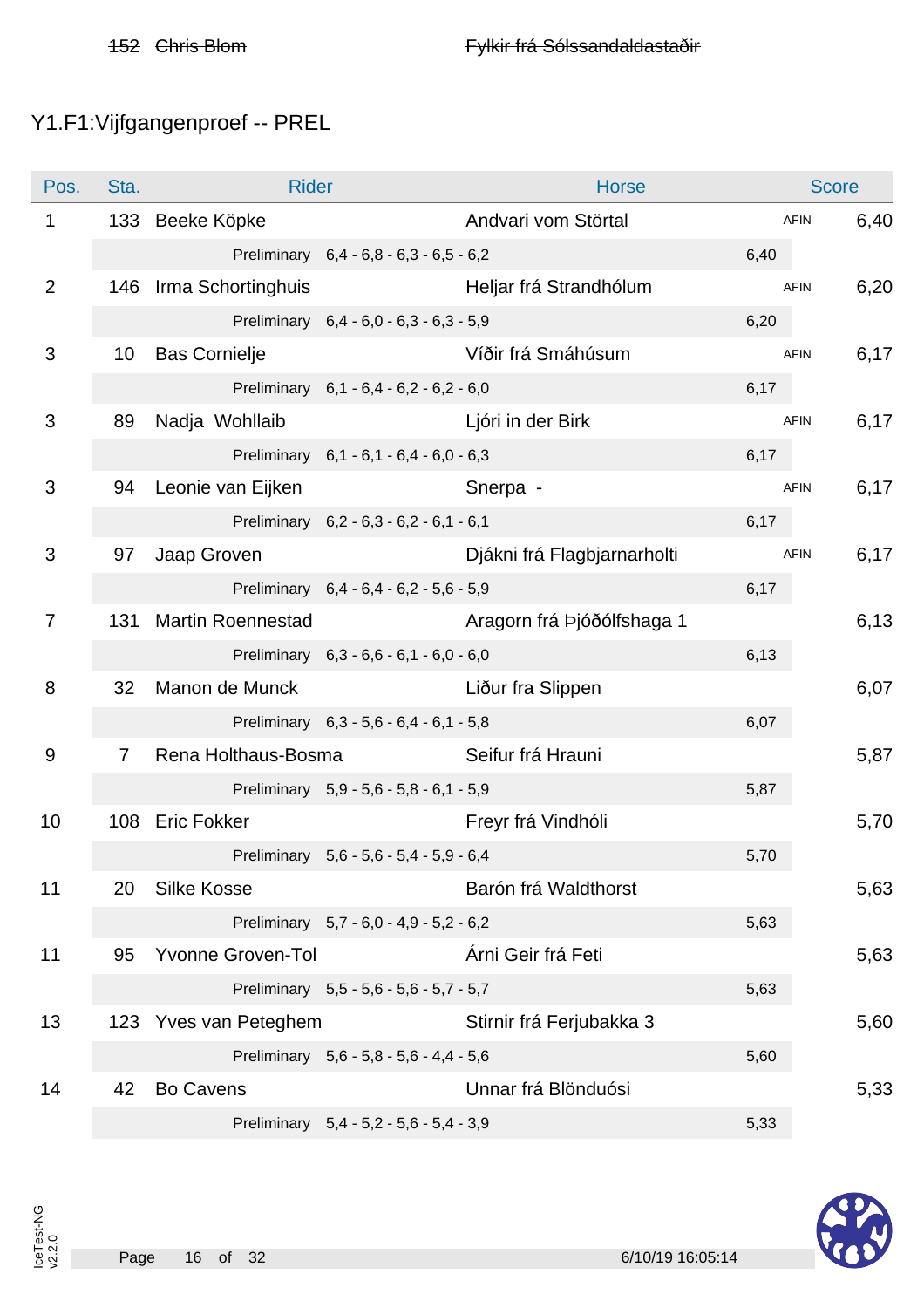|               |                       |                                   | Njóli frá Oddhóli              |                                                                                                                                                                                                                                                                    | 5,33 |
|---------------|-----------------------|-----------------------------------|--------------------------------|--------------------------------------------------------------------------------------------------------------------------------------------------------------------------------------------------------------------------------------------------------------------|------|
|               |                       |                                   |                                | 5,33                                                                                                                                                                                                                                                               |      |
| 85            | <b>Ralf Wohllaib</b>  |                                   | Dynur von Svaða-Kol-Kir        |                                                                                                                                                                                                                                                                    | 5,30 |
|               |                       |                                   |                                | 5,30                                                                                                                                                                                                                                                               |      |
| 68            |                       |                                   |                                |                                                                                                                                                                                                                                                                    | 5,10 |
|               |                       |                                   |                                | 5,10                                                                                                                                                                                                                                                               |      |
|               |                       |                                   | Andvari van 't Slingerbos      |                                                                                                                                                                                                                                                                    | 5,03 |
|               |                       |                                   |                                | 5,03                                                                                                                                                                                                                                                               |      |
| 27            | Kirsten Valkenier     |                                   | Litli-Dagur fra Teland         |                                                                                                                                                                                                                                                                    | 4,73 |
|               |                       |                                   |                                | 4,73                                                                                                                                                                                                                                                               |      |
| $+9$          | <b>Tom Buijtelaar</b> |                                   | Hausti van 't Groote Veld      |                                                                                                                                                                                                                                                                    |      |
| 62            | Manon de Munck        |                                   | Árvakur frá Árbæjarhjáleigu II |                                                                                                                                                                                                                                                                    |      |
| 67            | Anne-Lene Holm        |                                   | Seifur frá Oddhóli             |                                                                                                                                                                                                                                                                    |      |
| <del>83</del> | Franka Struik         |                                   | Húni vom Barghof               |                                                                                                                                                                                                                                                                    |      |
|               |                       |                                   | <del>Ásdís vom Störtal</del>   |                                                                                                                                                                                                                                                                    |      |
|               |                       | 140 Lisa Kroon<br>134 Beeke Köpke | 76 Aly van der Veen-de Boer    | Preliminary 5,5 - 5,4 - 5,6 - 5,1 - 5,1<br>Preliminary 5,3 - 4,6 - 5,3 - 5,4 - 5,3<br>Noortje Grégoire - de Laat Birta frá Hofi I<br>Preliminary 5,2 - 5,9 - 5,0 - 5,1 - 4,0<br>Preliminary 4,9 - 5,1 - 5,1 - 4,6 - 5,1<br>Preliminary 5,9 - 4,8 - 5,1 - 4,3 - 3,9 |      |

# Y1.F1:Vijfgangenproef -- AFIN

| Pos.           | Sta. | <b>Rider</b>           |                                      | <b>Horse</b>           |      | <b>Score</b> |
|----------------|------|------------------------|--------------------------------------|------------------------|------|--------------|
| 1              |      | 146 Irma Schortinghuis |                                      | Heljar frá Strandhólum |      | 6,81         |
|                |      |                        | Tölt $5,5 - 5,5 - 6,5 - 5,5 - 6,5$   |                        | 5,83 |              |
|                |      |                        | Trot $7,0 - 6,5 - 6,5 - 6,5 - 7,0$   |                        | 6,67 |              |
|                |      |                        | Walk 7,0 - 7,5 - 7,0 - 8,0 - 7,0     |                        | 7,17 |              |
|                |      |                        | Canter $6,0 - 6,0 - 6,0 - 6,5 - 6,5$ |                        | 6,17 |              |
|                |      |                        | Pace $7,5 - 8,0 - 8,0 - 8,0 - 8,0$   |                        | 8,00 |              |
| $\overline{2}$ |      | 133 Beeke Köpke        |                                      | Andvari vom Störtal    |      | 6,45         |
|                |      |                        | Tölt 7,0 - 6,5 - 7,0 - 7,5 - 6,5     |                        | 6,83 |              |
|                |      |                        | Trot $6,0 - 6,5 - 6,5 - 6,0 - 6,5$   |                        | 6,33 |              |
|                |      |                        | Walk 5,5 - 6,0 - 5,5 - 5,5 - 6,0     |                        | 5,67 |              |
|                |      |                        | Canter $6,5 - 5,5 - 6,5 - 6,5 - 6,5$ |                        | 6,50 |              |
|                |      |                        | Pace $6.5 - 7.0 - 6.5 - 6.5 - 6.5$   |                        | 6,50 |              |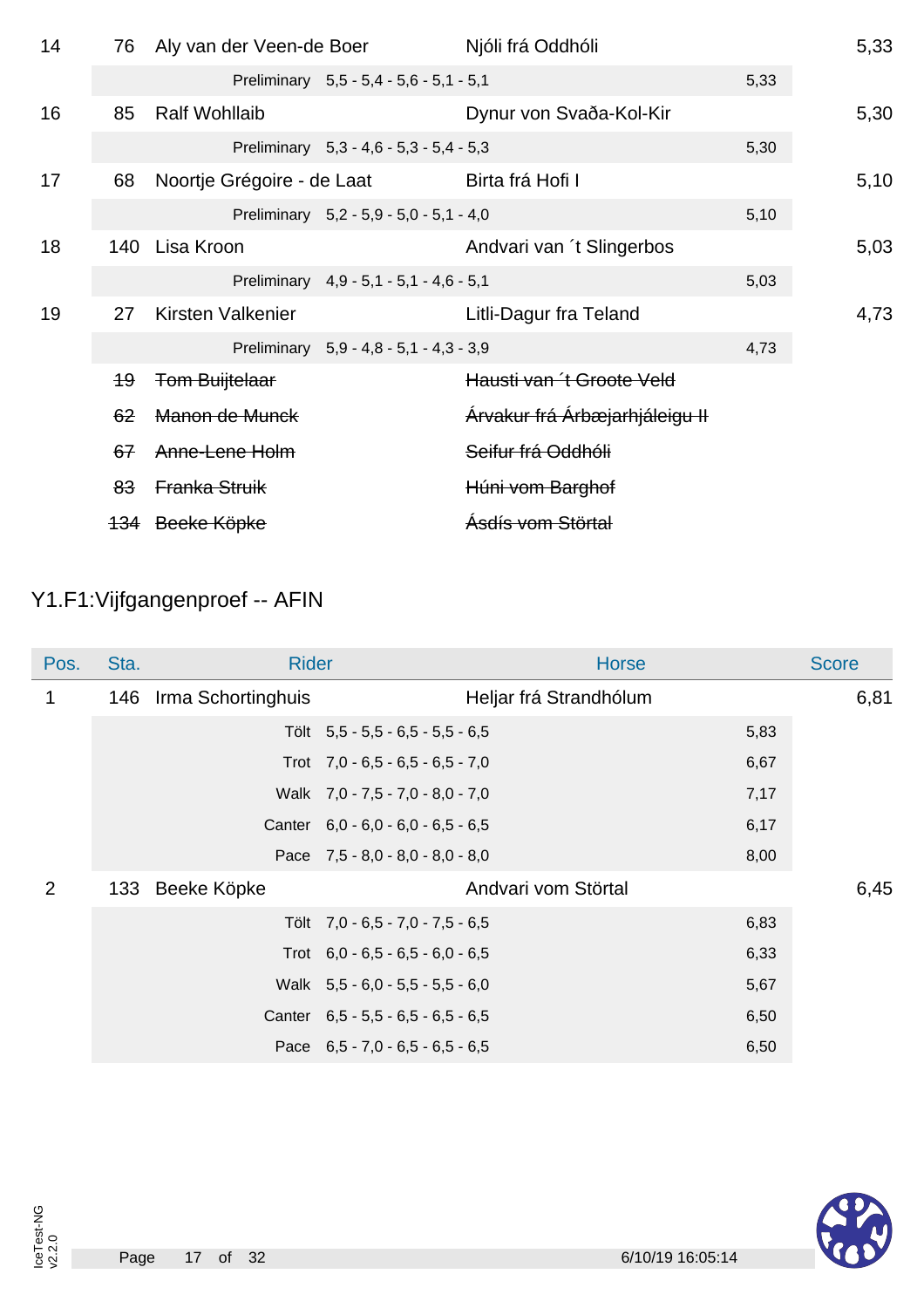| 3 | 97        | Jaap Groven          | Djákni frá Flagbjarnarholti        |      | 6,38 |
|---|-----------|----------------------|------------------------------------|------|------|
|   |           |                      | Tölt 6,5 - 6,5 - 7,0 - 7,0 - 6,0   | 6,67 |      |
|   |           |                      | Trot $7,0 - 7,0 - 7,5 - 6,5 - 6,5$ | 6,83 |      |
|   |           |                      | Walk 6,5 - 6,5 - 7,0 - 6,0 - 6,5   | 6,50 |      |
|   |           |                      | Canter 6,0 - 6,5 - 6,5 - 6,5 - 6,0 | 6,33 |      |
|   |           |                      | Pace $6,0 - 4,5 - 6,5 - 5,5 - 6,0$ | 5,83 |      |
| 4 | 94        | Leonie van Eijken    | Snerpa -                           |      | 6,26 |
|   |           |                      | Tölt $6.0 - 6.5 - 6.0 - 6.0 - 6.0$ | 6,00 |      |
|   |           |                      | Trot $6,5 - 6,5 - 6,0 - 6,0 - 6,5$ | 6,33 |      |
|   |           |                      | Walk 6,5 - 6,5 - 6,5 - 6,0 - 6,0   | 6,33 |      |
|   |           |                      | Canter 5,5 - 6,0 - 6,0 - 4,5 - 6,0 | 5,83 |      |
|   |           |                      | Pace $6.5 - 7.0 - 7.0 - 6.5 - 6.0$ | 6,67 |      |
| 5 | 89        | Nadja Wohllaib       | Ljóri in der Birk                  |      | 6,24 |
|   |           |                      | Tölt 6,0 - 6,0 - 6,5 - 6,0 - 6,5   | 6,17 |      |
|   |           |                      | Trot $6,5 - 6,0 - 6,0 - 5,5 - 6,0$ | 6,00 |      |
|   |           |                      | Walk 6,5 - 7,0 - 6,5 - 6,5 - 6,5   | 6,50 |      |
|   |           |                      | Canter 3,5 - 5,0 - 3,0 - 3,0 - 5,5 | 3,83 |      |
|   |           |                      | Pace 7,5 - 7,5 - 7,5 - 7,5 - 7,0   | 7,50 |      |
|   | $4\theta$ | <b>Bas Cornielje</b> | Víðir frá Smáhúsum                 |      |      |

## Y2.V2:Viergangenproef -- PREL

| Pos.           | Sta. | <b>Rider</b>                            | <b>Horse</b>            |             | <b>Score</b> |
|----------------|------|-----------------------------------------|-------------------------|-------------|--------------|
|                | 18   | Arja Schuurmans                         | Oður fra Jór            | <b>AFIN</b> | 6,10         |
|                |      | Preliminary 5,8 - 6,3 - 6,0 - 6,1 - 6,2 |                         | 6,10        |              |
| $\overline{2}$ | 28   | Ariadne Bakels - Rüthlein               | Tindra von Hof Gladur   | <b>AFIN</b> | 6,03         |
|                |      | Preliminary 5,7 - 6,2 - 6,0 - 6,2 - 5,9 |                         | 6,03        |              |
| $\overline{2}$ | 130. | <b>Martin Roennestad</b>                | Spyrnir fra Søholm      | <b>AFIN</b> | 6,03         |
|                |      | Preliminary 5,8 - 6,4 - 5,8 - 6,0 - 6,3 |                         | 6,03        |              |
| 4              |      | 124 Eileen Sowah                        | Fróði van de Kraatshoef | <b>AFIN</b> | 5,93         |
|                |      | Preliminary 5,5 - 6,1 - 6,1 - 5,8 - 5,9 |                         | 5,93        |              |
| 5              |      | 154 Aly van der Veen-de Boer            | Una frá Rauðalæk        | <b>AFIN</b> | 5,67         |
|                |      | Preliminary 5,6 - 5,8 - 5,9 - 5,6 - 5,6 |                         | 5,67        |              |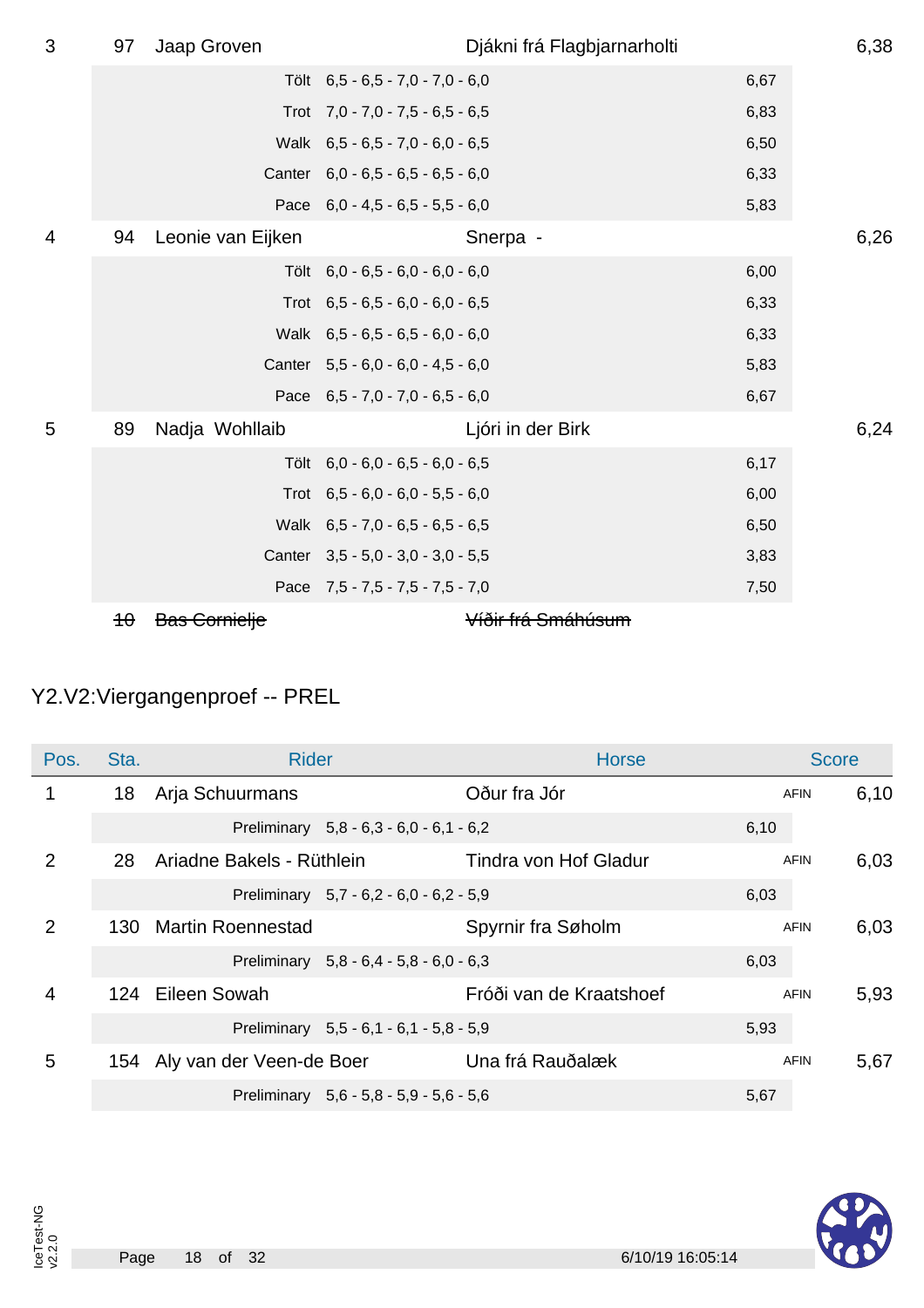| 6              | 33  | Cunera Rauwerda                           |                                           | Geysir frá Skoti         | <b>AFIN</b> | 5,60 |
|----------------|-----|-------------------------------------------|-------------------------------------------|--------------------------|-------------|------|
|                |     |                                           | Preliminary 5,5 - 5,7 - 5,0 - 5,6 - 5,8   |                          | 5,60        |      |
| $\overline{7}$ | 75  | <b>Yentl Verzuu</b>                       |                                           | Mökkur van de Waaldijk   |             | 5,43 |
|                |     |                                           | Preliminary 5,2 - 5,6 - 5,4 - 5,3 - 5,6   |                          | 5,43        |      |
| $\overline{7}$ | 81  | Annette van Vollenhoven                   |                                           | Fönix von Berlar         |             | 5,43 |
|                |     |                                           | Preliminary 5,2 - 5,5 - 5,6 - 5,2 - 5,8   |                          | 5,43        |      |
| 9              | 117 | Saar Veneman                              |                                           | Visna van 't Groote Veld |             | 5,27 |
|                |     |                                           | Preliminary 5,0 - 5,4 - 5,9 - 5,1 - 5,3   |                          | 5,27        |      |
| 10             | 51  | Sjaak Smeeing                             |                                           | Spá frá Nýttland         |             | 5,20 |
|                |     |                                           | Preliminary 5,1 - 5,0 - 5,5 - 4,9 - 5,7   |                          | 5,20        |      |
| 11             |     | 119 Wilma ter Schure-van Leeuwen Fjötra - |                                           |                          |             | 5,07 |
|                |     |                                           | Preliminary 4,8 - 5,2 - 5,2 - 5,3 - 4,7   |                          | 5,07        |      |
| 12             |     | 110 Irma Schortinghuis                    |                                           | Eik frá Klömbrum         |             | 3,77 |
|                |     |                                           | Preliminary 3,7 - 3,9 - 3,8 - 3,8 - 3,6   |                          | 3,77        |      |
| 13             | 11  | Robin Riphagen                            |                                           | Vargur frá Fensalir      |             | 1,63 |
|                |     |                                           | Preliminary $5,2 - 4,9 - 0,0 - 0,0 - 0,0$ |                          | 1,63        |      |
|                | 56  | Lucie Leuze                               |                                           | Stjarni frá Stokkalæk    |             |      |
|                |     | <b>148 Anniek Hartog</b>                  |                                           | Sókrates frá Strandhólum |             |      |

# Y2.V2:Viergangenproef -- AFIN

| Pos. | Sta. | <b>Rider</b>          |                                         | <b>Horse</b>       | <b>Score</b> |
|------|------|-----------------------|-----------------------------------------|--------------------|--------------|
|      |      | 130 Martin Roennestad |                                         | Spyrnir fra Søholm | 6,57         |
|      |      |                       | Slow tölt $6.5 - 6.5 - 6.5 - 6.5 - 6.0$ | 6,50               |              |
|      |      |                       | Trot $6.0 - 6.5 - 7.0 - 6.5 - 7.0$      | 6,67               |              |
|      |      |                       | Walk $6.5 - 6.5 - 6.5 - 6.5 - 6.5$      | 6,50               |              |
|      |      |                       | Canter $7,0 - 7,0 - 7,5 - 7,0 - 6,5$    | 7,00               |              |
|      |      |                       | Fast tölt $6,0 - 6,5 - 6,5 - 6,0 - 6,0$ | 6,17               |              |

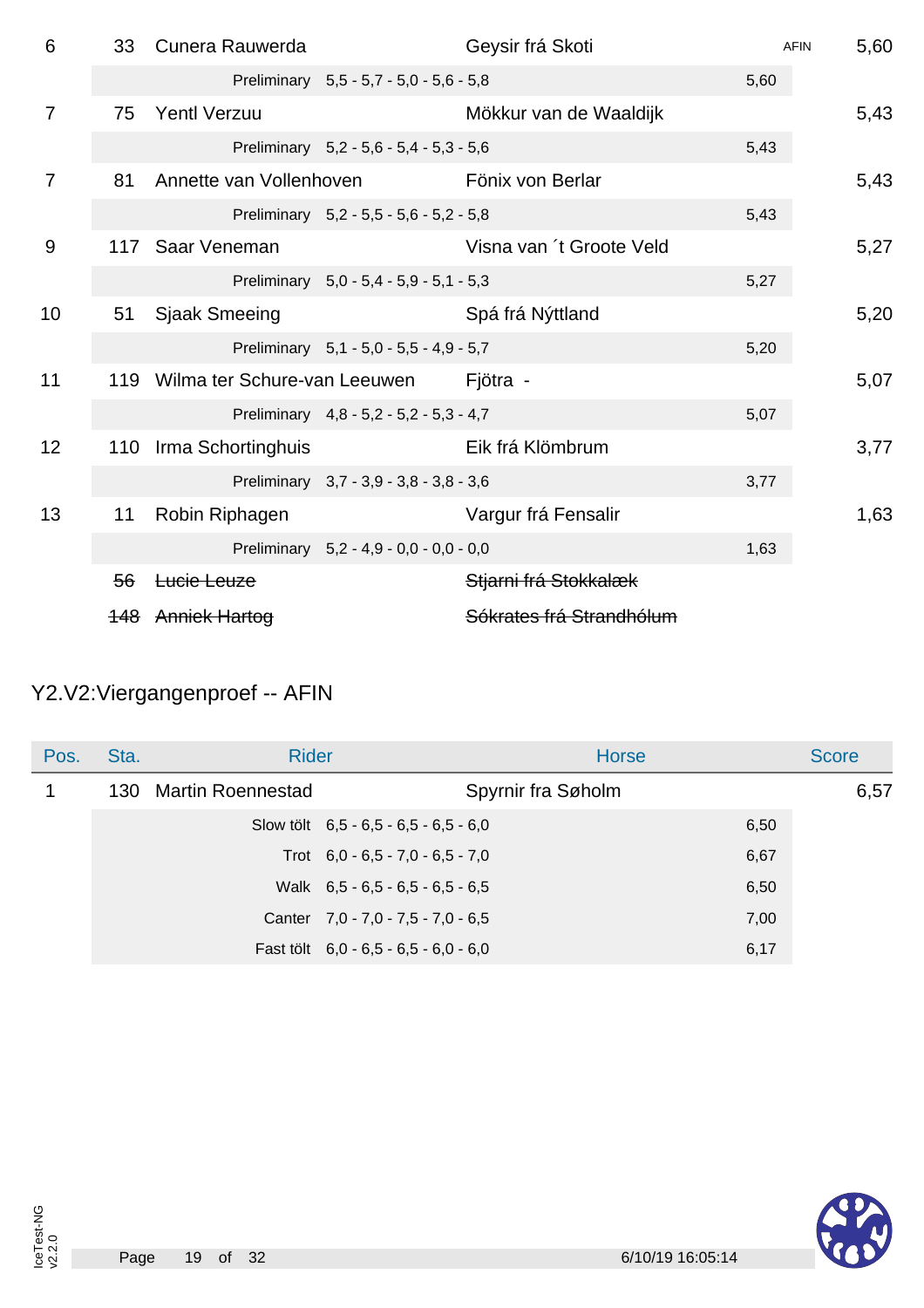| $\overline{2}$ | 33 | Cunera Rauwerda              |                                       | Geysir frá Skoti        |      | 6,30 |
|----------------|----|------------------------------|---------------------------------------|-------------------------|------|------|
|                |    |                              | Slow tölt 6,5 - 6,0 - 6,5 - 6,0 - 6,0 |                         | 6,17 |      |
|                |    |                              | Trot $6,5 - 6,5 - 6,5 - 6,0 - 6,0$    |                         | 6,33 |      |
|                |    |                              | Walk 6,0 - 5,5 - 6,0 - 6,0 - 5,5      |                         | 5,83 |      |
|                |    |                              | Canter 6,5 - 6,5 - 6,5 - 6,0 - 6,5    |                         | 6,50 |      |
|                |    |                              | Fast tölt 7,0 - 6,5 - 7,0 - 6,5 - 6,5 |                         | 6,67 |      |
| 3              | 28 | Ariadne Bakels - Rüthlein    |                                       | Tindra von Hof Gladur   |      | 6,20 |
|                |    |                              | Slow tölt 6,5 - 6,5 - 7,0 - 6,5 - 7,0 |                         | 6,67 |      |
|                |    |                              | Trot $6,5 - 7,0 - 7,0 - 7,0 - 6,5$    |                         | 6,83 |      |
|                |    |                              | Walk 5,0 - 5,5 - 5,0 - 5,0 - 5,0      |                         | 5,00 |      |
|                |    |                              | Canter 6,0 - 6,5 - 7,0 - 6,5 - 6,5    |                         | 6,50 |      |
|                |    |                              | Fast tölt 6,0 - 6,0 - 6,0 - 6,0 - 6,0 |                         | 6,00 |      |
| 4              |    | 154 Aly van der Veen-de Boer |                                       | Una frá Rauðalæk        |      | 5,87 |
|                |    |                              | Slow tölt 5,5 - 5,5 - 6,5 - 6,0 - 6,0 |                         | 5,83 |      |
|                |    |                              | Trot $5,5 - 6,0 - 6,0 - 6,0 - 6,5$    |                         | 6,00 |      |
|                |    |                              | Walk 5,5 - 5,0 - 6,0 - 6,0 - 5,5      |                         | 5,67 |      |
|                |    |                              | Canter $6,0 - 6,0 - 6,5 - 6,0 - 6,0$  |                         | 6,00 |      |
|                |    |                              | Fast tölt 6,5 - 5,5 - 6,0 - 6,0 - 4,5 |                         | 5,83 |      |
| 5              | 18 | Arja Schuurmans              |                                       | Oður fra Jór            |      | 5,50 |
|                |    |                              | Slow tölt 6,0 - 6,0 - 6,0 - 6,0 - 6,5 |                         | 6,00 |      |
|                |    |                              | Trot $6,5 - 6,5 - 6,5 - 6,5 - 6,0$    |                         | 6,50 |      |
|                |    |                              | Walk 6,0 - 5,5 - 6,5 - 6,5 - 6,5      |                         | 6,33 |      |
|                |    |                              | Canter 5,0 - 5,0 - 4,0 - 4,0 - 3,0    |                         | 4,33 |      |
|                |    |                              | Fast tölt 3,0 - 4,0 - 6,0 - 5,0 - 4,0 |                         | 4,33 |      |
|                |    | 124 Eileen Sowah             |                                       | Fróði van de Kraatshoef |      |      |

# Y2.F2:Vijfgangenproef -- PREL

| Pos. | Sta. | <b>Rider</b>   |                                         | <b>Horse</b>                        |      | <b>Score</b> |      |
|------|------|----------------|-----------------------------------------|-------------------------------------|------|--------------|------|
|      | 15   | Bert den Uijl  |                                         | Maja II from Fitjamyri              |      | <b>AFIN</b>  | 5,63 |
|      |      |                | Preliminary 6,1 - 5,6 - 5,7 - 5,4 - 5,6 |                                     | 5,63 |              |      |
|      | 106. | Linda Henneman |                                         | Myllu-Ketill (Katli-minn) frá Daoli |      | AFIN         | 5,47 |
|      |      |                | Preliminary 5,5 - 5,5 - 5,4 - 5,6 - 5,1 |                                     | 5,47 |              |      |

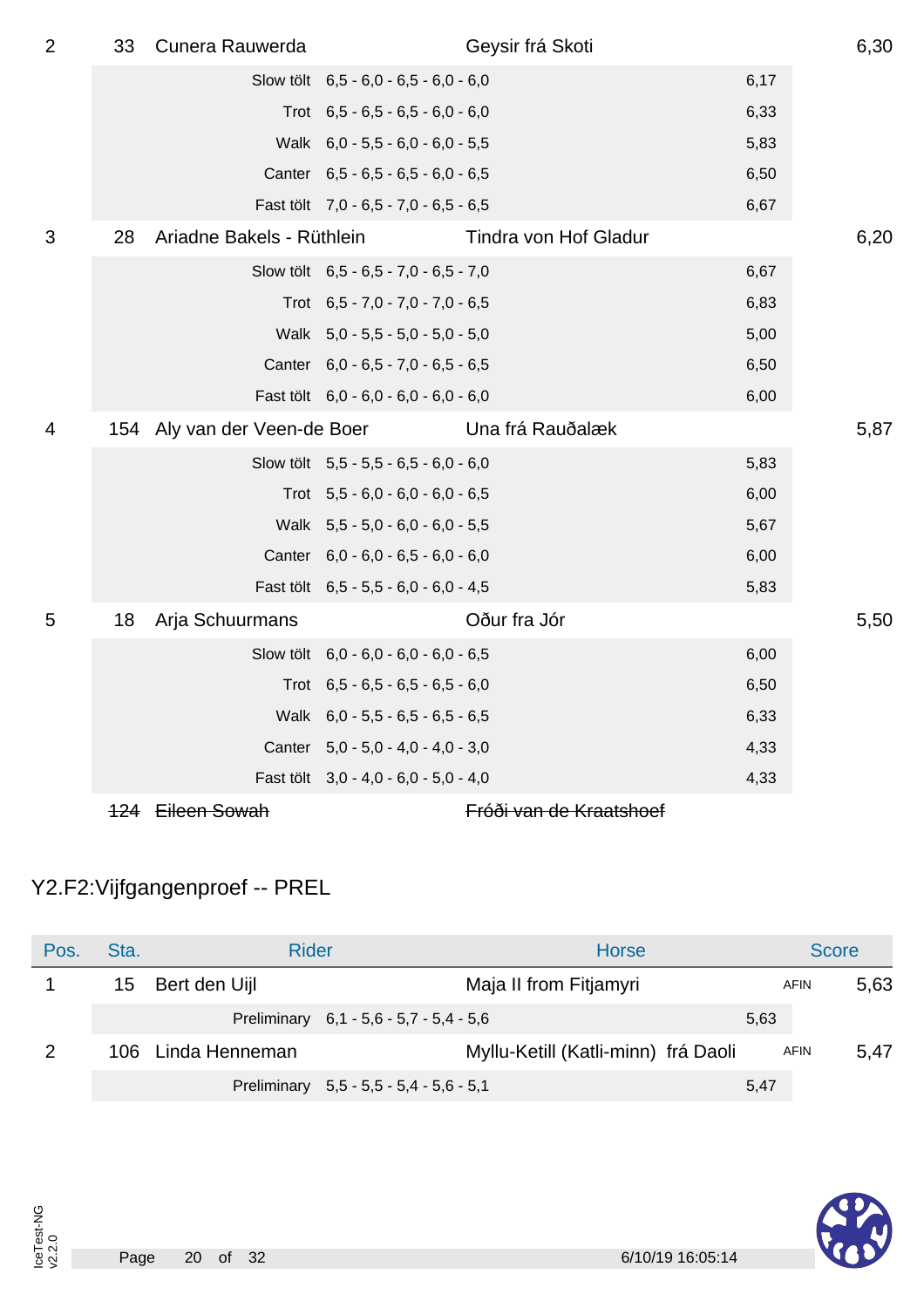| 3              | 23 | Robin Riphagen           |                                         | Ups vom Debihof                                  |      | 5,37<br><b>AFIN</b> |      |
|----------------|----|--------------------------|-----------------------------------------|--------------------------------------------------|------|---------------------|------|
|                |    |                          | Preliminary 5,5 - 5,3 - 5,4 - 5,4 - 5,3 |                                                  | 5,37 |                     |      |
| 3              | 84 |                          |                                         | Annette van Vollenhoven Herdís van 't Slingerbos |      | <b>AFIN</b>         | 5,37 |
|                |    |                          | Preliminary 4,9 - 5,3 - 5,8 - 5,4 - 5,4 |                                                  | 5,37 |                     |      |
| 5              |    | 134 Beeke Köpke          |                                         | Ásdís vom Störtal                                |      | <b>AFIN</b>         | 5,20 |
|                |    |                          | Preliminary 5,6 - 4,9 - 4,6 - 5,6 - 5,1 |                                                  | 5,20 |                     |      |
| 6              |    | 104 Annemarie Wittebrood |                                         | Hátíð frá Árbæjarhjáleigu II                     |      | <b>AFIN</b>         | 5,13 |
|                |    |                          | Preliminary 5,6 - 5,2 - 4,8 - 5,1 - 5,1 |                                                  | 5,13 |                     |      |
| $\overline{7}$ | 3  | Wendy van Olphen         |                                         | Dýri vom Kronshof                                |      |                     | 5,10 |
|                |    |                          | Preliminary 5,1 - 5,2 - 5,2 - 4,7 - 5,0 |                                                  | 5,10 |                     |      |
| 8              |    | 112 Nadja Wohllaib       |                                         | Minning von Svaða-Kol-Kir                        |      |                     | 4,90 |
|                |    |                          | Preliminary 4,7 - 5,1 - 4,9 - 4,9 - 4,9 |                                                  | 4,90 |                     |      |
| 9              | 44 | <b>Tom Buijtelaar</b>    |                                         | Gustur frá Lagslétta                             |      |                     | 4,23 |
|                |    |                          | Preliminary 4,9 - 4,2 - 4,3 - 4,1 - 4,2 |                                                  | 4,23 |                     |      |
| 9              |    | 116 Saar Veneman         |                                         | Sólfinnur van de Noorderzon                      |      |                     | 4,23 |
|                |    |                          | Preliminary 4,2 - 4,4 - 4,1 - 4,4 - 4,1 |                                                  | 4,23 |                     |      |
| 11             | 69 | Marij Marsden            |                                         | Lygna frá Sunnuhvoli                             |      |                     | 3,97 |
|                |    |                          | Preliminary 4,4 - 3,9 - 3,9 - 3,7 - 4,1 |                                                  | 3,97 |                     |      |
|                | 26 | Lucie Leuze              |                                         | Svarta-Sól von Berlar                            |      |                     |      |
|                |    | 101 Juliet ten Bokum     |                                         | <del>Þórarinn frá Krá</del>                      |      |                     |      |

# Y2.F2: Vijfgangenproef -- AFIN

| Pos. | Sta.            | <b>Rider</b>                         | <b>Horse</b>      | <b>Score</b> |
|------|-----------------|--------------------------------------|-------------------|--------------|
|      | 134 Beeke Köpke |                                      | Ásdís vom Störtal | 6,24         |
|      |                 | Tölt $6,0 - 6,0 - 6,0 - 5,5 - 6,0$   | 6,00              |              |
|      |                 | Trot $6,5 - 7,0 - 6,5 - 6,5 - 6,5$   | 6,50              |              |
|      |                 | Walk $5,5 - 5,5 - 5,5 - 5,5 - 5,0$   | 5,50              |              |
|      |                 | Canter $6.0 - 7.0 - 6.0 - 7.0 - 7.0$ | 6,67              |              |
|      |                 | Pace $5,5 - 6,5 - 6,5 - 6,5 - 6,5$   | 6,50              |              |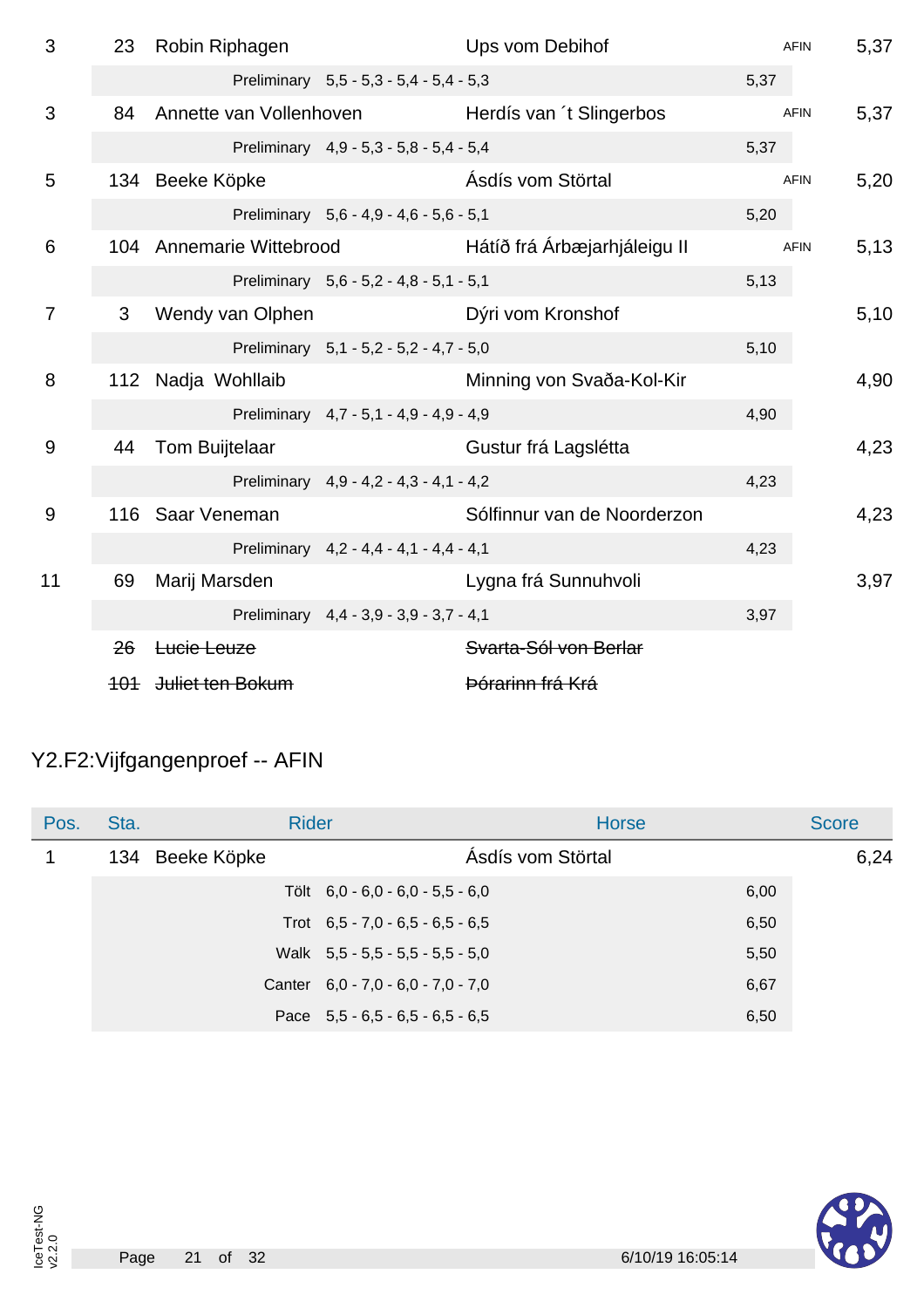| $\overline{2}$ | 15  | Bert den Uijl            |                                    | Maja II from Fitjamyri              |      | 5,67 |
|----------------|-----|--------------------------|------------------------------------|-------------------------------------|------|------|
|                |     |                          | Tölt 6,0 - 6,0 - 6,0 - 6,5 - 6,0   |                                     | 6,00 |      |
|                |     |                          | Trot $6,0 - 6,0 - 6,5 - 6,5 - 6,0$ |                                     | 6,17 |      |
|                |     |                          | Walk 5,0 - 4,5 - 4,5 - 4,5 - 5,0   |                                     | 4,67 |      |
|                |     |                          | Canter 6,0 - 6,0 - 5,5 - 6,0 - 5,5 |                                     | 5,83 |      |
|                |     |                          | Pace $5,5 - 5,5 - 6,5 - 5,5 - 5,5$ |                                     | 5,50 |      |
| 3              | 84  | Annette van Vollenhoven  |                                    | Herdís van 't Slingerbos            |      | 5,57 |
|                |     |                          | Tölt 5,5 - 5,5 - 5,5 - 6,0 - 5,5   |                                     | 5,50 |      |
|                |     |                          | Trot $5,5 - 5,5 - 5,5 - 5,5 - 6,0$ |                                     | 5,50 |      |
|                |     |                          | Walk 5,0 - 4,0 - 5,0 - 5,5 - 5,5   |                                     | 5,17 |      |
|                |     |                          | Canter 4,5 - 5,5 - 5,0 - 5,5 - 5,5 |                                     | 5,33 |      |
|                |     |                          | Pace $6,0 - 6,0 - 6,0 - 6,0 - 6,0$ |                                     | 6,00 |      |
| 4              | 106 | Linda Henneman           |                                    | Myllu-Ketill (Katli-minn) frá Daoli |      | 4,76 |
|                |     |                          | Tölt 5,0 - 5,0 - 5,5 - 4,5 - 5,0   |                                     | 5,00 |      |
|                |     |                          | Trot $5,5 - 4,5 - 5,0 - 3,0 - 5,0$ |                                     | 4,83 |      |
|                |     |                          | Walk 6,5 - 6,0 - 6,0 - 6,5 - 6,0   |                                     | 6,17 |      |
|                |     |                          | Canter 1,0 - 0,0 - 0,0 - 1,0 - 0,0 |                                     | 0,33 |      |
|                |     | Pace                     | $6,0 - 6,0 - 5,5 - 6,5 - 6,0$      |                                     | 6,00 |      |
| 5              |     | 104 Annemarie Wittebrood |                                    | Hátíð frá Árbæjarhjáleigu II        |      | 3,45 |
|                |     |                          | Tölt 5,5 - 5,0 - 5,0 - 5,0 - 5,0   |                                     | 5,00 |      |
|                |     |                          | Trot $5,0 - 4,5 - 4,5 - 3,5 - 4,5$ |                                     | 4,50 |      |
|                |     |                          | Walk 4,0 - 2,0 - 4,5 - 3,0 - 3,0   |                                     | 3,33 |      |
|                |     |                          | Canter 2,0 - 2,0 - 2,0 - 1,0 - 1,0 |                                     | 1,67 |      |
|                |     |                          | Pace $2,5 - 2,0 - 2,5 - 2,5 - 2,0$ |                                     | 2,33 |      |
|                | 23  | Robin Riphagen           |                                    | Ups vom Debihof                     |      |      |

# Y2.V3:Viergangenproef -- PREL

| Pos. | Sta. | <b>Rider</b>                            | <b>Horse</b>             |             | <b>Score</b> |
|------|------|-----------------------------------------|--------------------------|-------------|--------------|
|      | 12   | Ines Ripperda                           | Kjarnar van 't Hanenland | <b>AFIN</b> | 5,50         |
|      |      | Preliminary 5,6 - 5,5 - 5,8 - 5,3 - 5,4 |                          | 5,50        |              |
| 2    | 40   | Vera van Praag Sigaar                   | Gasella frá Fitjum       | <b>AFIN</b> | 5,40         |
|      |      | Preliminary 5,3 - 5,4 - 5,4 - 5,4 - 5,4 |                          | 5,40        |              |

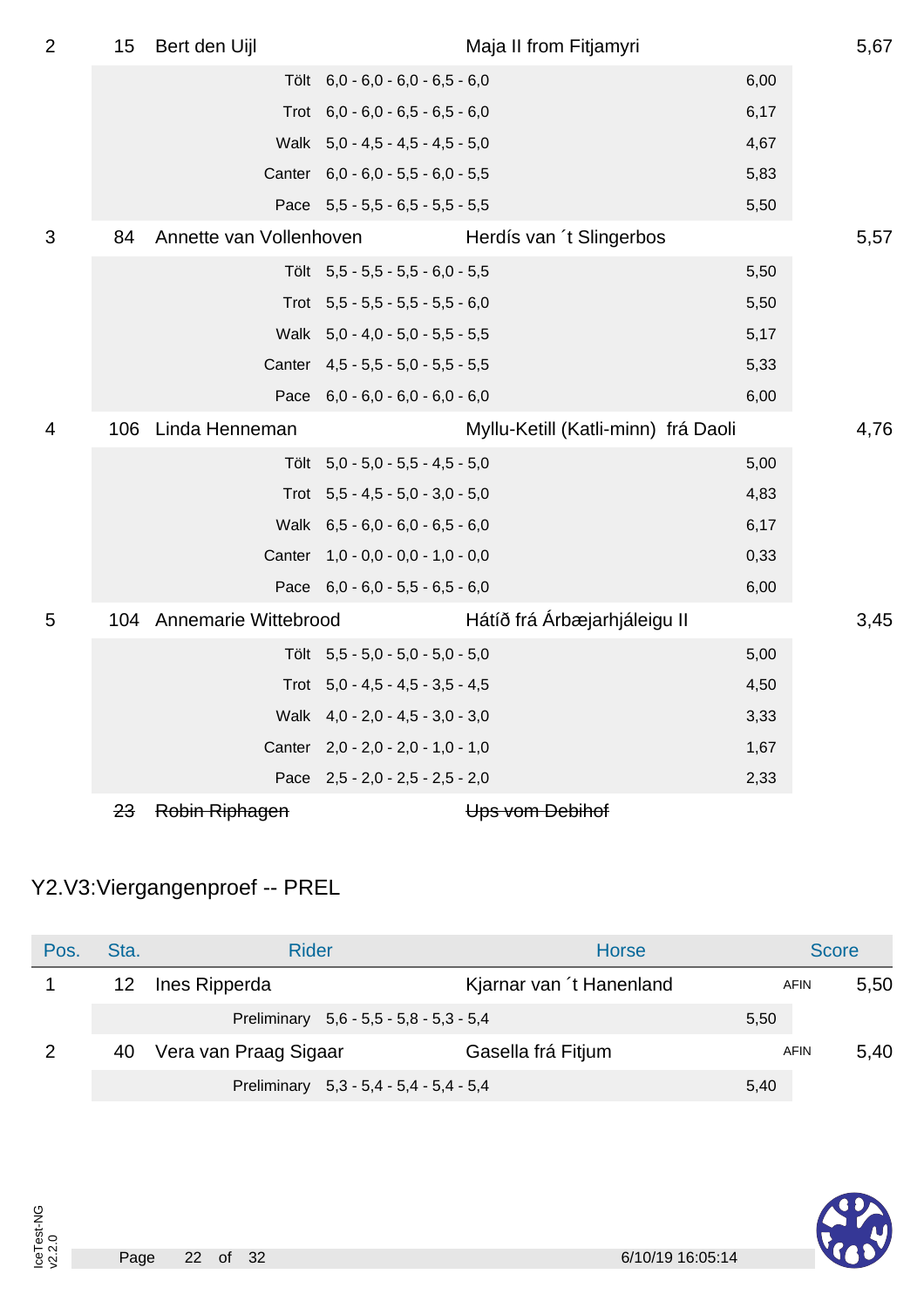| $\overline{2}$ | 46  | Kirsten van Goor            |                                         | Glæða van de Noorderzon          |      | <b>AFIN</b> | 5,40 |
|----------------|-----|-----------------------------|-----------------------------------------|----------------------------------|------|-------------|------|
|                |     |                             | Preliminary 5,5 - 5,4 - 5,3 - 5,2 - 5,6 |                                  | 5,40 |             |      |
| 4              |     | 155 Rosanne Beijk           |                                         | <b>Smellur vom Murrtal</b>       |      | <b>AFIN</b> | 5,37 |
|                |     |                             | Preliminary 5,4 - 5,4 - 5,3 - 5,3 - 5,5 |                                  | 5,37 |             |      |
| 5              | 96  | Lysanne Jansma              |                                         | Hásteinn frá Holti               |      | <b>AFIN</b> | 5,27 |
|                |     |                             | Preliminary 5,1 - 5,3 - 5,4 - 5,1 - 5,4 |                                  | 5,27 |             |      |
| 5              |     | 147 Rosanne Beijk           |                                         | Öðlingur van de Leye             |      | <b>AFIN</b> | 5,27 |
|                |     |                             | Preliminary 5,3 - 5,1 - 4,7 - 5,4 - 5,5 |                                  | 5,27 |             |      |
| 7              | 39  | Ingrid Ranzijn              |                                         | Kyndill van 't Hanenland         |      |             | 5,17 |
|                |     |                             | Preliminary 5,3 - 5,2 - 5,0 - 5,2 - 5,1 |                                  | 5,17 |             |      |
| 8              | 98  | Nanco Lekkerkerker          |                                         | Drottning van 't Slingerbos      |      |             | 5,13 |
|                |     |                             | Preliminary 5,2 - 4,8 - 5,5 - 5,1 - 5,1 |                                  | 5,13 |             |      |
| 9              | 50  | <b>Myrthe-Merel Scholte</b> |                                         | Svartur van 't Ilperveld         |      |             | 5,10 |
|                |     |                             | Preliminary 5,1 - 5,2 - 5,0 - 5,0 - 5,3 |                                  | 5,10 |             |      |
| 10             | 48  | Carla Ranzijn               |                                         | Hylling frá Ásmundarstöðum       |      |             | 4,93 |
|                |     |                             | Preliminary 4,9 - 5,0 - 4,8 - 5,0 - 4,9 |                                  | 4,93 |             |      |
| 11             | 139 | Marjolein Eekhof            |                                         | Eldur fan 't Westein             |      |             | 4,87 |
|                |     |                             | Preliminary 4,9 - 4,8 - 5,0 - 4,9 - 4,7 |                                  | 4,87 |             |      |
| 12             | 24  | <b>Regina Plate</b>         |                                         | Baldinn frá Sólssandaldastaðir   |      |             | 4,83 |
|                |     |                             | Preliminary 4,8 - 4,8 - 5,0 - 4,8 - 4,9 |                                  | 4,83 |             |      |
| 13             |     | 105 Maxime de Bruyn         |                                         | Magni vom Schloss Nienover       |      |             | 4,73 |
|                |     |                             | Preliminary 4,8 - 4,5 - 4,9 - 4,5 - 5,0 |                                  | 4,73 |             |      |
| 14             | 138 | Sabien Lievense             |                                         | Dökkvi frá Hollenskum Landamærum |      |             | 4,70 |
|                |     |                             | Preliminary 4,8 - 4,5 - 4,8 - 4,4 - 4,8 |                                  | 4,70 |             |      |
|                |     |                             |                                         |                                  |      |             |      |

Irene Steringa, Carolien de Lauwere, Carina Heller, Isabelle Mertens, Margien Verkuyl

### Y2.V3:Viergangenproef -- AFIN

| Pos. | Sta. | Rider | Horse | Score |
|------|------|-------|-------|-------|
|      |      |       |       |       |

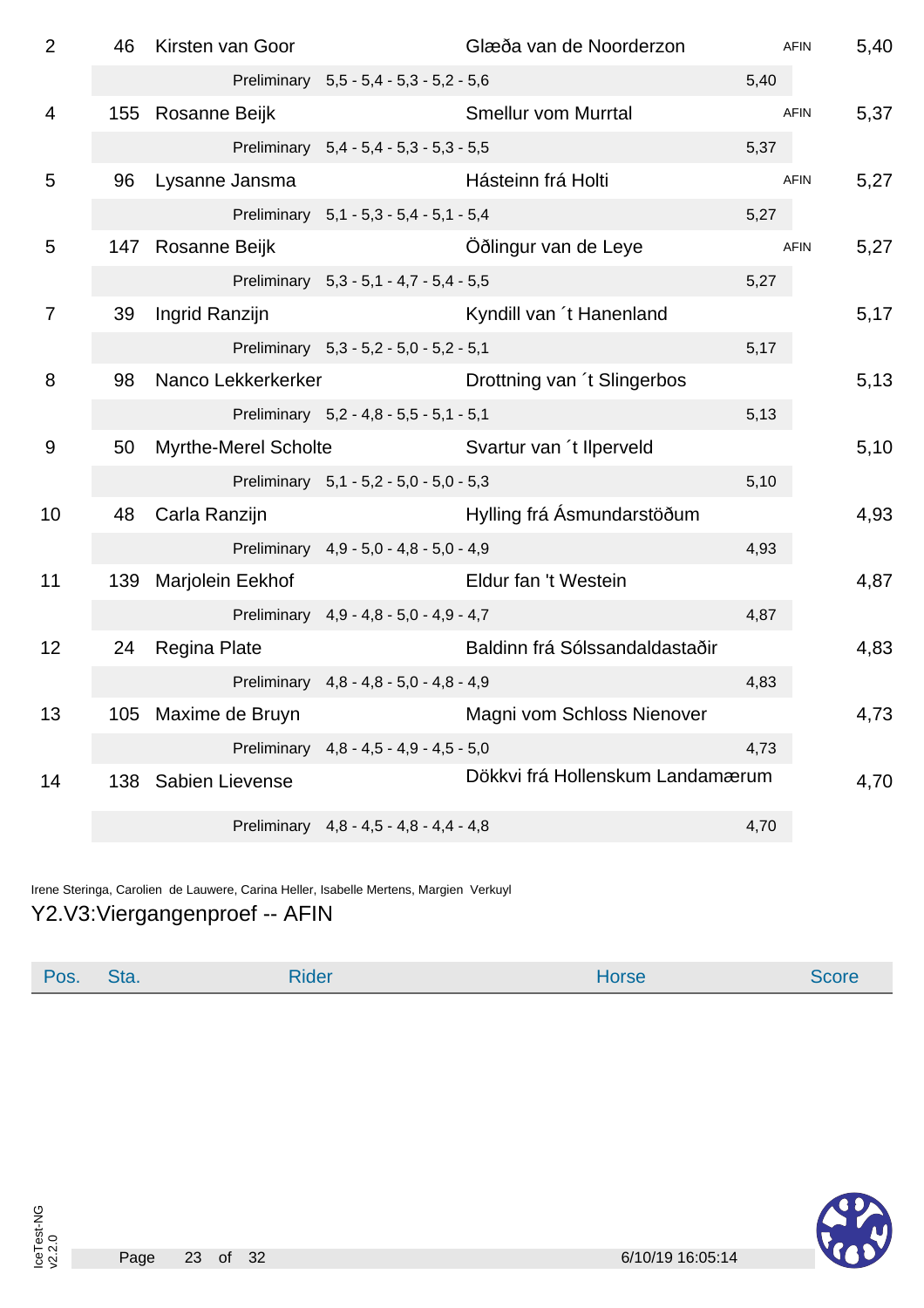| 1              | 12         | Ines Ripperda         |                                       | Kjarnar van 't Hanenland |      | 5,77 |
|----------------|------------|-----------------------|---------------------------------------|--------------------------|------|------|
|                |            |                       | Slow tölt 6,0 - 6,0 - 6,5 - 6,0 - 6,0 |                          | 6,00 |      |
|                |            |                       | Trot $5,0 - 5,5 - 5,5 - 5,5 - 5,0$    |                          | 5,33 |      |
|                |            |                       | Walk 5,5 - 5,5 - 5,5 - 5,5 - 6,0      |                          | 5,50 |      |
|                |            |                       | Canter 5,5 - 6,0 - 6,0 - 6,0 - 6,0    |                          | 6,00 |      |
|                |            |                       | Tölt 6,0 - 6,0 - 6,0 - 6,0 - 6,0      |                          | 6,00 |      |
| $\overline{2}$ | 147        | Rosanne Beijk         |                                       | Öðlingur van de Leye     |      | 5,60 |
|                |            |                       | Slow tölt 5,0 - 5,5 - 6,0 - 5,5 - 5,0 |                          | 5,33 |      |
|                |            |                       | Trot $5,5 - 6,0 - 5,5 - 6,0 - 6,0$    |                          | 5,83 |      |
|                |            |                       | Walk 5,0 - 6,0 - 6,0 - 6,5 - 6,0      |                          | 6,00 |      |
|                |            |                       | Canter 5,5 - 6,0 - 5,5 - 5,5 - 5,5    |                          | 5,50 |      |
|                |            |                       | Tölt 5,0 - 5,0 - 5,5 - 5,5 - 5,5      |                          | 5,33 |      |
| 3              | 46         | Kirsten van Goor      |                                       | Glæða van de Noorderzon  |      | 5,50 |
|                |            |                       | Slow tölt 5,5 - 5,0 - 6,0 - 6,0 - 5,5 |                          | 5,67 |      |
|                |            |                       | Trot $5,5 - 6,0 - 5,5 - 6,0 - 5,5$    |                          | 5,67 |      |
|                |            |                       | Walk 5,0 - 5,0 - 5,0 - 5,5 - 5,0      |                          | 5,00 |      |
|                |            |                       | Canter 5,5 - 6,0 - 5,0 - 6,0 - 6,5    |                          | 5,83 |      |
|                |            |                       | Tölt 5,5 - 5,5 - 5,0 - 5,5 - 5,0      |                          | 5,33 |      |
| 4              | 40         | Vera van Praag Sigaar |                                       | Gasella frá Fitjum       |      | 5,47 |
|                |            |                       | Slow tölt 5,0 - 5,0 - 5,5 - 5,0 - 5,0 |                          | 5,00 |      |
|                |            |                       | Trot $5,5 - 5,5 - 6,0 - 6,0 - 5,5$    |                          | 5,67 |      |
|                |            |                       | Walk 5,5 - 5,0 - 5,0 - 5,0 - 5,5      |                          | 5,17 |      |
|                |            |                       | Canter 5,5 - 5,5 - 5,5 - 5,5 - 5,5    |                          | 5,50 |      |
|                |            |                       | Tölt 6,0 - 5,5 - 6,0 - 6,0 - 6,0      |                          | 6,00 |      |
| 5              | 96         | Lysanne Jansma        |                                       | Hásteinn frá Holti       |      | 5,37 |
|                |            |                       | Slow tölt 4,5 - 4,5 - 5,0 - 5,0 - 4,5 |                          | 4,67 |      |
|                |            |                       | Trot $5,0 - 5,5 - 5,5 - 5,5 - 5,5$    |                          | 5,50 |      |
|                |            |                       | Walk 5,5 - 6,0 - 6,0 - 6,0 - 6,0      |                          | 6,00 |      |
|                |            |                       | Canter 5,5 - 6,0 - 4,5 - 5,0 - 5,5    |                          | 5,33 |      |
|                |            |                       | Tölt 5,0 - 5,0 - 5,5 - 5,5 - 5,5      |                          | 5,33 |      |
|                | <b>155</b> | Rosanne Beijk         |                                       | Smellur vom Murrtal      |      |      |

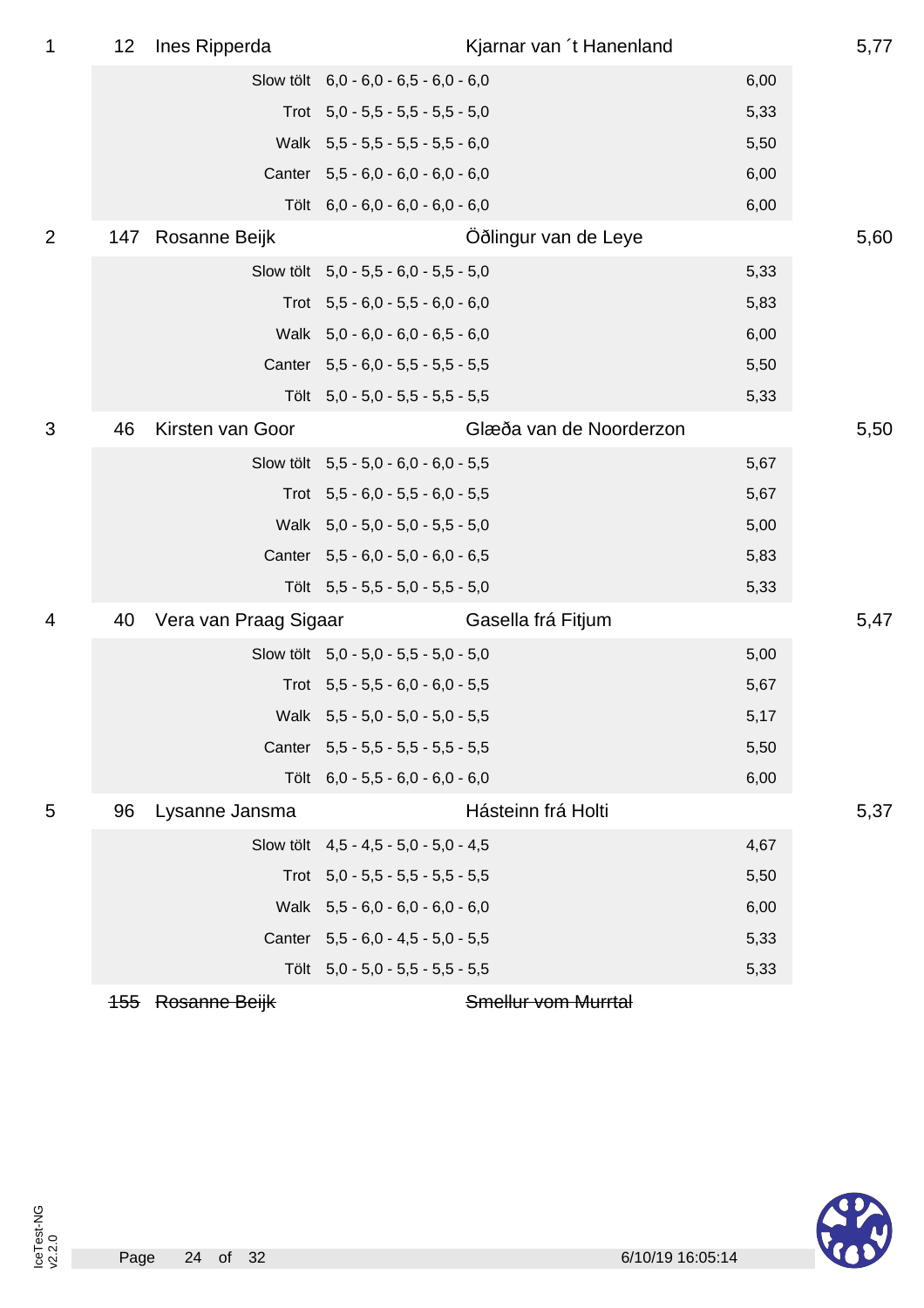### Y2.F3:Vijfgangenproef -- PREL

| Pos.          | Sta. | <b>Rider</b>                            | <b>Horse</b>                |             | <b>Score</b> |
|---------------|------|-----------------------------------------|-----------------------------|-------------|--------------|
|               |      | 115 Evelyn van der Stelt                | Álfröðull frá Drottnasteini | <b>AFIN</b> | 4,40         |
|               |      | Preliminary 4,3 - 3,8 - 4,8 - 4,3 - 4,6 |                             | 4,40        |              |
| $\mathcal{P}$ | 127  | Jennifer Meijs                          | Myrkvi van 't Groote Veld   | <b>AFIN</b> | 3,97         |
|               |      | Preliminary 4,0 - 3,3 - 3,9 - 4,0 - 4,0 |                             | 3,97        |              |
| 3             | 86   | <b>Michiel Blok</b>                     | Kólga frá Fitjum            | <b>AFIN</b> | 3,57         |
|               |      | Preliminary 3,5 - 3,0 - 3,6 - 3,7 - 3,6 |                             | 3,57        |              |
|               |      | <del>Manuela Lekkerkerker</del>         | Valdís van 't Slingerbos    |             |              |

### Y2.V5:Viergangenproef -- PREL

max. 3-5 ruiters in de baan

| Pos.           | Sta. | <b>Rider</b>            |                                         | <b>Horse</b>                  |             | <b>Score</b> |
|----------------|------|-------------------------|-----------------------------------------|-------------------------------|-------------|--------------|
| 1              | 8    | Roel Wijmenga           |                                         | Bylur frá Eyvindarmúla        | <b>AFIN</b> | 5,43         |
|                |      |                         | Preliminary 5,4 - 5,5 - 5,8 - 5,1 - 5,4 |                               | 5,43        |              |
| 2              | 60   | Inge Swanenburg         |                                         | Gauti vom Lótushof            | <b>AFIN</b> | 5,40         |
|                |      |                         | Preliminary 5,1 - 5,4 - 5,6 - 5,5 - 5,3 |                               | 5,40        |              |
| 3              | 65   | <b>Juliette Gunters</b> |                                         | Mæja frá Álfhólum             | <b>AFIN</b> | 5,37         |
|                |      |                         | Preliminary 5,0 - 5,5 - 5,3 - 5,8 - 5,3 |                               | 5,37        |              |
| 3              | 80   | Marieke Dijkstra        |                                         | Hýr frá Dívu                  | <b>AFIN</b> | 5,37         |
|                |      |                         | Preliminary 5,3 - 5,1 - 5,6 - 5,4 - 5,4 |                               | 5,37        |              |
| 5              | 88   | Katharina Göken         |                                         | Kári vom Springbachtal        | <b>AFIN</b> | 5,17         |
|                |      |                         | Preliminary 5,3 - 5,1 - 5,1 - 5,0 - 5,5 |                               | 5,17        |              |
| 6              | 79   | Marieke Dijkstra        |                                         | Eva frá Dalvík                | <b>AFIN</b> | 5,03         |
|                |      |                         | Preliminary 5,1 - 5,3 - 4,4 - 5,0 - 5,0 |                               | 5,03        |              |
| $\overline{7}$ |      | 102 Jildau Noordhof     |                                         | Styrkur frá Stokkalæk         |             | 5,00         |
|                |      |                         | Preliminary 5,0 - 4,6 - 5,3 - 5,0 - 5,0 |                               | 5,00        |              |
| 8              | 38   | Wikkie Rothehüser       |                                         | Stefnir frá Hrísdal           |             | 4,87         |
|                |      |                         | Preliminary 4,8 - 4,6 - 4,9 - 4,9 - 4,9 |                               | 4,87        |              |
| 9              | 22   | Paula van Diemen        |                                         | Litla-Brúnlukka frá Dieösters |             | 4,83         |
|                |      |                         | Preliminary 4,9 - 4,8 - 5,0 - 4,8 - 4,6 |                               | 4,83        |              |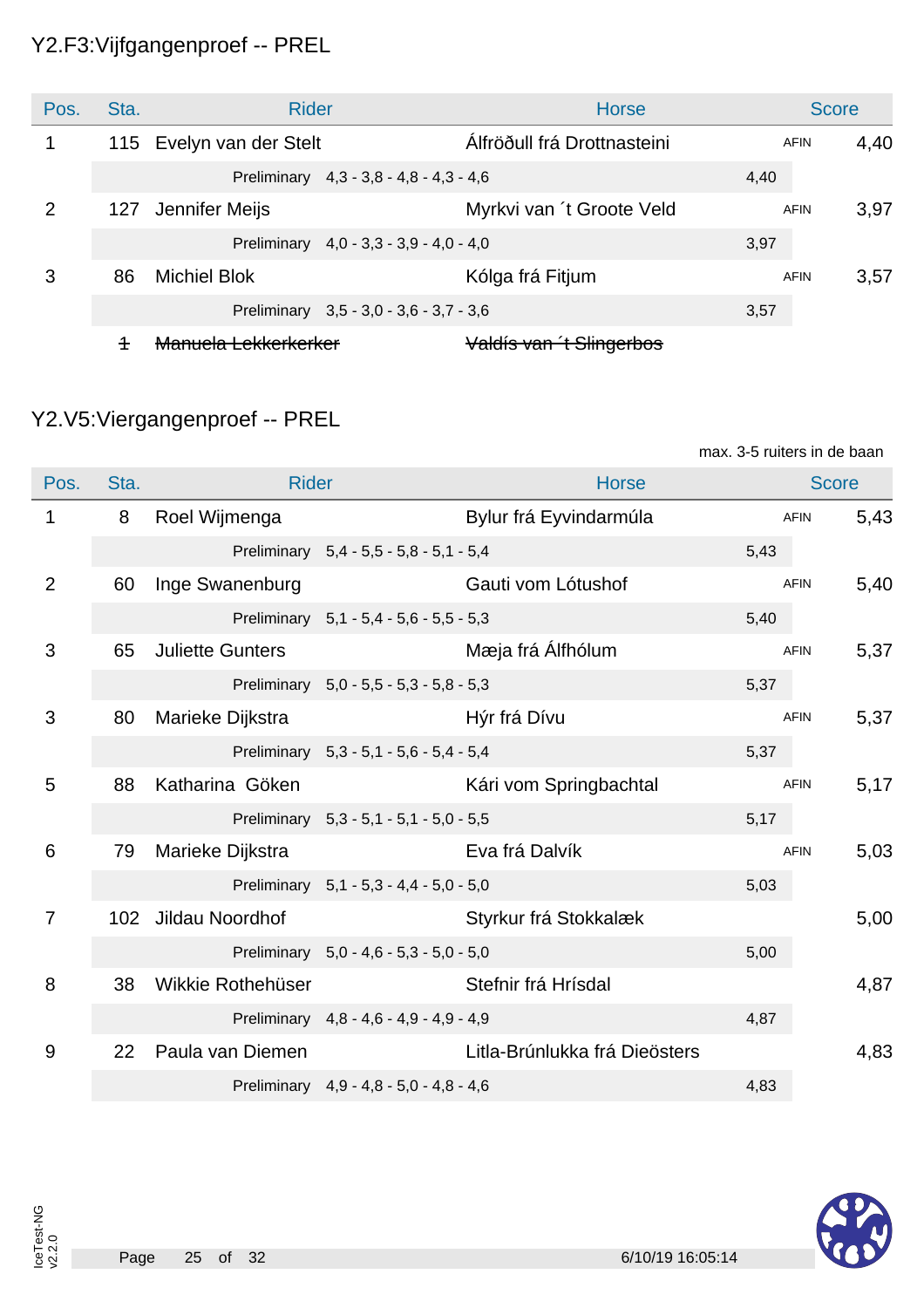| 10 |              | 141 Annetje van Praag Sigaar   |                                         | Litfríð van het Houtwiel |      | 4,80 |
|----|--------------|--------------------------------|-----------------------------------------|--------------------------|------|------|
|    |              |                                | Preliminary 4,5 - 4,6 - 4,9 - 5,1 - 4,9 |                          | 4,80 |      |
| 11 |              | 143 Mieke Sturm                |                                         | Tign frá Flekkudal       |      | 4,67 |
|    |              |                                | Preliminary 4,6 - 4,8 - 4,8 - 4,5 - 4,6 |                          | 4,67 |      |
| 11 |              | 149 Anthony White              |                                         | Dóttla frá Wyler         |      | 4,67 |
|    |              |                                | Preliminary 5,0 - 4,5 - 4,4 - 5,1 - 4,5 |                          | 4,67 |      |
| 13 | 29           | Sander van der Meijs           |                                         | Sprettur frá Strandhólum |      | 4,63 |
|    |              |                                | Preliminary 4,5 - 4,5 - 4,4 - 4,9 - 4,9 |                          | 4,63 |      |
| 13 | 66           | Marije Rauwerda                |                                         | Mjölnir frá Skoti        |      | 4,63 |
|    |              |                                | Preliminary 5,0 - 4,1 - 5,0 - 4,5 - 4,4 |                          | 4,63 |      |
| 15 |              | 120 Myrthe Seldenrijk          |                                         | Sara frá Skoti           |      | 4,53 |
|    |              |                                | Preliminary 4,0 - 4,6 - 4,8 - 4,6 - 4,4 |                          | 4,53 |      |
| 16 | 17           | Zwana de Vries-Otter           |                                         | Glæsa frá Wyler          |      | 3,77 |
|    |              |                                | Preliminary 3,4 - 4,0 - 3,5 - 3,8 - 4,0 |                          | 3,77 |      |
| 17 |              | 128 Marina van Riel            |                                         | Þóri van de Noorderzon   |      | 0,00 |
|    |              |                                | Preliminary 5,6 - 0,0 - 0,0 - 0,0 - 0,0 |                          | 0,00 |      |
|    | $\mathbf{P}$ | <b>Brigitte Stoker Huitema</b> |                                         | Samúð frá Oddhóli        |      |      |

# Y2.V5:Viergangenproef -- AFIN

|      |      |                         |                                            |                    | max. 3-5 ruiters in de baan |              |
|------|------|-------------------------|--------------------------------------------|--------------------|-----------------------------|--------------|
| Pos. | Sta. | <b>Rider</b>            |                                            | <b>Horse</b>       |                             | <b>Score</b> |
|      | 60   | Inge Swanenburg         |                                            | Gauti vom Lótushof |                             | 5,33         |
|      |      |                         | Any speed tölt 5,5 - 5,0 - 4,0 - 5,0 - 4,5 |                    | 4,83                        |              |
|      |      |                         | Trot $5,5 - 5,5 - 5,5 - 6,0 - 5,5$         |                    | 5,50                        |              |
|      |      |                         | Walk 5,5 - 5,5 - 6,0 - 5,5 - 5,5           |                    | 5,50                        |              |
|      |      |                         | Canter $5,5 - 5,5 - 5,5 - 5,0 - 5,5$       |                    | 5,50                        |              |
| 2    | 65   | <b>Juliette Gunters</b> |                                            | Mæja frá Álfhólum  |                             | 5,17         |
|      |      |                         | Any speed tölt 5,0 - 5,5 - 4,5 - 5,0 - 5,0 |                    | 5,00                        |              |
|      |      |                         | Trot $5.0 - 5.0 - 5.0 - 6.0 - 5.5$         |                    | 5,17                        |              |
|      |      |                         | Walk 5,0 - 5,0 - 5,0 - 5,0 - 5,5           |                    | 5,00                        |              |
|      |      |                         | Canter $5,5 - 5,5 - 6,0 - 5,5 - 5,5$       |                    | 5,50                        |              |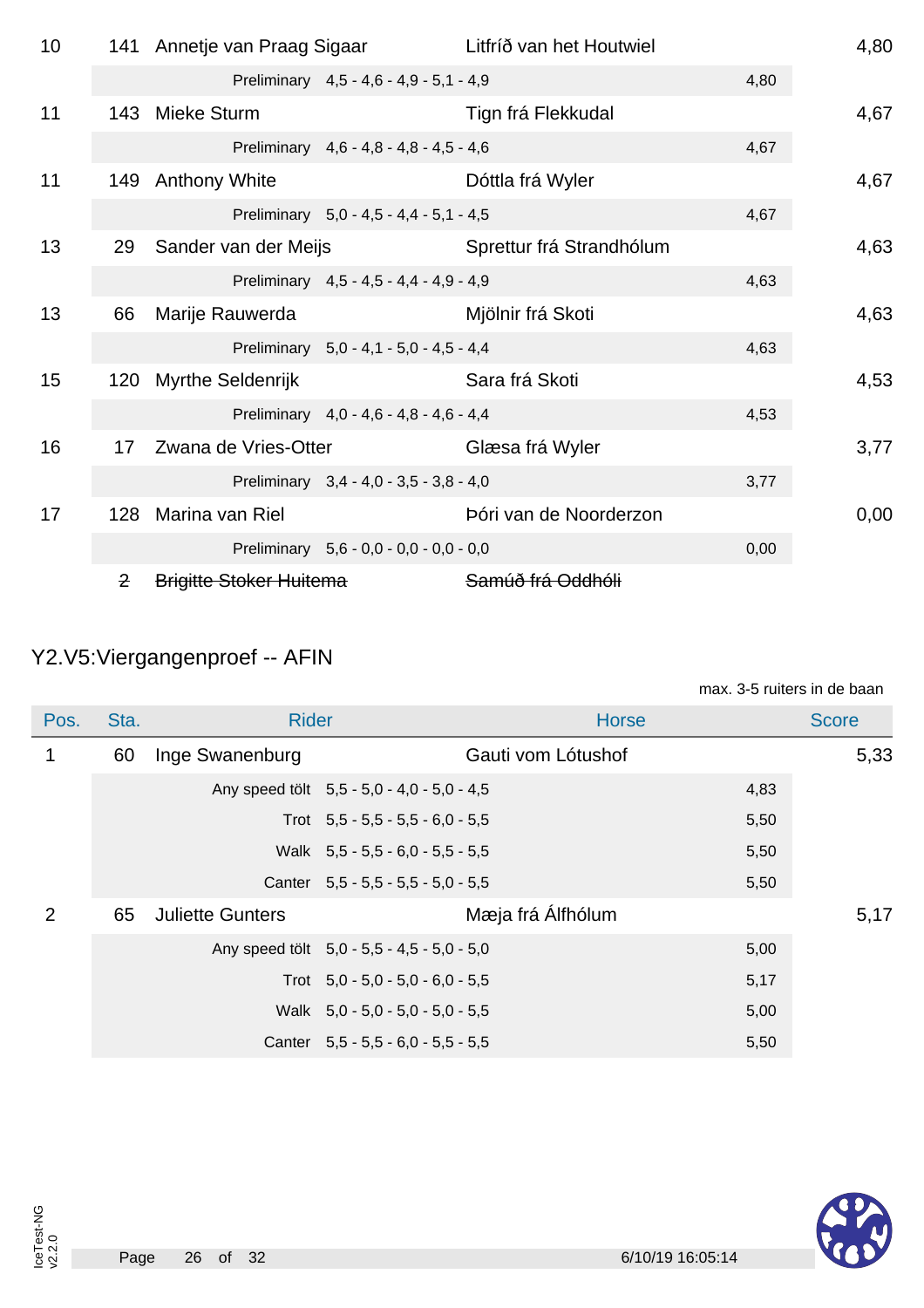| $\overline{2}$ | 88 | Katharina Göken  |                                            | Kári vom Springbachtal |               | 5,17                     |
|----------------|----|------------------|--------------------------------------------|------------------------|---------------|--------------------------|
|                |    |                  | Any speed tölt 5,5 - 5,5 - 5,0 - 4,5 - 5,5 |                        | 5,33          |                          |
|                |    |                  | Trot $5,5 - 5,0 - 5,0 - 4,5 - 5,0$         |                        | 5,00          |                          |
|                |    |                  | Walk 5,0 - 5,0 - 5,0 - 5,5 - 5,5           |                        | 5,17          |                          |
|                |    |                  | Canter 5,0 - 5,5 - 5,5 - 5,0 - 4,5         |                        | 5,17          |                          |
| $\overline{4}$ | 8  | Roel Wijmenga    |                                            | Bylur frá Eyvindarmúla |               | 5,13                     |
|                |    |                  | Any speed tölt 6,0 - 5,5 - 5,5 - 5,5 - 5,5 |                        | 5,50          |                          |
|                |    |                  | Trot $5,0 - 5,5 - 5,5 - 5,5 - 5,0$         |                        | 5,33          |                          |
|                |    |                  | Walk 4,5 - 5,5 - 5,5 - 5,0 - 5,0           |                        | 5,17          |                          |
|                |    |                  | Canter 5,0 - 4,0 - 4,0 - 4,5 - 5,0         |                        | 4,50          |                          |
| 5              | 79 | Marieke Dijkstra |                                            | Eva frá Dalvík         |               | <b>NOS</b><br><b>HOW</b> |
|                |    |                  | Any speed tölt 0,0 - 0,0 - 0,0 - 0,0 - 0,0 |                        | <b>NOSHOW</b> |                          |
|                |    |                  | Trot $0,0 - 0,0 - 0,0 - 0,0 - 0,0$         |                        | <b>NOSHOW</b> |                          |
|                |    |                  | Walk $0,0 - 0,0 - 0,0 - 0,0 - 0,0$         |                        | <b>NOSHOW</b> |                          |
|                |    |                  | Canter $0,0 - 0,0 - 0,0 - 0,0 - 0,0$       |                        | <b>NOSHOW</b> |                          |
|                | 80 | Marieke Dijkstra |                                            | Hýr frá Dívu           |               |                          |

### Y.PP1:Telgangproef -- FIN

| Pos.           | Sta. | <b>Rider</b>          |                                                      | <b>Horse</b>           |      | <b>Score</b> |
|----------------|------|-----------------------|------------------------------------------------------|------------------------|------|--------------|
| 1              | 67   | Anne-Lene Holm        |                                                      | Seifur frá Oddhóli     |      | 7,96         |
|                |      |                       | Heat 1 7,5 - OK - 8,0 - 7,5 - OK - 8,5 - 7,5         |                        | 8,00 |              |
|                |      |                       | Heat 2 7,0 - OK - 7,5 - 7,5 - OK - 8,5 - 8,0         |                        | 7,92 |              |
| 2              |      | 136 Herman van Wissen |                                                      | Gjósta frá Skarði      |      | 6,79         |
|                |      |                       | Heat 1 $7,0 - OK - 6,5 - 6,0 - OK - 9,1 - 6,5$       |                        | 6,75 |              |
|                |      |                       | Heat 2 7,0 - OK - 6,5 - 6,5 - OK - 9,2 - 7,0         |                        | 6,83 |              |
| 2              | 146  | Irma Schortinghuis    |                                                      | Heljar frá Strandhólum |      | 6,79         |
|                |      |                       | Heat $1 \quad 6.0 - OK - 7.0 - 6.5 - OK - 9.0 - 6.0$ |                        | 6,75 |              |
|                |      |                       | Heat 2 $6,5 - OK - 6,5 - 7,0 - OK - 9,0 - 6,0$       |                        | 6,83 |              |
| $\overline{4}$ | 54   | Nienke Schaafsma      |                                                      | Nátt frá Hefill        |      | 6,25         |
|                |      |                       | Heat $1 \quad 6,0 - OK - 6,0 - 5,5 - OK - 9,3 - 6,0$ |                        | 6,17 |              |
|                |      |                       | Heat 2 $6.0 - OK - 5.0 - 6.5 - OK - 9.1 - 6.0$       |                        | 6,33 |              |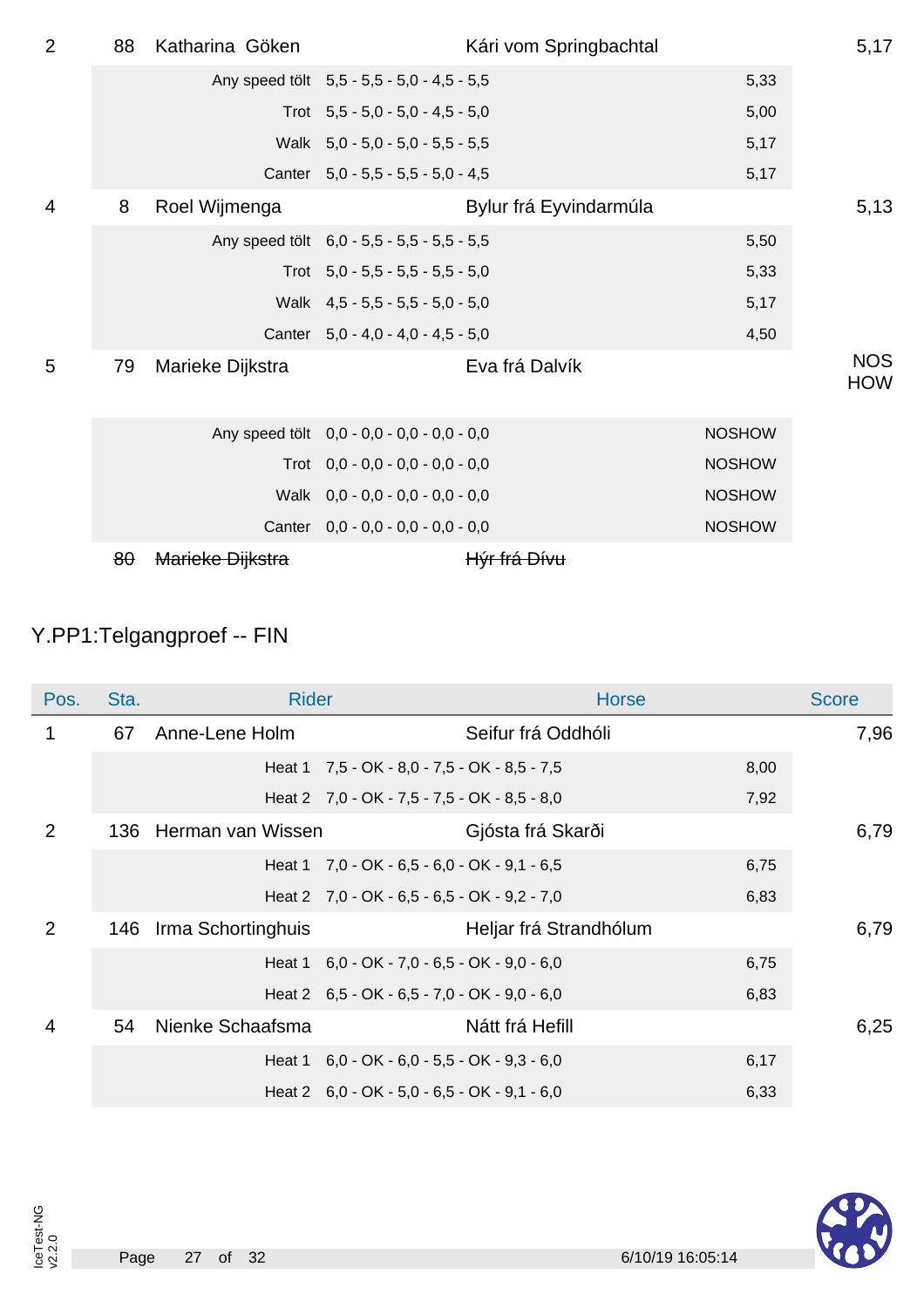| 5  | 7   | Rena Holthaus-Bosma |                                                    | Seifur frá Hrauni                   |      | 5,96 |
|----|-----|---------------------|----------------------------------------------------|-------------------------------------|------|------|
|    |     |                     | Heat 1 5,0 - OK - 6,0 - 6,0 - OK - 9,3 - 6,0       |                                     | 6,08 |      |
|    |     |                     | Heat 2 5,0 - OK - 6,0 - 5,0 - OK - 9,4 - 6,0       |                                     | 5,83 |      |
| 6  | 114 | <b>Indra Strodt</b> |                                                    | Fenja -                             |      | 5,38 |
|    |     |                     | Heat 1 3,0 - OK - 6,0 - 6,0 - OK - 9,6 - 6,0       |                                     | 5,50 |      |
|    |     |                     | Heat 2 0,0 - OK - 6,0 - 6,0 - OK - 9,4 - 6,5       |                                     | 5,25 |      |
| 7  | 32  | Manon de Munck      |                                                    | Liður fra Slippen                   |      | 5,09 |
|    |     | Heat 1              | $4,0 - OK - 5,5 - 6,0 - OK - 9,7 - 0,0$            |                                     | 4,50 |      |
|    |     |                     | Heat 2 6,5 - OK - 6,0 - 6,0 - OK - 9,7 - 4,0       |                                     | 5,67 |      |
| 8  | 3   | Wendy van Olphen    |                                                    | Dýri vom Kronshof                   |      | 4,96 |
|    |     |                     | Heat 1 4,0 - OK - 5,0 - 6,0 - OK - 9,9 - 5,5       |                                     | 5,17 |      |
|    |     |                     | Heat 2 5,0 - OK - 4,5 - 5,0 - OK - 10,2 - 5,0      |                                     | 4,75 |      |
| 8  | 89  | Nadja Wohllaib      |                                                    | Ljóri in der Birk                   |      | 4,96 |
|    |     |                     | Heat 1 6,0 - OK - 5,5 - 5,5 - OK - 10,7 - 5,5      |                                     | 4,83 |      |
|    |     |                     | Heat 2 6,5 - OK - 5,5 - 5,0 - OK - 10,4 - 5,5      |                                     | 5,08 |      |
| 10 | 106 | Linda Henneman      |                                                    | Myllu-Ketill (Katli-minn) frá Daoli |      | 4,88 |
|    |     |                     | Heat 1 6,0 - OK - 4,5 - 5,5 - OK - 10,4 - 5,5      |                                     | 4,92 |      |
|    |     |                     | Heat 2 4,5 - OK - 4,5 - 5,5 - OK - 10,2 - 5,5      |                                     | 4,83 |      |
| 11 | 31  | Imre Otter          |                                                    | Fáfnir frá Reykjavík                |      | 4,50 |
|    |     |                     | Heat 1 4,5 - OK - 2,0 - 5,5 - OK - 10,3 - 4,5      |                                     | 4,17 |      |
|    |     |                     | Heat 2 3,0 - OK - 5,5 - 6,0 - OK - 10,1 - 5,0      |                                     | 4,83 |      |
| 11 | 78  | Franka Struik       | <u>i se se estadounidade de Hörður -</u>           |                                     |      | 4,50 |
|    |     |                     | Heat $1 \quad 0.0 - X - 0.0 - 6.0 - X - 0.0 - 5.0$ |                                     | 1,83 |      |
|    |     |                     | Heat 2 7,0 - OK - 7,0 - 6,0 - OK - 8,8 - 7,0       |                                     | 7,17 |      |
| 13 | 94  | Leonie van Eijken   |                                                    | Snerpa -                            |      | 4,34 |
|    |     |                     | Heat 1 $6,0 - OK - 7,5 - 0,0 - X - 0,0 - 0,0$      |                                     | 2,25 |      |
|    |     |                     | Heat 2 5,5 - OK - 7,0 - 6,0 - OK - 9,2 - 6,0       |                                     | 6,42 |      |
| 14 | 77  | Sigurður Marinusson |                                                    | Hellen frá Bessastöðum              |      | 3,96 |
|    |     |                     | Heat 1 7,5 - OK - 7,5 - 7,5 - OK - 8,3 - 0,0       |                                     | 6,83 |      |
|    |     |                     | Heat 2 $0,0 - X - 0,0 - 6,5 - OK - 0,0 - 0,0$      |                                     | 1,08 |      |
| 15 | 53  | Anne-Jet White      |                                                    | Dóra frá Laugabóli                  |      | 3,92 |
|    |     | Heat 1              | $0,0 - OK - 0,0 - 5,5 - OK - 0,0 - 6,0$            |                                     | 1,92 |      |
|    |     |                     | Heat 2 0,0 - OK - 7,0 - 7,0 - OK - 8,6 - 4,5       |                                     | 5,92 |      |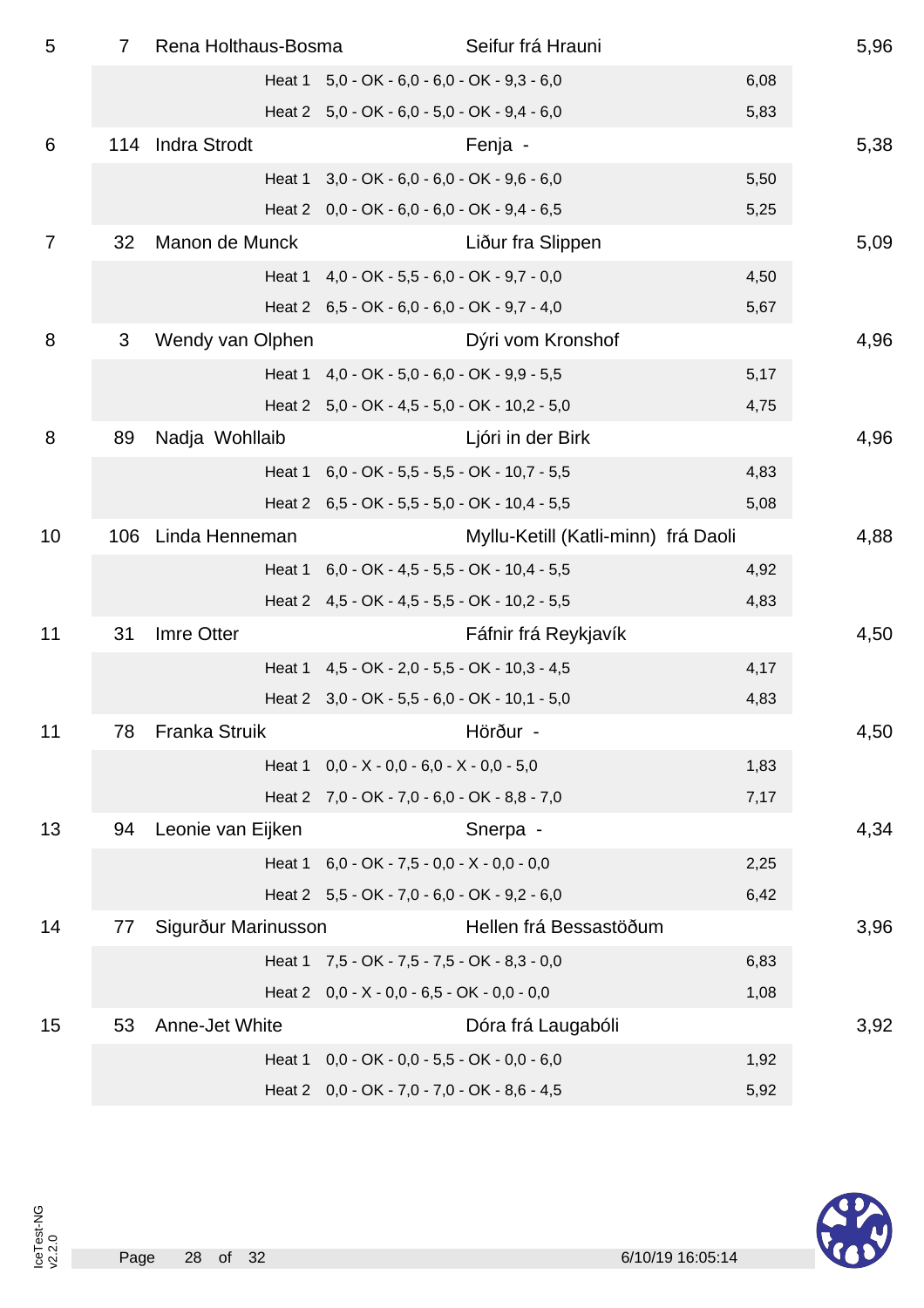| 16 | 58  | Suzanna Sillem                              |                                                     | Snotra från Håkansgården     |      | 3,63 |
|----|-----|---------------------------------------------|-----------------------------------------------------|------------------------------|------|------|
|    |     |                                             | Heat 1 0,0 - X - 0,0 - 5,5 - OK - 0,0 - 3,0         |                              | 1,42 |      |
|    |     |                                             | Heat 2 5,0 - OK - 5,5 - 6,0 - OK - 9,3 - 5,0        |                              | 5,83 |      |
| 17 | 6   | Miriam van den Brand                        |                                                     | Snotur frá Strandhólum       |      | 3,54 |
|    |     |                                             | Heat 1 5,0 - OK - 5,5 - 5,5 - OK - 9,9 - 5,5        |                              | 5,33 |      |
|    |     |                                             | Heat 2 $0,0 - X - 0,0 - 5,5 - OK - 0,0 - 5,0$       |                              | 1,75 |      |
| 18 | 82  | Jet van de Hoeve                            |                                                     | Skolla frá Niðurlandi        |      | 2,88 |
|    |     |                                             | Heat 1 4,0 - OK - 3,5 - 4,5 - OK - 11,8 - 3,5       |                              | 2,75 |      |
|    |     |                                             | Heat 2 3,0 - OK - 5,0 - 4,5 - OK - 11,5 - 3,0       |                              | 3,00 |      |
| 19 | 140 | Lisa Kroon                                  |                                                     | Andvari van 't Slingerbos    |      | 2,79 |
|    |     |                                             | Heat $1 \quad 5,0 - X - 0,0 - 0,0 - X - 0,0 - 0,0$  |                              | 0,83 |      |
|    |     |                                             | Heat 2 5,0 - OK - 6,0 - 6,0 - OK - 9,9 - 1,0        |                              | 4,75 |      |
| 20 | 15  | Bert den Uijl                               |                                                     | Maja II from Fitjamyri       |      | 2,75 |
|    |     |                                             | Heat $1 \quad 0.0 - X - 0.0 - 5.0 - OK - 0.0 - 5.0$ |                              | 1,67 |      |
|    |     |                                             | Heat 2 4,0 - OK - 6,0 - 5,0 - OK - 10,4 - 0,0       |                              | 3,83 |      |
| 21 | 68  | Noortje Grégoire - de Laat                  |                                                     | Birta frá Hofi I             |      | 2,38 |
|    |     |                                             | Heat 1 3,5 - OK - 3,0 - 5,5 - OK - 11,7 - 4,5       |                              | 3,00 |      |
|    |     |                                             | Heat 2 $4,5 - OK - 6,0 - 0,0 - X - 0,0 - 0,0$       |                              | 1,75 |      |
| 22 | 151 | <b>Alexander Fedorov</b>                    |                                                     | Hrólfur frá Hafnarfirði      |      | 1,50 |
|    |     |                                             | Heat $1 \quad 5.0 - X - 0.0 - 0.0 - X - 0.0 - 0.0$  |                              | 0,83 |      |
|    |     |                                             | Heat 2 $0,0 - X - 6,5 - 6,5 - X - 0,0 - 0,0$        |                              | 2,17 |      |
| 23 | 95  | Yvonne Groven-Tol <b>Armi</b> Geir frá Feti |                                                     |                              |      | 0,96 |
|    |     |                                             | Heat $1 \quad 6,0 - X - 0,0 - 0,0 - X - 0,0 - 0,0$  |                              | 1,00 |      |
|    |     |                                             | Heat 2 $5,5 - X - 0,0 - 0,0 - X - 0,0 - 0,0$        |                              | 0,92 |      |
| 23 | 104 | Annemarie Wittebrood                        |                                                     | Hátíð frá Árbæjarhjáleigu II |      | 0,96 |
|    |     |                                             | Heat 1 2,0 - OK - 4,0 - 4,5 - OK - 12,5 - 0,0       |                              | 1,75 |      |
|    |     |                                             | Heat 2 $0,0 - X - 0,0 - 0,0 - X - 0,0 - 1,0$        |                              | 0,17 |      |
| 25 | 108 | <b>Eric Fokker</b>                          |                                                     | Freyr frá Vindhóli           |      | 0,88 |
|    |     | Heat 1                                      | $4,5 - OK - 6,0 - 0,0 - X - 0,0 - 0,0$              |                              | 1,75 |      |
|    |     |                                             | Heat 2 $0,0 - X - 0,0 - 0,0 - X - 0,0 - 0,0$        |                              | 0,00 |      |
| 26 | 69  | Marij Marsden                               |                                                     | Lygna frá Sunnuhvoli         |      | 0,75 |
|    |     |                                             | Heat $1 \quad 0,0 - X - 0,0 - 0,0 - X - 0,0 - 0,0$  |                              | 0,00 |      |
|    |     |                                             | Heat 2 $3,0 - X - 6,0 - 0,0 - X - 0,0 - 0,0$        |                              | 1,50 |      |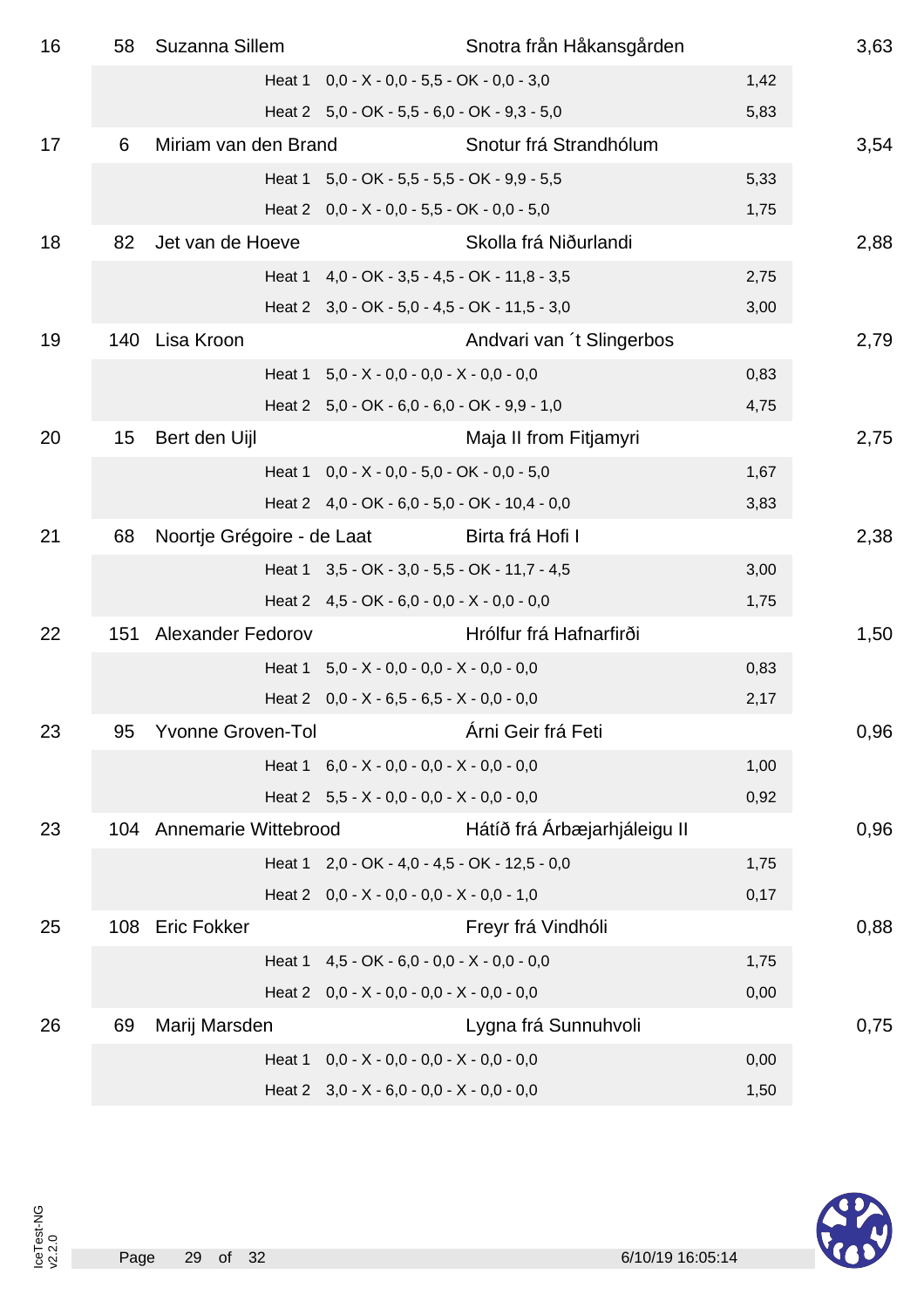| 27 | 16             | Menthe van Vierssen     |                                                | Kali frá Malborgh           |               | 0,46                     |
|----|----------------|-------------------------|------------------------------------------------|-----------------------------|---------------|--------------------------|
|    |                | Heat 1                  | $0,0 - X - 0,0 - 0,0 - X - 0,0 - 0,0$          |                             | 0,00          |                          |
|    |                |                         | Heat 2 $0,0 - OK - 5,5 - 0,0 - X - 0,0 - 0,0$  |                             | 0,92          |                          |
| 28 | 64             | Sander Marsden          |                                                | Von frá Dýrfinnustöðum      |               | 0,00                     |
|    |                | Heat 1                  | $0,0 - OK - 0,0 - 0,0 - X - 0,0 - 0,0$         |                             | 0,00          |                          |
|    |                |                         | Heat 2 $0,0 - X - 0,0 - 0,0 - X - 0,0 - 0,0$   |                             | 0,00          |                          |
| 28 | 84             | Annette van Vollenhoven |                                                | Herdís van 't Slingerbos    |               | <b>NOS</b><br><b>HOW</b> |
|    |                | Heat 1                  | $0,0 - OK - 0,0 - 0,0 - OK - 0,0 - 0,0$        |                             | <b>NOSHOW</b> |                          |
|    |                |                         | Heat 2 0,0 - OK - 0,0 - 0,0 - OK - 0,0 - 0,0   |                             | <b>NOSHOW</b> |                          |
| 28 | 85             | <b>Ralf Wohllaib</b>    |                                                | Dynur von Svaða-Kol-Kir     |               | <b>NOS</b><br><b>HOW</b> |
|    |                | Heat 1                  | $0,0 - OK - 0,0 - 0,0 - OK - 0,0 - 0,0$        |                             | <b>NOSHOW</b> |                          |
|    |                |                         | Heat 2 $0,0 - OK - 0,0 - 0,0 - OK - 0,0 - 0,0$ |                             | <b>NOSHOW</b> |                          |
|    | 83             | Franka Struik           |                                                | Húni vom Barghof            |               |                          |
|    | <del>101</del> | Juliet ten Bokum        |                                                | <del>Þórarinn frá Krá</del> |               |                          |

#### T7:Tölt -- PREL

| Pos.           | Sta.              | <b>Rider</b>             |                                         | <b>Horse</b>                 |      | <b>Score</b> |      |
|----------------|-------------------|--------------------------|-----------------------------------------|------------------------------|------|--------------|------|
| 1              |                   | 116 Saar Veneman         |                                         | Sólfinnur van de Noorderzon  |      | <b>AFIN</b>  | 6,10 |
|                |                   |                          | Preliminary 6,0 - 6,0 - 6,3 - 6,0 - 6,5 |                              | 6,10 |              |      |
| 2              | $12 \overline{ }$ | Ines Ripperda            |                                         | Kjarnar van 't Hanenland     |      | <b>AFIN</b>  | 5,80 |
|                |                   |                          | Preliminary 5,8 - 5,8 - 5,8 - 5,8 - 4,8 |                              | 5,80 |              |      |
| 3              | 46                | Kirsten van Goor         |                                         | Glæða van de Noorderzon      |      | <b>AFIN</b>  | 5,50 |
|                |                   |                          | Preliminary 5,5 - 5,5 - 5,3 - 5,5 - 5,5 |                              | 5,50 |              |      |
| $\overline{4}$ | 8                 | Roel Wijmenga            |                                         | Bylur frá Eyvindarmúla       |      | <b>AFIN</b>  | 5,37 |
|                |                   |                          | Preliminary 5,5 - 5,5 - 5,3 - 5,3 - 5,0 |                              | 5,37 |              |      |
| $\overline{4}$ |                   | 104 Annemarie Wittebrood |                                         | Hátíð frá Árbæjarhjáleigu II |      | <b>AFIN</b>  | 5,37 |
|                |                   |                          | Preliminary 5,3 - 5,3 - 5,3 - 5,5 - 5,5 |                              | 5,37 |              |      |
| 6              | 80                | Marieke Dijkstra         |                                         | Hýr frá Dívu                 |      | <b>AFIN</b>  | 5,30 |
|                |                   |                          | Preliminary 5,3 - 5,3 - 5,0 - 5,3 - 5,3 |                              | 5,30 |              |      |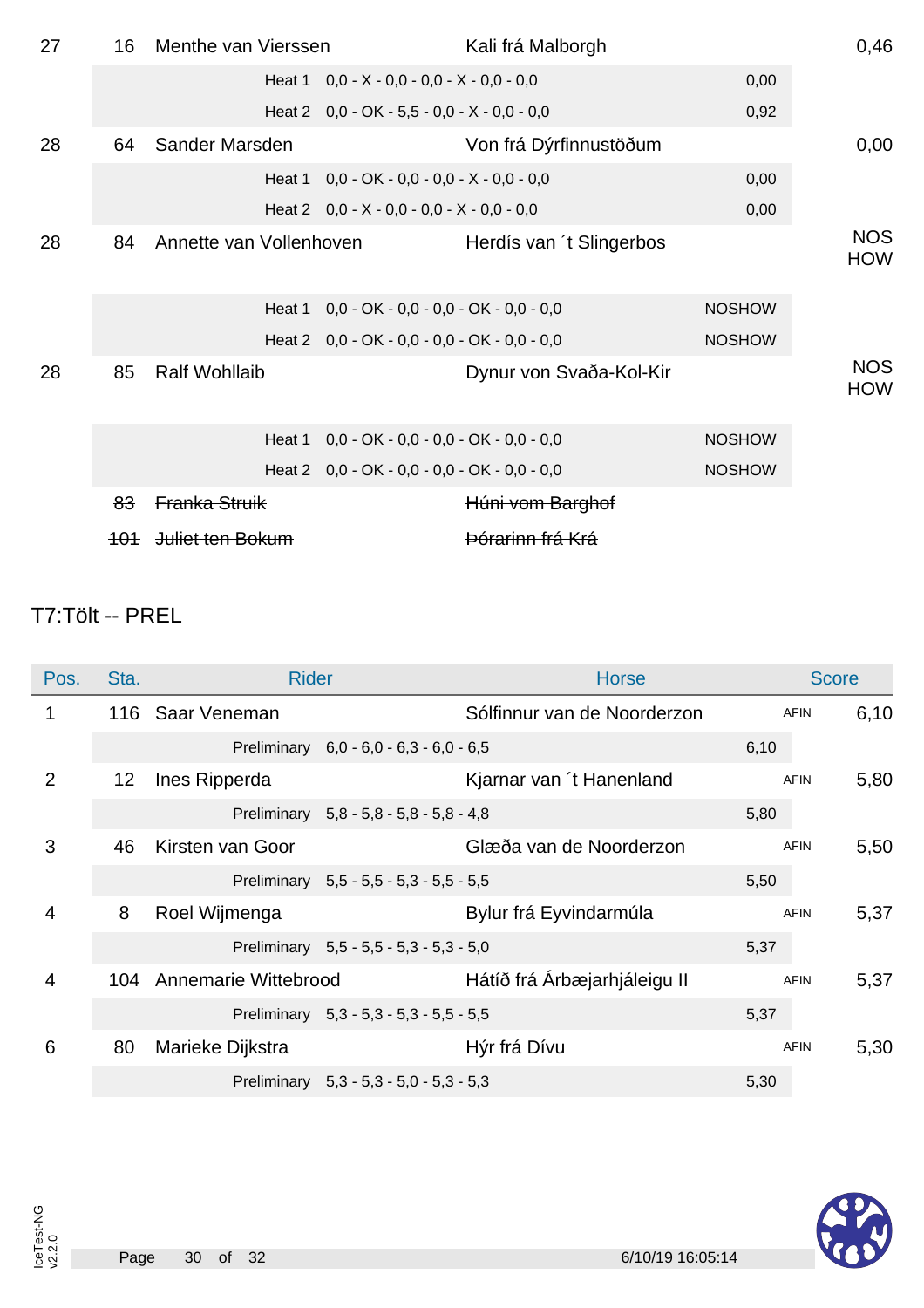| 6  |     | 138 Sabien Lievense                            |                                         | Dökkvi frá Hollenskum Landamærum AFIN |             | 5,30        |
|----|-----|------------------------------------------------|-----------------------------------------|---------------------------------------|-------------|-------------|
|    |     |                                                | Preliminary 5,3 - 5,3 - 5,3 - 5,3 - 5,8 |                                       | 5,30        |             |
| 8  | 79  | Marieke Dijkstra                               |                                         | Eva frá Dalvík                        |             | 5,10        |
|    |     |                                                | Preliminary 5,0 - 5,3 - 5,3 - 5,0 - 4,8 |                                       | 5,10        |             |
| 8  |     | 112 Nadja Wohllaib                             |                                         | Minning von Svaða-Kol-Kir             |             | 5,10        |
|    |     |                                                | Preliminary 5,5 - 5,3 - 5,0 - 5,0 - 4,5 |                                       | 5,10        |             |
| 10 |     | 102 Jildau Noordhof                            |                                         | Styrkur frá Stokkalæk                 |             | 4,93        |
|    |     |                                                | Preliminary 5,3 - 5,0 - 4,8 - 4,8 - 5,0 |                                       | 4,93        |             |
| 11 | 127 | Jennifer Meijs                                 |                                         | Myrkvi van 't Groote Veld             |             | 4,70        |
|    |     |                                                | Preliminary 5,0 - 5,0 - 4,8 - 4,3 - 4,3 |                                       | 4,70        |             |
| 11 |     | 142 Annetje van Praag Sigaar Kúfa frá Akureyri |                                         |                                       |             | 4,70        |
|    |     |                                                | Preliminary 5,0 - 4,8 - 4,5 - 4,3 - 4,8 |                                       | 4,70        |             |
| 13 | 98  | Nanco Lekkerkerker                             |                                         | Drottning van 't Slingerbos           |             | 4,27        |
|    |     |                                                | Preliminary 3,8 - 4,5 - 3,8 - 4,8 - 4,5 |                                       | 4,27        |             |
| 14 | 39  | Ingrid Ranzijn                                 |                                         | Kyndill van 't Hanenland              |             | <b>ELIM</b> |
|    |     |                                                | Preliminary 5,0 - 5,3 - 4,8 - 5,0 - 3,8 |                                       | <b>ELIM</b> |             |
|    |     | 40 Vera van Praag Sigaar                       |                                         | Gasella frá Fitjum                    |             |             |

#### T7:Tölt -- AFIN

| Pos. | Sta.            | <b>Rider</b>             |                                            | <b>Horse</b>                 |      | <b>Score</b> |
|------|-----------------|--------------------------|--------------------------------------------|------------------------------|------|--------------|
|      | 12 <sup>°</sup> | Ines Ripperda            |                                            | Kjarnar van 't Hanenland     |      | 5,59         |
|      |                 |                          | Slow tölt $5.5 - 5.5 - 5.5 - 5.5 - 5.5$    |                              | 5,50 |              |
|      |                 |                          | Any speed tolt 5,5 - 6,0 - 5,5 - 6,0 - 5,5 |                              | 5,67 |              |
| 2    | 46              | Kirsten van Goor         |                                            | Glæða van de Noorderzon      |      | 5,50         |
|      |                 |                          | Slow tölt 5,5 - 5,5 - 5,5 - 4,0 - 5,5      |                              | 5,50 |              |
|      |                 |                          | Any speed tolt 5,5 - 5,5 - 5,5 - 5,0 - 5,5 |                              | 5,50 |              |
| 3    |                 | 104 Annemarie Wittebrood |                                            | Hátíð frá Árbæjarhjáleigu II |      | 5,42         |
|      |                 |                          | Slow tölt $6.0 - 5.5 - 5.0 - 5.0 - 5.5$    |                              | 5,33 |              |
|      |                 |                          | Any speed tölt 5,5 - 5,5 - 5,5 - 6,0 - 5,5 |                              | 5,50 |              |